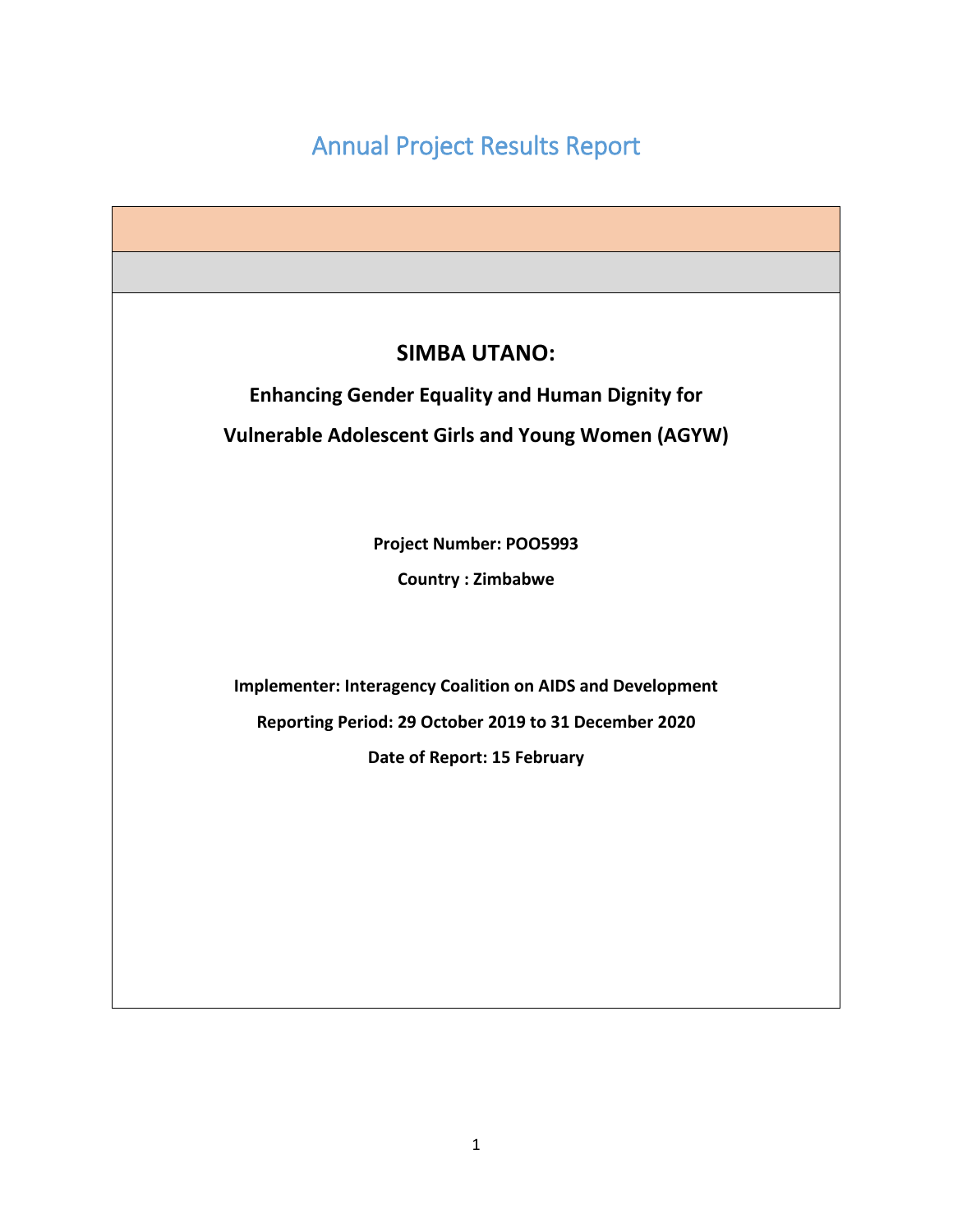# **Tombstone Data**

#### **Implementer's name and contact Information:**

The project is implemented by a Consortium of Canadian organizations as indicated below. Robin Montgomery, Executive Director of the Interagency Coalition on AIDS and Development is the official spokesperson for the Consortium. Contact information for the Consortium organizations is as follows:

#### **Interagency Coalition on AIDS and Development (ICAD)**

Robin Montgomery, Executive Director Email: Robin Montgomery **[rmontgomery@icad-cisd.com](mailto:rmontgomery@icad-cisd.com)** Phone: (613) 292-9509; Skype: robin.montgomery Website: www.icad-cisd.com

#### **International Council of AIDS Service Organizations. Contact information**

Mary Ann Tores, Executive Director

Email: Mary Ann Torres [maryannt@icaso.org](mailto:maryannt@icaso.org)

Phone: (416) 419-6338; Skype: maryannicaso

Website: [www.icaso.org](http://www.icaso.org/)

**Total Project Budget:** GAC Contribution: \$1,980,000; Partner Contribution \$220,000

Total = \$2,220,000

**Project Start and End Date:** 29 October 2019 to 28 February 2024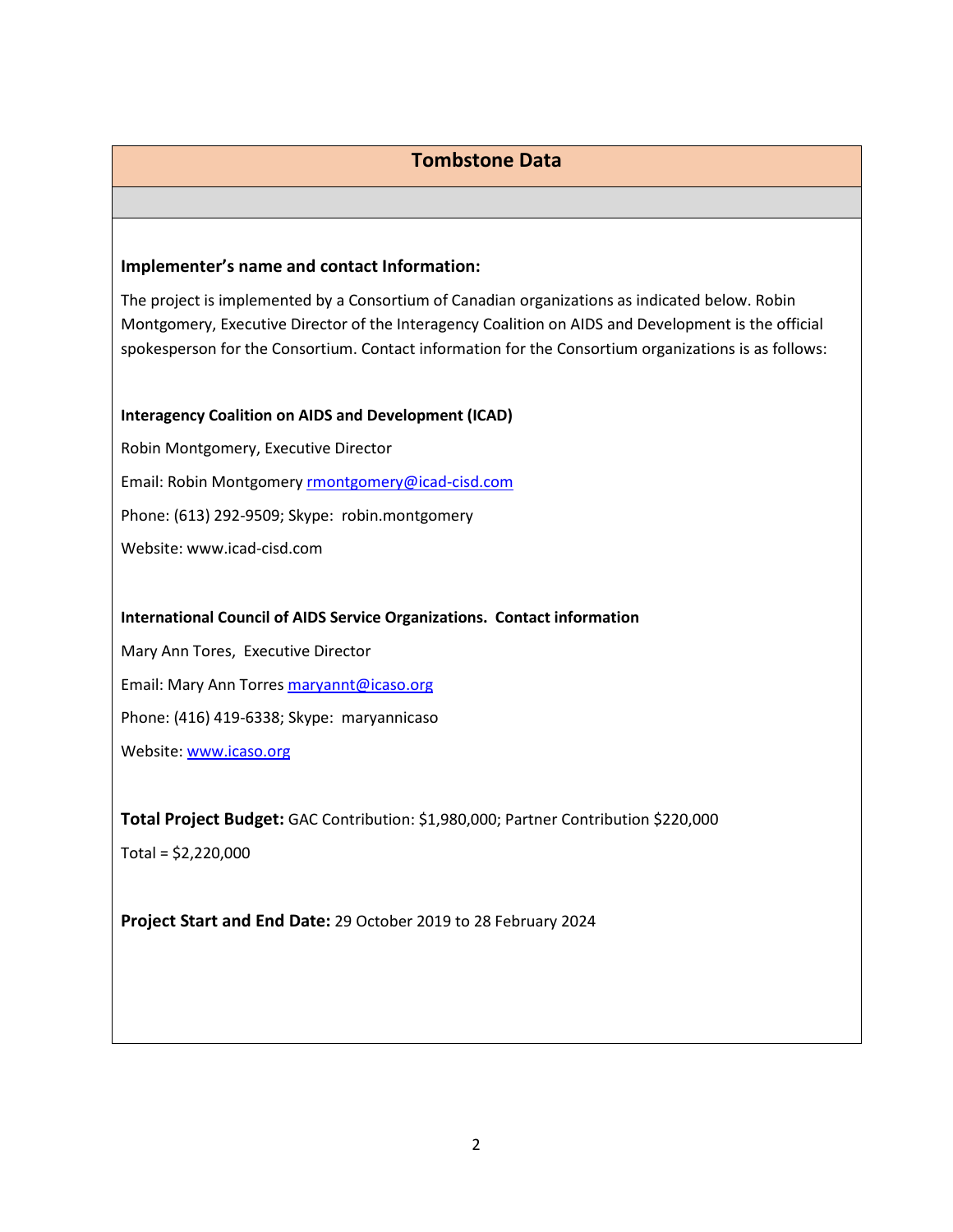## **1. Progress on or towards Immediate Outcomes**

As this is the first year of the project, our focus has been on activities and outputs and minimally on outcomes. In terms of reporting, we have attached two GAC templates: the Outputs and Activities Worksheet which captures all activities/outputs which have taken place prior to the 31 December 2020; and the Outcomes Reporting Worksheet which provides updates on the progress made to date on our outcome indicators. Since the PIP was submitted, we have learned much more about the different and potential sources of data for measuring progress and many of the updates relate directly to that. However, there are instances where we are able to demonstrate an emerging impact. Once such instance is the indicator " # of national laws, policies and strategies relating to SRHR implemented or strengthen through the project at the district level" to measure intermediate outcome "Improve effectiveness of AGYW, health workers and community organizations to advocate for SRHR".

Katswe Sistahood and Youth Engage are involve in a number of efforts to influence strategies and legislation including:

- National Adolescent Sexual and Reproductive Health and Rights (ASRHR) Strategy;
- Review of the Termination of Pregnancy Act;
- Realignment of the Age of Consent and the legal age of marriage;
- Criminalization of Date Rape under the Sexual Offences Act;
- Decriminalization of sex work;

There are two issues which are of specific interest to this project – the criminalization of date rape and the age of consent. While sexual violence by an intimate partner is explicitly acknowledged as a crime within the context of marriage, the law is not very explicit outside of marriage. Date rape is quite rampant in Zimbabwe. The National Baseline Study on the sexual life experiences of adolescents (2013) estimates that close to 50% of girls' first sexual encounter is as a result of rape, predominantly date rape.

Reporting and convictions for rape is worryingly low. A young man's line of defense in the face of allegations of rape is to simply state that the young woman is his girlfriend. Social norms, the criminal justice system and the young man himself believe that violence, abuse and rape are the girl's responsibility. It's her fault. She brought it on herself. The young man is blameless. This is exacerbated by laws around the age of consent. Sex with someone who is under 13 is a criminal offence. Consensual sex between two adolescent minors ("the Romeo and Juliet" clause) is not an offence. But neither is sex between a minor (12 to 17 year olds) and a major (+ 18 years). This allows a 19 or a 40 year old to sleep with a young teenager and be confident of limited consequences before the courts. The "girlfriend" plea is sufficient for acquittal. In the face of stigma, discrimination, social marginalization, family anger and resentment **and** then the unlikelihood of a conviction, it's not surprising that so few cases come to trial. Moreover, girls are so afraid of the social consequences of a rape (such as the shame associated with loss of virginity through a pre-marital sex encounter), they are unlikely to go to a clinic for the post-exposure prophylaxis for HIV or the morning-after pill. Some Clinic staff view the pill as a "micro abortion" and will refuse to promote or prescribe it anyway. Therefore, it is not surprising that the percentage of pregnancies due to rape is quite high. Emergency contraception is expensive and generally available only from urban pharmacies. Young people who are poor or living in remote rural communities are out of luck.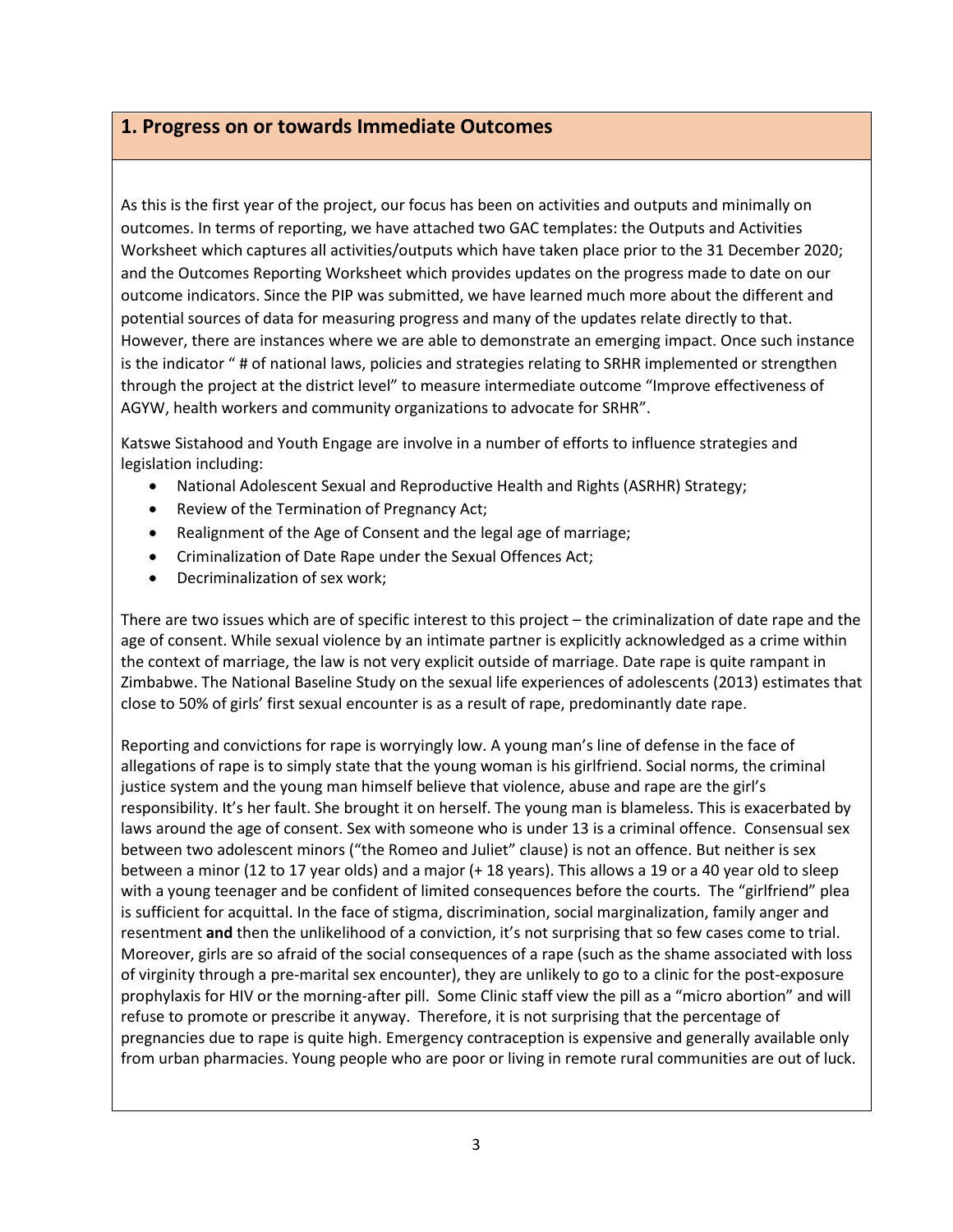In order to influence the drafting of these two important pieces of legislation – the Age of Consent and the Criminalization of Date Rape- project staff are already meeting with Parliamentarians and identifying champions who will take the issues further. The next stage, prior to meeting with Parliamentary Committees (Health, Justice, Women), is to develop position papers. This will be followed by engaging lawyers to review existing laws and regulations and to draft progressive legislation that will actually protect adolescent girls and young women. Our Y2 budget is being refined to better demonstrate how funding is being set aside to maximize our influence and meet our aspirations.

# **2. Reach**

See Annex 1 for data collected as per the PIP.

#### **Note**:

The "reach" template should be reviewed since several of the categories (health care workers, religious and political leaders as well as other key populations) are predominantly over the age of 24 and should not be included in the overall totals for youth. This can be easily corrected but a review of

the template should be undertaken prior to Y2 activities**.** We will be requesting advice from GAC as to how to best improve the categories.

# **3. Changes to Theory of Change, the Logic Model and PMF**

There are no changes to the Theory of Change or the Logic Model. However, we are requesting approvals for the following changes to the PMF:

#### **Intermediate Outcome**

**a. 1200 Improved delivery of gender equitable and adolescent responsive SRHR services to vulnerable AGYW**

Indicator: # of health facilities providing AYF SRH services as per MOH tiered guidelines Revised target revised from 4 to 24 facilities

Explanation: The baseline sample was too small. To be revised by December 2020

## **Immediate Outcomes**

**b. 1210 Increased knowledge and skill of service providers at the facility and community level to deliver gender-equitable and adolescent-responsive SRHR services to vulnerable AGYW.**

**Indicator:** # and % (M/F) of trained health care service providers who can identify key elements of genderequitable and adolescent responsive services and how to provide them.

**Revised Target:** At least 80% of those trained of which 75% will be women

**Reason:** Target disaggregated by sex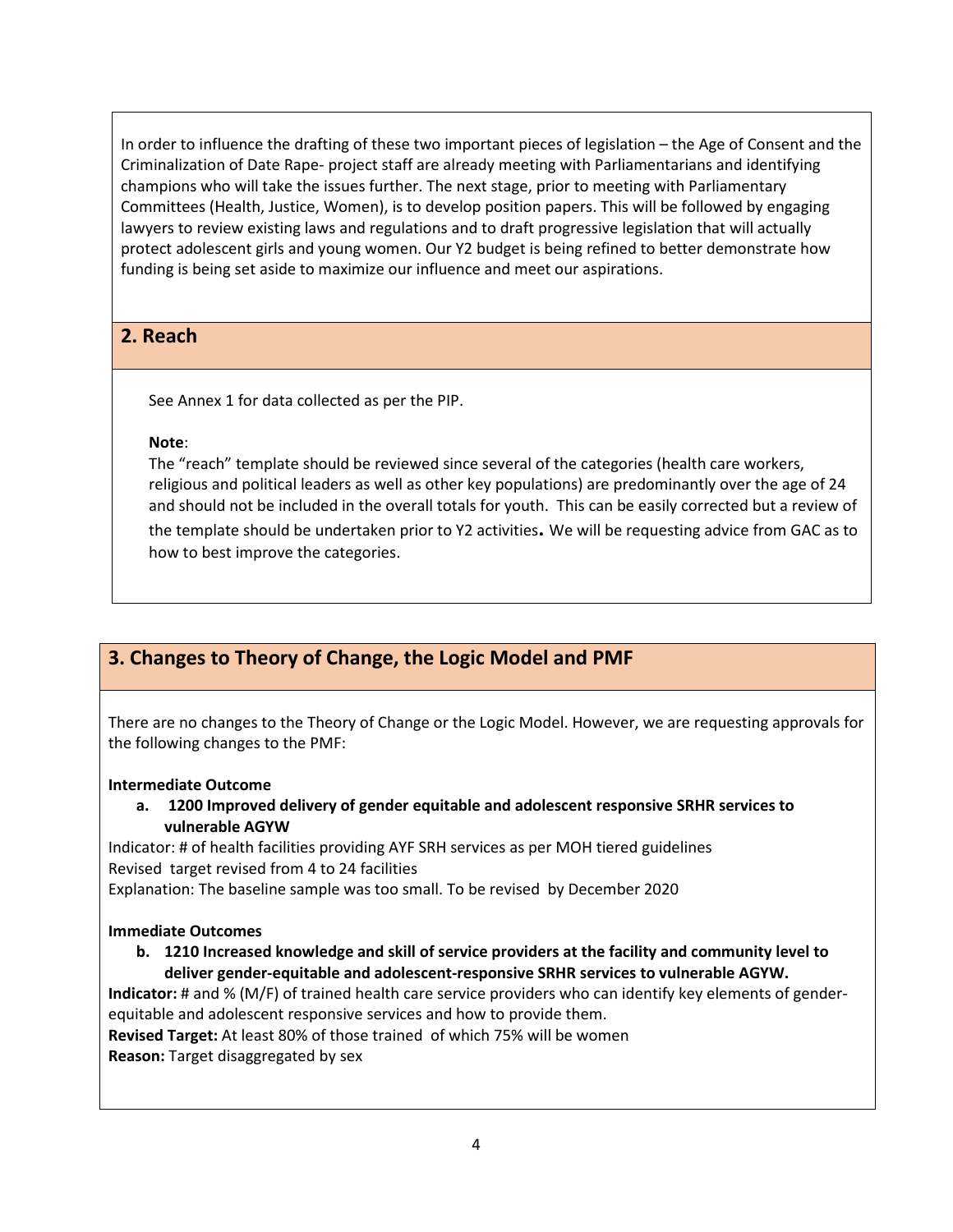## **Outputs**

**c. 1113 Sensitization of vulnerable AGYW on SRHR and HIV conducted Indicator:** # of sensitization trainings organized for vulnerable AGYW **Revised Target**: 6,000 sessions (twice monthly meetings over 30 months for each of the 100 groups ) **Explanation**: Original target was TBD by the 31 Dec 2020

**d. 1113 Sensitization of vulnerable AGYW on SRHR and HIV conducted Indicator**: # of AGYW attending sensitization exercises **Revised Target**: 3,000 AGYW participating in Pachoto groups **Explanatio**n: Original target was TBD by the 31 Dec 2020

## **e. 1221 Referral Protocols developed and disseminated to stakeholders**

**Indicator**:# of health staff (f/m) trained on referral protocols

**Request**: that the indicator be deleted and included as part of a revised 1222

**Explanation**: This output does not appear in the LM, the Annual Workplan or the Budget. The LM was revised before final approval – but the output was not deleted in the PMF. The deletion will allow the PMF to synchronize with the LM and all other monitoring reports and budgets.

**f. 1222 Coordinating committees established to link SRHR services for vulnerable AGYW….etc. Request**: With the deletion of the above, this output will be renumbered as 1221

**g. 1223 (revise to 1222) Health facility managers and administrators sensitized to facilitate the delivery of gender equitable and , adolescent-responsive SRHR and HIV services to vulnerable AGYW**

**Request 1** That the output will be renumbers as 1222

**Request 2** That the wording of above indicator include the words "and referrals" which allows the original 1221 to be deleted

**Indicator**: Health facility managers and administrators sensitized to facilitate the delivery of gender equitable and , adolescent-responsive SRHR and HIV services to vulnerable AGYW and referrals

**Revised Target**:: 24 (75% women)

**Explanation**: The number of trainees remains constant – but the indicator has been disaggregated by sex.

**h. 1224 ( revise to 1223) Twinning facilitated with regional and/or domestic CBOs to enhance project capacity to deliver quality gender transformative and adolescent responsive SRHR and HIV services**

**Request**: that the output be renumbered from 1224 to 1223.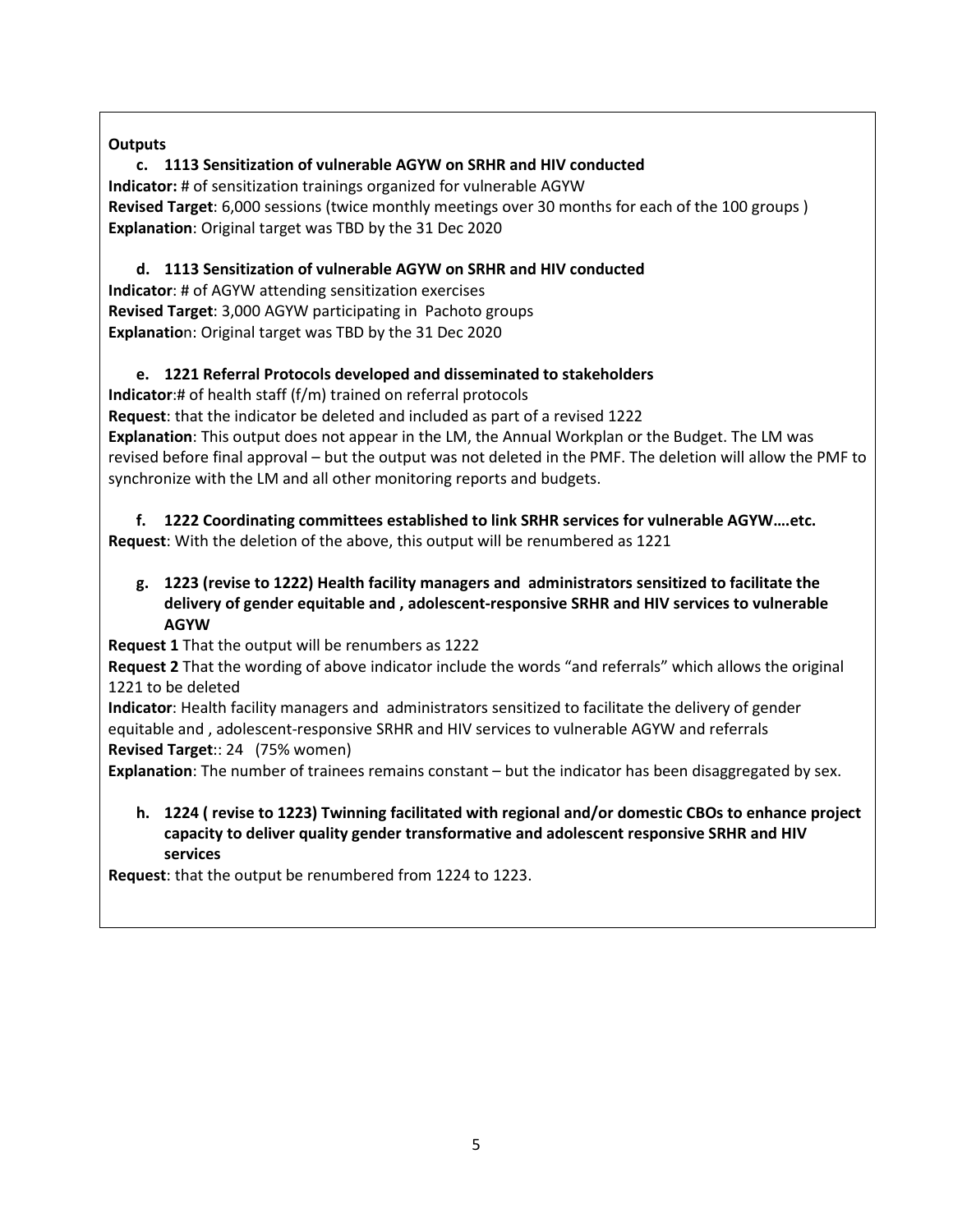# **4. Lessons Learned and Actions taken, Recommendations and Next Steps**

The lessons learned are as follows:

#### **1. Vehicle Procurement**

Project success hinges on efficient and timely transportation between Harare and the 4 districts. The original pre-PIP negotiation did not include vehicle procurement for either organization. Katwe Sistahood already owned a vehicle purchased via another ongoing project. During the baseline and GES, the vehicle was "rented" for Simba activities. However, Simba access was limited and Katswe regularly rented a vehicle on the open market. Youth Engage did not own a vehicle and thus was required to either rent a car, which was expensive, or use public transportation, which was an inefficient use of time. In the end, the vehicles were procured in November 2020. However, it would have been better if we had recognized earlier the need for project transportation – and purchased the vehicles as soon as the PIP had been approved in late June.

## **2. Health Worker Attitudes**

The attitudes of local health personnel remain a huge barrier for adolescents and young people's access to health SRHR services. The outreach programs has already been very effective towards increasing the uptake of services. The project needs to fully roll out this component of the project as soon as COVID-19 restrictions are relaxed. In the meantime, the Adolescent Sexual and Reproductive Health and Rights (ASRHR) Training Guide (for participants) and Facilitators Handbook (for trainers) has been developed and published.

## **3. The Importance of Partnerships**

AGYW and young men face obstacles in accessing services and adhering to treatments. Barriers include: limited financing for nutrition and transportation to attend health clinics. Unfortunately, this project doesn't provide support in these areas underlying the importance of linking with complementary organizations which provide this sort of support or access to livelihoods programming.

## **4. Linking with District Leadership**

Meaningful engagement of both district and ward stakeholders is very crucial in community mobilization at every stage of the planning of project activities. This enables project staff to identify underutilized assets in the communities as well as facilitating the planning and implementation of project activities;

## **5. Risk Reduction**

Disaster risk reduction is a critical component that should be prioritized in the implementation of the project. The project is focused on people and it is mandatory that the safety of both the staff and our target populations is prioritized. We are grateful that ICAD, ICASO and GAC recognize that the COVID pandemic affects the planning and scheduling of project activities.

## **6. Disruption to the Educational System**

A major concern for the project is the impact of school closures on the motivation of young girls and boys – and the growing sense of hopelessness amongst this demographic which has resulted in increases in teenage pregnancies, illegal and unsafe abortions, early marriage and drug abuse. We discuss this in greater detail in section #7 of the Report which focusses on COVID - but it is important to note that the project is searching for innovative ways to engage young people, both immediately and once the pandemic is under better control.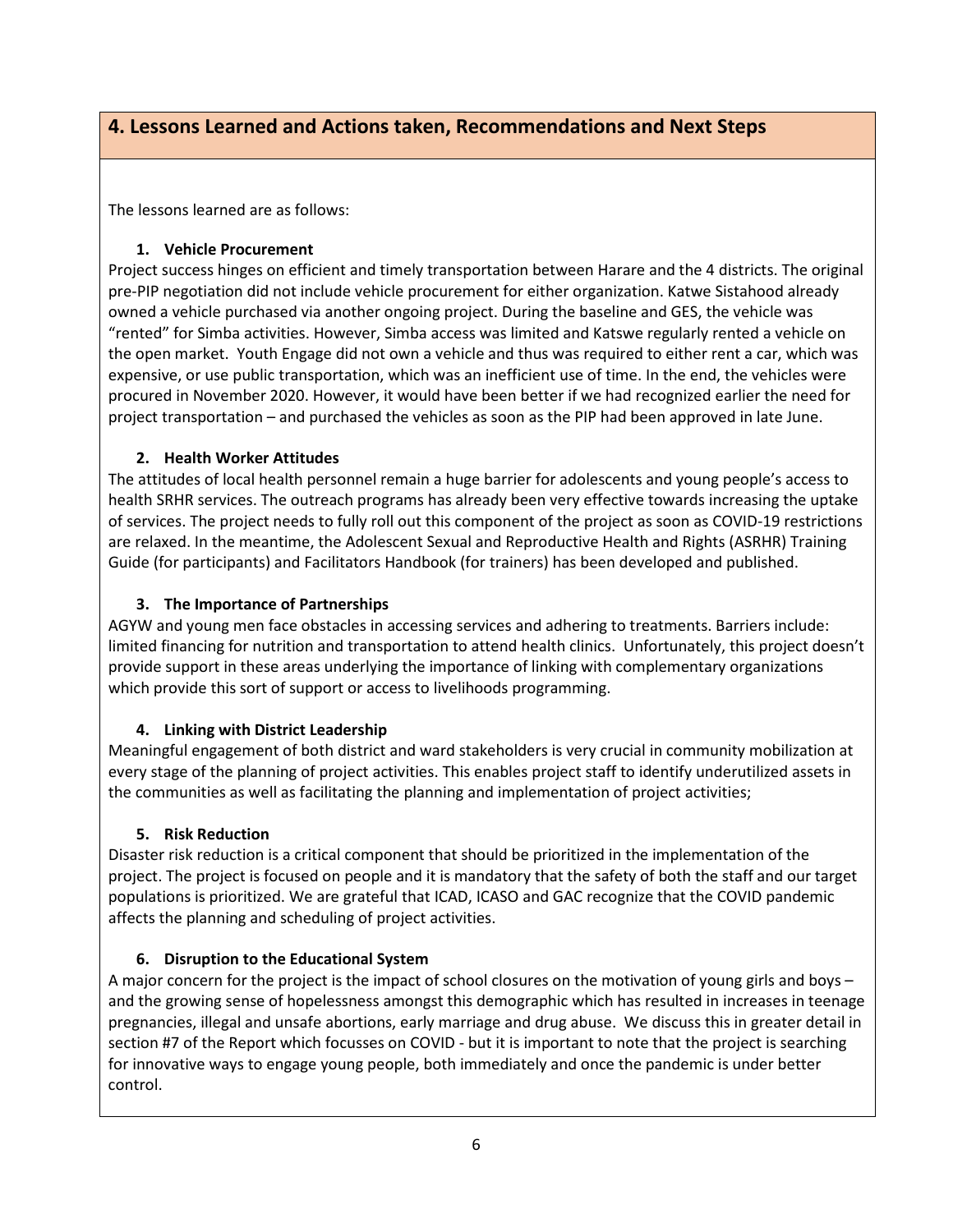## **5. Communications**

- 1. ICAD held a fundraising bike-a-thon in June 2020 in Ottawa http://www.icad-cisd.com/our-work/ourprojects/simba-utano/pe-fundraising/
- 2. The project held a webinar at the Canada Pavilion 2020 in July The Pavilion showcases Canadian contributions to HIV and AIDS at this international biennial conference[. http://icaso.org/simba-utano](http://icaso.org/simba-utano-empowering-adolescent-girls-in-zimbabwe/)[empowering-adolescent-girls-in-zimbabwe/](http://icaso.org/simba-utano-empowering-adolescent-girls-in-zimbabwe/)
- 3. Youth Engage organized funding through UNAIDS to host 10 thirty minute radio shows to commemorate the 16 Days of Activism Against Gender Based Violence in November and December 2020. http://www.icad-cisd.com/our-work/our-projects/simba-utano/project-gallery-and-videos/

4. Part of the community awareness campaign and to create demand for SRHR service, , the Pachoto groups put on a number of local theatre productions. Links are as follows: <https://www.instagram.com/p/CFAOFzIDYAX/?igshid=1n6r5w21dsln5> <https://www.instagram.com/p/CFAOpanDrHD/?igshid=wa31ngd1ja2b> <https://www.instagram.com/p/CFANPzADHcQ/?igshid=10lkcryhbg7di> <https://www.instagram.com/p/CFAMMNQDmRI/?igshid=y95kkqd73yxx> <https://www.instagram.com/p/CE7GEO5DYWq/?igshid=1v8ay4sk9ylpu>

5. Partners websites for Simba Utano are: ICAD:<http://www.icad-cisd.com/our-work/our-projects/simba-utano/> ICASO:<http://icaso.org/simba-utano-empowering-adolescent-girls-in-zimbabwe/> Katswe Sistahood:<http://katswesistahood.net/> Youth Engage: https://www.facebook.com/YouthEngageInfo/

| <b>Organization</b>                      | <b>Publication Title</b>                                                                                                                                                                     | <b>Description</b>                                                                                                                                                                                                                                     | <b>Project Support</b><br><b>Provided</b>                                                 | <b>Release / Follow Up</b>                                                                                                                                                                                                                                                       |
|------------------------------------------|----------------------------------------------------------------------------------------------------------------------------------------------------------------------------------------------|--------------------------------------------------------------------------------------------------------------------------------------------------------------------------------------------------------------------------------------------------------|-------------------------------------------------------------------------------------------|----------------------------------------------------------------------------------------------------------------------------------------------------------------------------------------------------------------------------------------------------------------------------------|
| Katswe<br>Sisthahood and<br>Youth Engage | <b>ASRHR Health</b><br><b>Providers Training</b><br>Guide (100 pages)<br><b>ASRHR Participant</b><br>Handbook (60 pages)<br>Completed in<br>December 2020 and<br>printed in January<br>2021. | A training guide for<br>facilitators to train<br>health providers on<br>adolescent and youth<br>sexual and<br>reproductive health<br>and rights. The<br>Participant Handbook<br>will be distributed to<br>participants attending<br>training on ASRHR. | Project<br>contributed to<br>the cost of<br>developing and<br>publishing the<br>resource. | Product tested on the first<br>group of 119 health care<br>workers. Will now be<br>distributed more widely to<br>include health service staff<br>working in schools, health<br>facilities, colleges, lecturers,<br>village health workers,<br>counsellors and peer<br>educators. |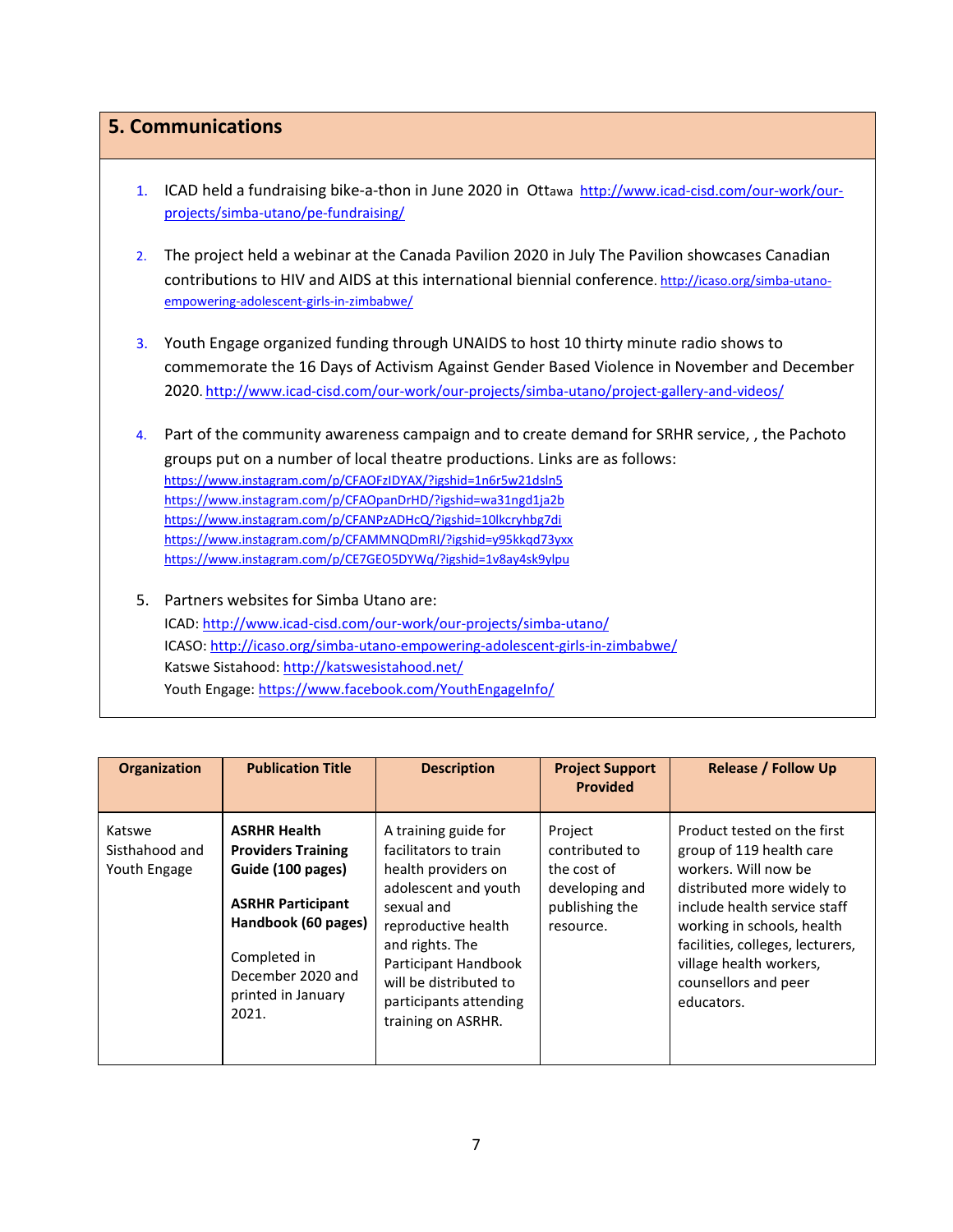## **6. Cost Sharing: Update**

With respect to cost sharing, there are three things to report:

#### **ICAD bike-a-thon:**

ICAD participated in a bike-a-thon in June 2020 at which \$6,000 was raised on behalf of the project.

#### **Internship Program**

ICAD has applied to the Canada Summer Jobs Program to cover the 12-week 2021 summer salaries of the three interns attached to the project. The amount requested is \$9,000/intern and, if approved, will contribute to our cost share. The three positions are: Resource Mobilization Officer (Youth Engage), Communications Officer (Katswe Sistahood) and Social Worker (Katswe Sistahood). The latter position which provides direct support to the Simba Utano Project, was not one of the internships approved by the PIP. However, it is a priority for Katswe and thus we will be applying to substitute the web design internship for that of Social Worker. Should that not be possible, we shall increase the number of interns on the project from three to four.

#### **ICAD Executive Director's in kind contribution:**

Now that we have ended the start-up phase of the project, we are assuming that the oversight role played by ICAD's Executive Director will gradually decrease to approximately one day/month. Since our in kind budget has calculated her time at 2.5 days/month, we have started a conversation with our Zimbabwe partners as to the added value she can provide for the remaining 1.5 days/month. Our preference is that she take the lead on tracking the impact of COVID on the gender component of the project. She would begin with the development of a strategic framework or lens through which project activities and outcomes can be monitored. The aim is to be able to quickly address COVID-related concerns or issues that might adversely affect the progress of the project or, alternatively, contribute to its' unexpected benefits. Tracking the impact of the pandemic, making timely decisions and publishing our observations, insights and findings would not only benefit the project but might also serve as a reference point for the ongoing development of GAC's own COVID strategy.

# **7. Impact of COVID-19 on Project**

Zimbabwe has been undergoing some form of lockdown since March 2020. The trends in infections mirror those in South Africa. Zimbabwe is highly dependent on South Africa for jobs in both the formal and informal sectors and the repatriation of SA earnings make up at least 10% of national GDP. Most Zimbabweans return for Christmas or summer holidays and rates of COVID infections inevitable increase during those times. However, cross border "vending" constitutes the majority of the Zimbabwean informal economy. While performing a vital role in keeping the broken economy alive by supplying food and consumer goods to street sellers, cross border vendors also serve as an important and continuous vector of COVID infection. Meanwhile, it is fair to say that the Government's COVID strategy is essentially nonexistent beyond declaring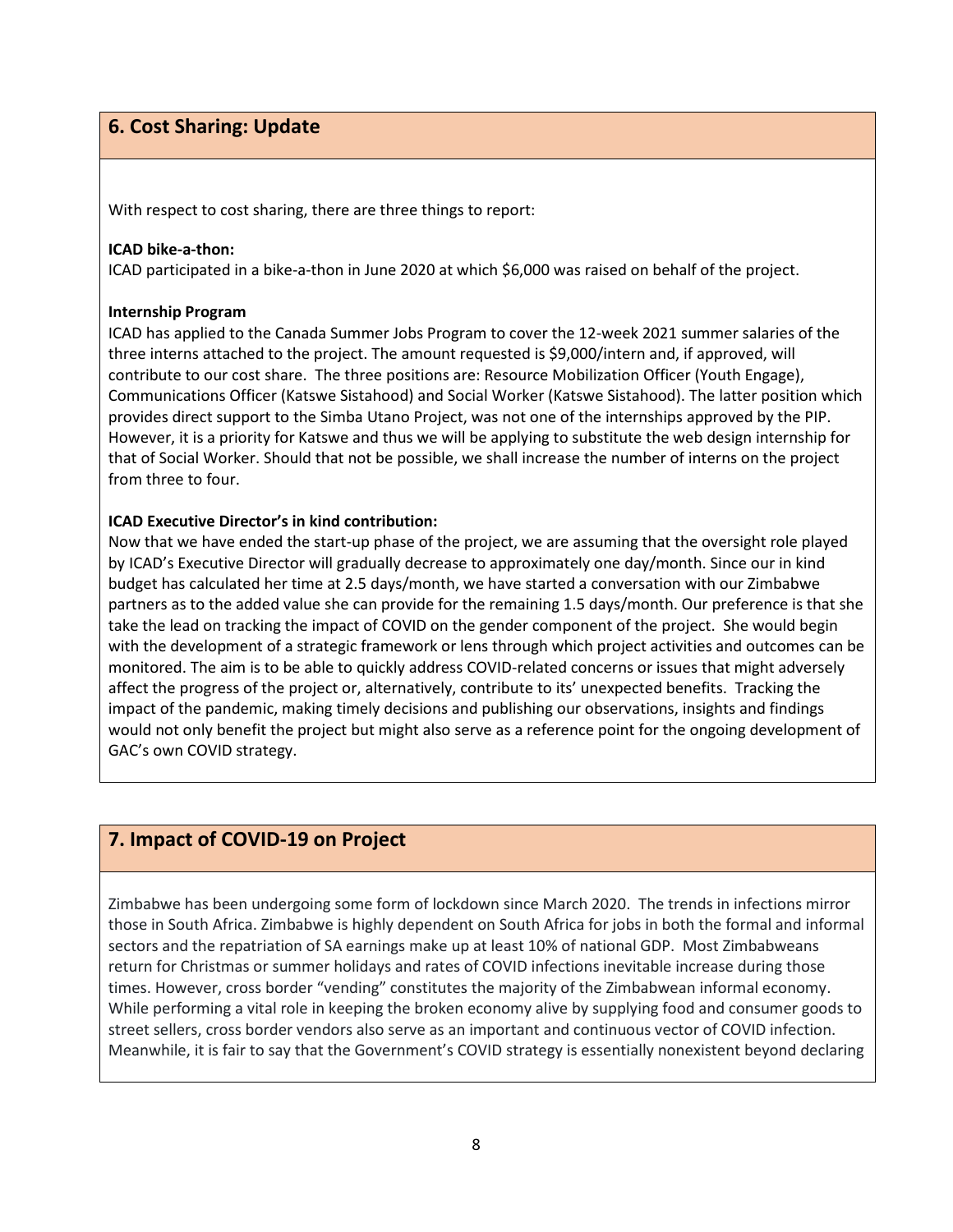timely lockdowns and waiting for the eventual decline in the South African COVID rates to impact Zimbabwe. At this point, no one expects vaccinations except perhaps health facility staff….eventually. While Zimbabwe is eligible for vaccines through the COVAX Facility, there are presently no publicly known plans in place for storage or distribution.

The impact of COVID on the education sector will have an important and growing influence on the Simba Utano project. Schools have essentially been closed since March 2020. Students returned to school in early September, but as infections increased, schools shut down again within a few weeks. The only exceptions were the three grades in which final exams take place - end of primary; at O levels (our grade 12); and at A levels (for students competing for university placements). Those three grades have remained open and students are writing exams now. Students attending any other grade, from 3 or 4 year olds registered in a crèche to 18 year enrolled in grade 11, had no access to education in 2020 - and this will likely be repeated throughout 2021 for the 95% of students attending government schools.

In a system which values university graduation above all else, young people are motivated to attend school and do well in tests and exams. Life skills and vocational skills are not a priority and consequently, even the brightest students graduate without the capacity to survive outside of the formal sector which employs just a small percentage of students. Imagine the impact of a pandemic that thwarts any potential progress because the only vehicle to deliver a better future is now permanently stalled. The situation is bleak – leading already to a noticeable increase in teen pregnancies, early marriages and drug abuse. The project has been very lucky thus far. Year 1 progress was on target with the early (PIP) expectations. However, Y2 will face much greater difficulties as young people become less motivated, more isolated and less engaged. Opportunities to meet or socialize (both within and outside of the project) are diminishing as each wave of restrictions wash over their lives. We may be witnessing the start of another lost generation.

Fortunately, the Simba project remains more relevant than ever. Providing it can retain its Community Facilitators, Youth Champion and Pachoto membership, it is one of the few initiatives that continues to reach young people, particularly AGYW. The goal to create an enabling environment for AGYW to improve their capacity to advocate for greater access to better health services remains both admirable and important. However the challenges shouldn't be underestimated. The project will have to work hard to develop innovative ways to deliver information and skills to AGYW in the context of a deteriorating economy, an abandoned educational system, reduced individual motivation and broad-based, minimal access to computer technology. It's not going to be easy.

# **8. Gender Equality**

- 1. While it is still early days, the project has exceeded its Y1 gender targets at the outputs and activities level. For example, the number of Community Facilitators and Youth Champions trained (output #1112) exceeded targets by 300% and 400% respectively - and nearly all are AGYW thereby easily surpassing the 75% target established for adolescent girls and young women.
- 2. A number of our PMF indicators had not been disaggregated by sex during the PIP. We have corrected this. The suggested changes are highlighted in red on the PMF and are explained and justified in Section 3 of this report.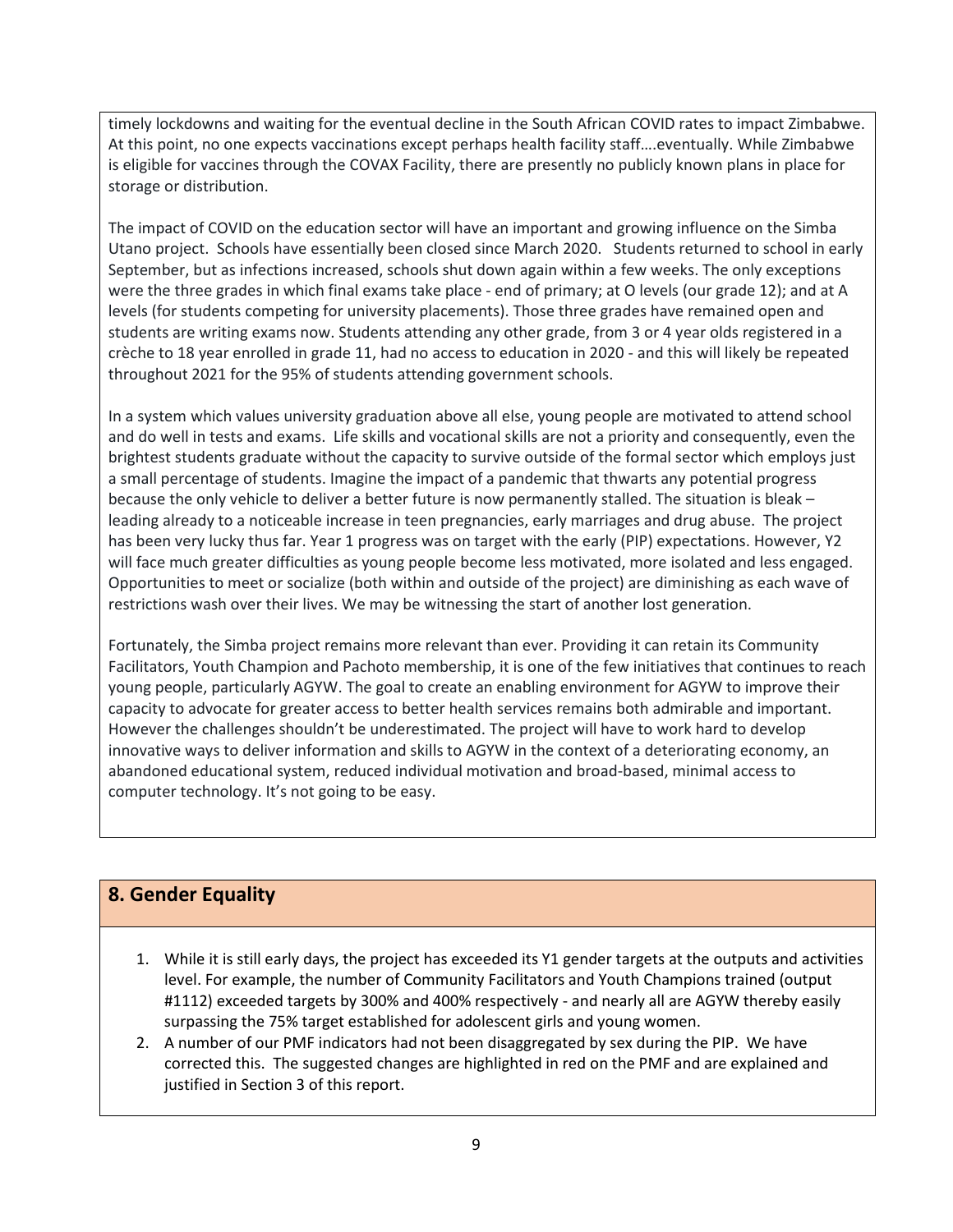3. Finally, as noted in Section 6, the ICAD Executive Director will be tracking the impact of COVID-19 on the gender component of the project. This will include the development of a strategic framework, or lens, through which project activities and outcomes can be monitored thus enabling us to quickly address COVID related issues that adversely affect progress.

# **9. Environmental Sustainability**

In terms of environmental sustainability, the project will promote reusable menstrual health products and the safe disposal of biomedical waste, including condoms. This component will begin in Year 2.

# **ANNEXES TO REPORT**

**Annex 1: Reach**

**Annex 2: Outputs and Activities Reporting Worksheet**

**Annex 3: Outcomes Reporting Worksheet**

**Annex 4: Performance Measurement Framework (PMF)**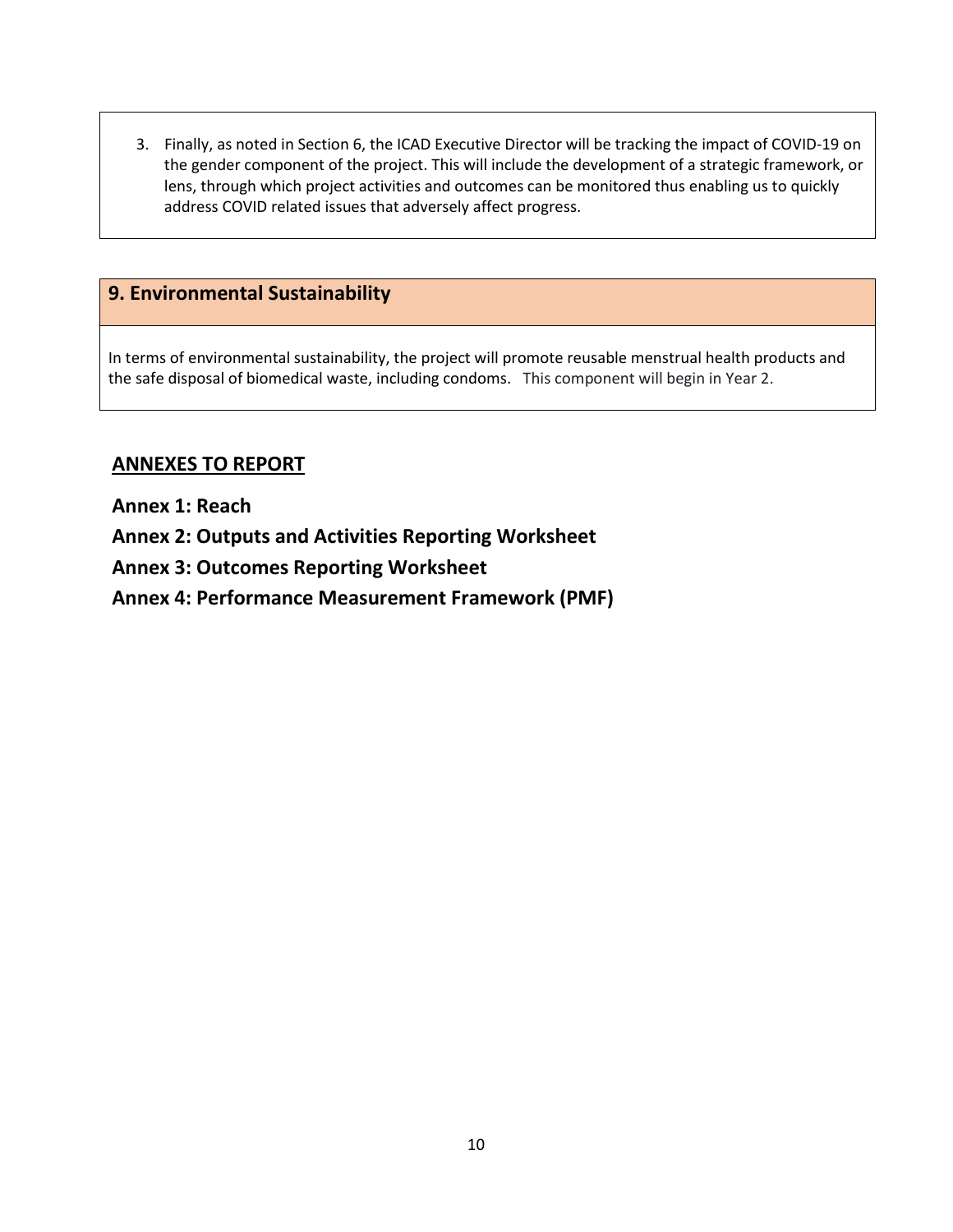| Category                               | End of        | <b>Cumulated</b> |
|----------------------------------------|---------------|------------------|
|                                        | Project       | to 31 Dec.       |
|                                        | <b>Target</b> | 2020             |
| <b>Total Population of 4 districts</b> |               |                  |
| Female                                 | 89,094        |                  |
| Male                                   | 80,274        |                  |
| Adolescents and Youth <sup>1</sup>     |               |                  |
| Female                                 | 31,100        |                  |
| Male                                   | 12,725        |                  |
| <b>Youth Champions</b>                 |               |                  |
| Female                                 | 98            | 120              |
| Male                                   | 50            | 0                |
| <b>Pachoto Community Facilitators</b>  |               |                  |
| Female                                 | 100           | 142              |
| Male                                   | 50            | 20               |
| Pachoto Group Members <sup>2*</sup>    |               |                  |
| Female                                 | N/A           | 1,690            |
| Male                                   |               | 200              |
| Men Engage Facilitators                |               |                  |
| Female                                 | 26            | 0                |
| Male                                   | 48            | 0                |
| Health Care Workers <sup>3</sup>       |               |                  |
| Female                                 | N/A           | 71               |
| Male                                   |               | 48               |
| <b>Religious Leaders</b>               |               |                  |
| Female                                 | 240           | 0                |
| Male                                   | 480           | 0                |
| <b>Ward/District Community Leaders</b> |               |                  |
| <b>Ward Female</b>                     | 120           | 132              |
| <b>Ward Male</b>                       | 600           | 120              |
| Ward Youth Female                      |               | 219 <sup>4</sup> |
| Ward Youth Male                        |               | 77 <sup>5</sup>  |
| <b>District Female</b>                 |               | 50 <sup>6</sup>  |
| <b>District Male</b>                   |               | 49               |
| Other Key Populations (on site         |               |                  |
| services to other high risk            |               |                  |
| population groups) <sup>7</sup>        |               |                  |
| Female                                 | 4235          | 1811             |
| Male                                   | 4945          | 490              |

**Annex 1**

<span id="page-10-0"></span><sup>&</sup>lt;sup>1</sup> Health Care workers, religious and political leaders and "other" key populations are more likely to be classified as adult as opposed to youth. Age disaggregation was not captured in original reach. This needs to be clarified.

<span id="page-10-1"></span><sup>&</sup>lt;sup>2</sup> New category

<span id="page-10-2"></span><sup>&</sup>lt;sup>3</sup> New category

<span id="page-10-3"></span><sup>4</sup> Probably double counting as a proportion of these youth will be Pachoto group members

<span id="page-10-4"></span><sup>5</sup> Ibid

<span id="page-10-5"></span><sup>&</sup>lt;sup>6</sup> No district attendance list...just a head count. Consequently, district numbers are not disaggregated by sex and numbers are distributed randomly

<span id="page-10-6"></span> $7$  Category needs to be better defined. Will be done in early 2021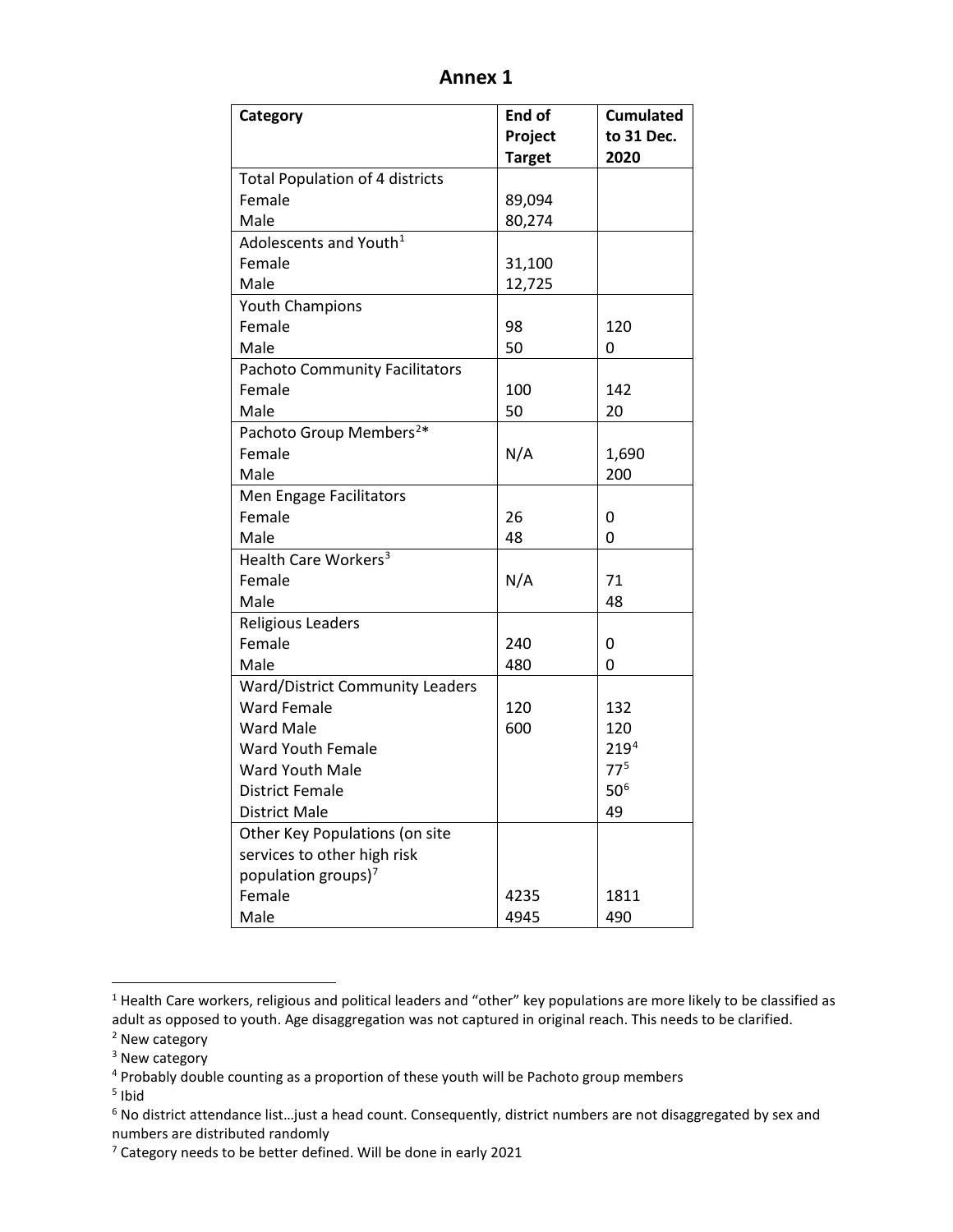# **Annex 1: Outputs and Activities Reporting Worksheet Template**

# **1 November 2019 to 31 December 2020**

| <b>Project Title</b>           | Simba Utano: Enhancing Gender Equality and Human<br>Dignity for Vulnerable Adolescent Girls and Young Women<br>(AGYW) | <b>Project No.</b> | P005993                       | Implementing Organization | Interagency Coalition on AIDS and Development (ICAD) and<br>International Council of AIDS Service Organizations (ICASO) |
|--------------------------------|-----------------------------------------------------------------------------------------------------------------------|--------------------|-------------------------------|---------------------------|-------------------------------------------------------------------------------------------------------------------------|
| Country/Region/<br>Institution | Zimbabwe                                                                                                              | <b>Budget</b>      | GAC Contribution: \$1,980,000 | <b>Project Duration</b>   | 29 October 2019 to 28 February 2024                                                                                     |
|                                | Recipient Organizations are Youth Engage and Katswe                                                                   |                    | Partner Contribution: 220,000 |                           |                                                                                                                         |
|                                | <b>Sistahood</b>                                                                                                      |                    | Total= \$2,200,000            |                           |                                                                                                                         |

#### **Note: January to March represents Q1**

| <b>Immediate Outcome</b><br>1110 | Increased knowledge and awareness of SRHR and HIV among vulnerable AGYW                                                                                                                                                                                                     |                                         |                                                              |    |    |               |                                                       |  |  |
|----------------------------------|-----------------------------------------------------------------------------------------------------------------------------------------------------------------------------------------------------------------------------------------------------------------------------|-----------------------------------------|--------------------------------------------------------------|----|----|---------------|-------------------------------------------------------|--|--|
|                                  | <b>Annual target from</b><br>Indicator(s) from the<br>Output statement from the<br><b>Actual data</b><br><b>Actual data</b><br>End of project target<br>the annual work<br><b>Status to date</b><br>logic model<br><b>PMF</b><br>(reporting period)<br>(cumulative)<br>plan |                                         |                                                              |    |    |               |                                                       |  |  |
| Output 1111                      | Assessments conducted to<br>understand the unique needs<br>of vulnerable AGYW in selected<br>wards from hotspots in the<br>four districts.                                                                                                                                  | # Assessments<br>conducted in all wards | Umguza (5);<br>Mazowe (8); Seke<br>(5); and Goromonzi<br>(6) | 24 | 24 | 24 (one/ward) | Completed                                             |  |  |
| <b>Activity 1111.1</b>           | Organize a meeting with 30 AGYW representatives/30 stakeholders (per district) from selected communities                                                                                                                                                                    |                                         |                                                              |    |    |               | 123 AGYW and 20 ABYM participated                     |  |  |
| Activity 1111.2                  | Document their experiences through story-telling and draft stories                                                                                                                                                                                                          |                                         |                                                              |    |    |               | Quarterly (July/August/September) Newsletter produced |  |  |
| <b>Activity 1111.3</b>           | Analyse the findings to incorporate into the program                                                                                                                                                                                                                        |                                         |                                                              |    |    |               | Ongoing                                               |  |  |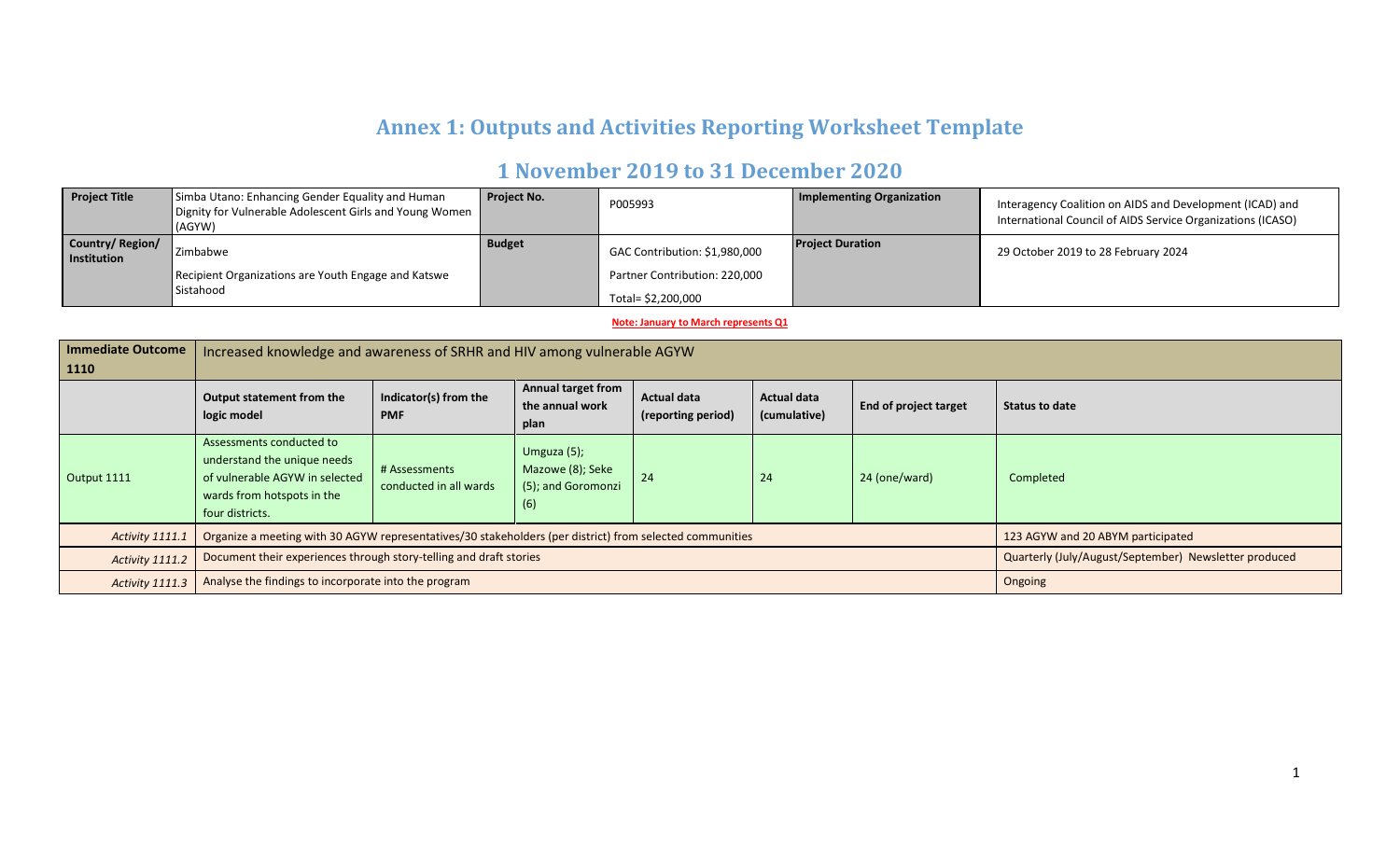|                 | Output statement from the<br>logic model                                                                                                         | Indicator(s) from the<br><b>PMF</b>                                                                                                                                 | Annual target from<br>the annual work<br>plan                                                               | <b>Actual data</b><br>(reporting period)                                                                                                         | <b>Actual data</b><br>(cumulative) | <b>End of project target</b>                                                                    | <b>Status to date</b>                                                                                                                                                                                                                                                                                                                                                                                                        |
|-----------------|--------------------------------------------------------------------------------------------------------------------------------------------------|---------------------------------------------------------------------------------------------------------------------------------------------------------------------|-------------------------------------------------------------------------------------------------------------|--------------------------------------------------------------------------------------------------------------------------------------------------|------------------------------------|-------------------------------------------------------------------------------------------------|------------------------------------------------------------------------------------------------------------------------------------------------------------------------------------------------------------------------------------------------------------------------------------------------------------------------------------------------------------------------------------------------------------------------------|
| Output 1112     | Youth Champions, Community<br><b>Facilitators and Pachoto</b><br>Groups established and trained<br>to engage vulnerable AGYW on<br>SRHR and HIV. | # (f/m) of Youth<br><b>Champions and Pachoto</b><br><b>Community Facilitators</b><br>and Pachoto members<br>trained to engage<br>vulnerable AGYW on<br>SRHR and HIV | 40 Youth<br>Champions;<br>30 Community<br>Facilitators; and<br>1,500 Pachoto<br>members trained             | 120 Youth<br>Champions (AGYW);<br>162 Community<br>Facilitators (142<br>AGYW; 20 ABYM);<br>1890 young people<br>(1690 AGYW; 200<br>ABYM) trained | Same                               | 240 Youth Champions<br>120 Community<br><b>Facilitators</b><br>5,000 AGYW as Pachoto<br>members | Y1 progress exceeded Y1 targets by 300% for Youth Champions,<br>400% for Community Facilitators and 26 % of Pachoto group<br>members.<br>Note: Only Community Facilitators facilitate Pachoto groups.<br>The purpose of also training Youth Champions is to provide<br>them with an entry point to young people in the communities<br>with which they will undertaking social accountability activities<br>(i.e. scorecard). |
| Activity 1112.1 | Identify adolescents and young people for Youth Champions, Community Facilitators                                                                |                                                                                                                                                                     | Completed (targets to be increased)                                                                         |                                                                                                                                                  |                                    |                                                                                                 |                                                                                                                                                                                                                                                                                                                                                                                                                              |
| Activity 1112.2 | Deliver formation for Youth Champions                                                                                                            |                                                                                                                                                                     |                                                                                                             |                                                                                                                                                  |                                    |                                                                                                 | Exceeded Y1 target by 300%. Youth Champions also receive<br>training on social accountability (data collection, analysis and<br>reporting)                                                                                                                                                                                                                                                                                   |
| Activity 1112.3 | Deliver formation for Community Facilitators                                                                                                     |                                                                                                                                                                     |                                                                                                             |                                                                                                                                                  |                                    |                                                                                                 | Exceeded Y1 target by 400%                                                                                                                                                                                                                                                                                                                                                                                                   |
| Activity 1112.4 | Set up ward level Pachoto groups                                                                                                                 |                                                                                                                                                                     | 162 Pachoto groups established and 1629 sessions conducted<br>(162 groups over 5 months held twice monthly) |                                                                                                                                                  |                                    |                                                                                                 |                                                                                                                                                                                                                                                                                                                                                                                                                              |
| Activity 1112.5 | Establish youth theatre and arts groups for outreach                                                                                             |                                                                                                                                                                     |                                                                                                             |                                                                                                                                                  |                                    |                                                                                                 | Community theatre groups established by young women who<br>presented dramas and poetry on SRHR issues. See 1113.3 for<br>links on theatre performances                                                                                                                                                                                                                                                                       |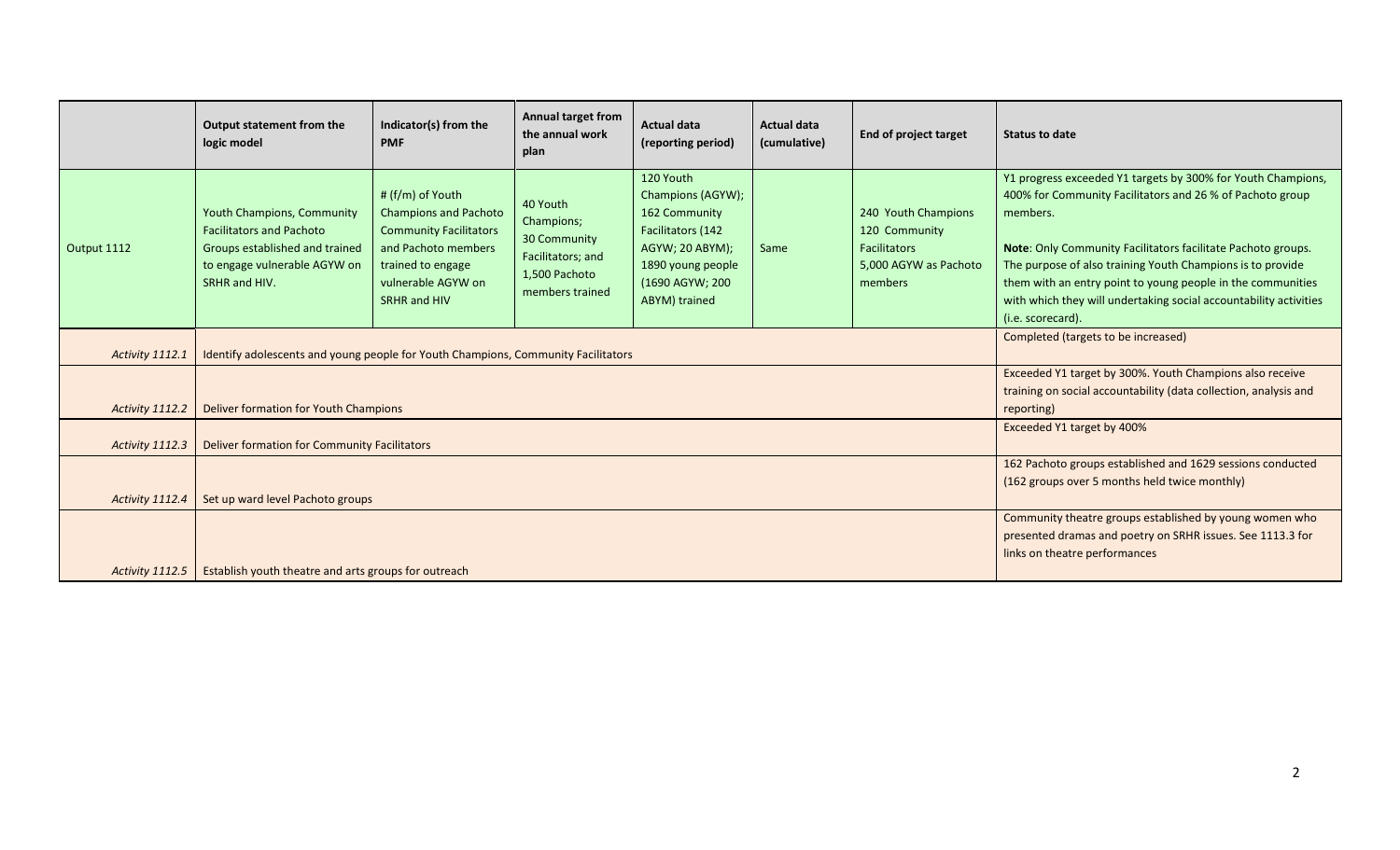|                 | <b>Output statement from</b><br>the logic model                    | Indicator(s) from the PMF                                                                             | Annual target from<br>the annual work<br>plan                                                                                                                                                                                                                                                                                                                                                                                | <b>Actual data</b><br>(reporting period)             | <b>Actual data</b><br>(cumulative) | <b>End of project target</b>                                                                                                            | Status to date                                                                                                                                                                                                |
|-----------------|--------------------------------------------------------------------|-------------------------------------------------------------------------------------------------------|------------------------------------------------------------------------------------------------------------------------------------------------------------------------------------------------------------------------------------------------------------------------------------------------------------------------------------------------------------------------------------------------------------------------------|------------------------------------------------------|------------------------------------|-----------------------------------------------------------------------------------------------------------------------------------------|---------------------------------------------------------------------------------------------------------------------------------------------------------------------------------------------------------------|
|                 |                                                                    |                                                                                                       |                                                                                                                                                                                                                                                                                                                                                                                                                              |                                                      |                                    |                                                                                                                                         | Y1 progress exceeded Y1 target (which was determined after the<br>submission of the PMF) by 270%                                                                                                              |
| Output 1113     | Sensitization conducted of<br>vulnerable AGYW, on SRHR<br>and HIV. | # of sensitization trainings<br>organized for vulnerable<br><b>AGYW</b><br># of AGYW attending        | New target:<br>600 training sessions<br>(100 groups meeting<br>twice monthly over 3<br>months)<br>1000 AGYW (plus                                                                                                                                                                                                                                                                                                            | 1620 trainings<br>sessions<br>conducted<br>AGYW 1690 | Same                               | <b>New Target</b><br>6,000 sessions<br>(twice monthly meetings<br>over 30 months for each<br>of the 100 groups)<br>3,500 (1000 AGYW per | Note: In terms of the number of AGYW participating in Pachoto<br>groups, Y1 progress exceeds Y1 target by 69%. Clarity required<br>on the number of AGYW who will be reached outside of Pachoto<br>membership |
|                 |                                                                    | sensitization exercises                                                                               | 200 ABYM trained)                                                                                                                                                                                                                                                                                                                                                                                                            | <b>ABYM 200</b>                                      | Same                               | year over 3.5 years)                                                                                                                    |                                                                                                                                                                                                               |
| Activity 1113.1 | Conduct monthly Pachoto safe spaces for AGYW                       |                                                                                                       | 1620 sessions were held calculated as follows: 162 Pachoto<br>groups met twice monthly; over a 5 month period. Topics<br>discussed included gender and sexuality, menstruation,<br>understanding patriarchal societies. Post meeting surveys<br>indicate a high degree of knowledge transfer. In addition 20<br>separate groups (of 10 ABYM ) were formed and met twice<br>monthly over 4 months = 160 sessions              |                                                      |                                    |                                                                                                                                         |                                                                                                                                                                                                               |
| Activity 1113.2 |                                                                    | Organize outreach hotspots to reach vulnerable populations                                            | Undertaken in collaboration with Ministry of Health and<br>National AIDS Council in all four Districts. On site services<br>offered were HIV testing and council, contraceptive (both short<br>and long term), STI screening and treatment, and VIAC. The<br>number of people reached -1811 female and 490 males. The<br>people reached include sex workers, men who buy sex,<br>adolescent girls and boys and young people. |                                                      |                                    |                                                                                                                                         |                                                                                                                                                                                                               |
| Activity 1113.3 |                                                                    | Conduct Pachoto outreach meetings through theatre and arts in order to create demand for the services | Links to theatre productions presented by Pachoto groups to<br>create demand for SRHR services include the following:<br>https://www.instagram.com/p/CFAOFzIDYAX/?igshid=1n6r5w21<br>dsln5<br>https://www.instagram.com/p/CFAOpanDrHD/?igshid=wa31ngd<br>1ja2b                                                                                                                                                               |                                                      |                                    |                                                                                                                                         |                                                                                                                                                                                                               |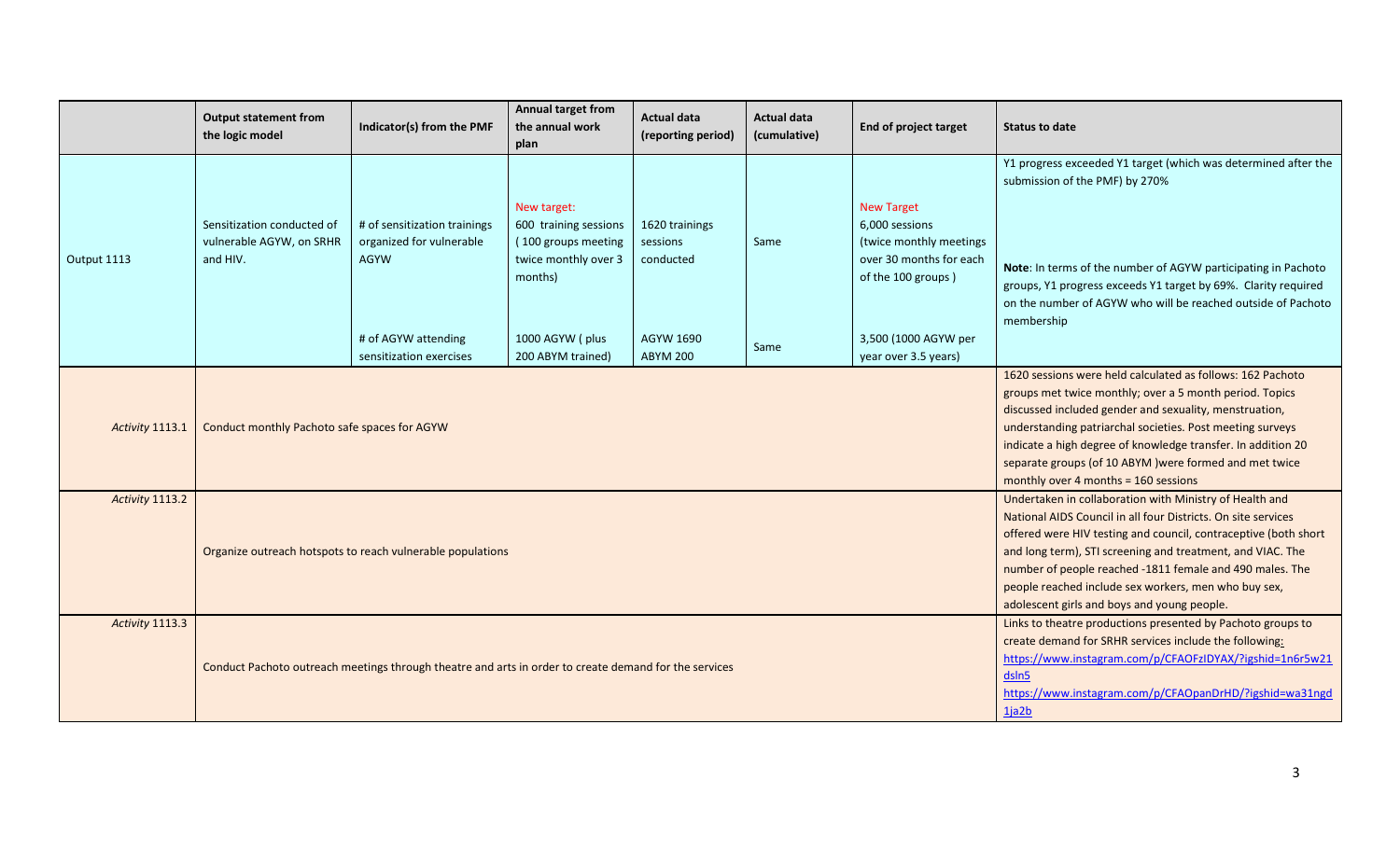|                 |                                                                                                                                                               | https://www.instagram.com/p/CFANPzADHcQ/?igshid=10lkcryh<br>bg7di<br>https://www.instagram.com/p/CFAMMNQDmRI/?igshid=y95kkq<br><u>d73yxx</u><br>https://www.instagram.com/p/CE7GEO5DYWq/?igshid=1v8ay4s<br>k9ylpu |
|-----------------|---------------------------------------------------------------------------------------------------------------------------------------------------------------|-------------------------------------------------------------------------------------------------------------------------------------------------------------------------------------------------------------------|
| Activity 1113.4 | Organize Nzwika Arts Festival at district and national levels to create awareness around AGYW specific issues                                                 | Festival did not take place because of COVID restrictions                                                                                                                                                         |
| Activity 1113.5 | Sensitize community stakeholders at district and ward levels                                                                                                  | 99 district stakeholders (50 m/49 f);<br>252 ward stakeholders (132 f/120 m) plus 219 AGYW and 77<br><b>ABYM</b>                                                                                                  |
| Activity 1113.6 | Organize and participate in the quarterly Adolescent Sexual and Reproductive Health (ASRH) Forum to share project experiences and lesson learned              | Participated in ASRH Forums in Umguza district.                                                                                                                                                                   |
| Activity 1113.7 | Organize and participate in HIV/AIDS Multi-sectoral District Taskforce to influence the agenda ad input into the National AIDS Council Reporting<br>Mechanism | Activity undertaken in all the four districts for period beginning<br>April to December 2020 on a Quarterly basis in conjunction with<br>the National AIDS Council.                                               |
| Activity 1113.8 | Participate in the annual MP and Youth Indaba at the National Level                                                                                           | Didn't take place due to COVID restrictions                                                                                                                                                                       |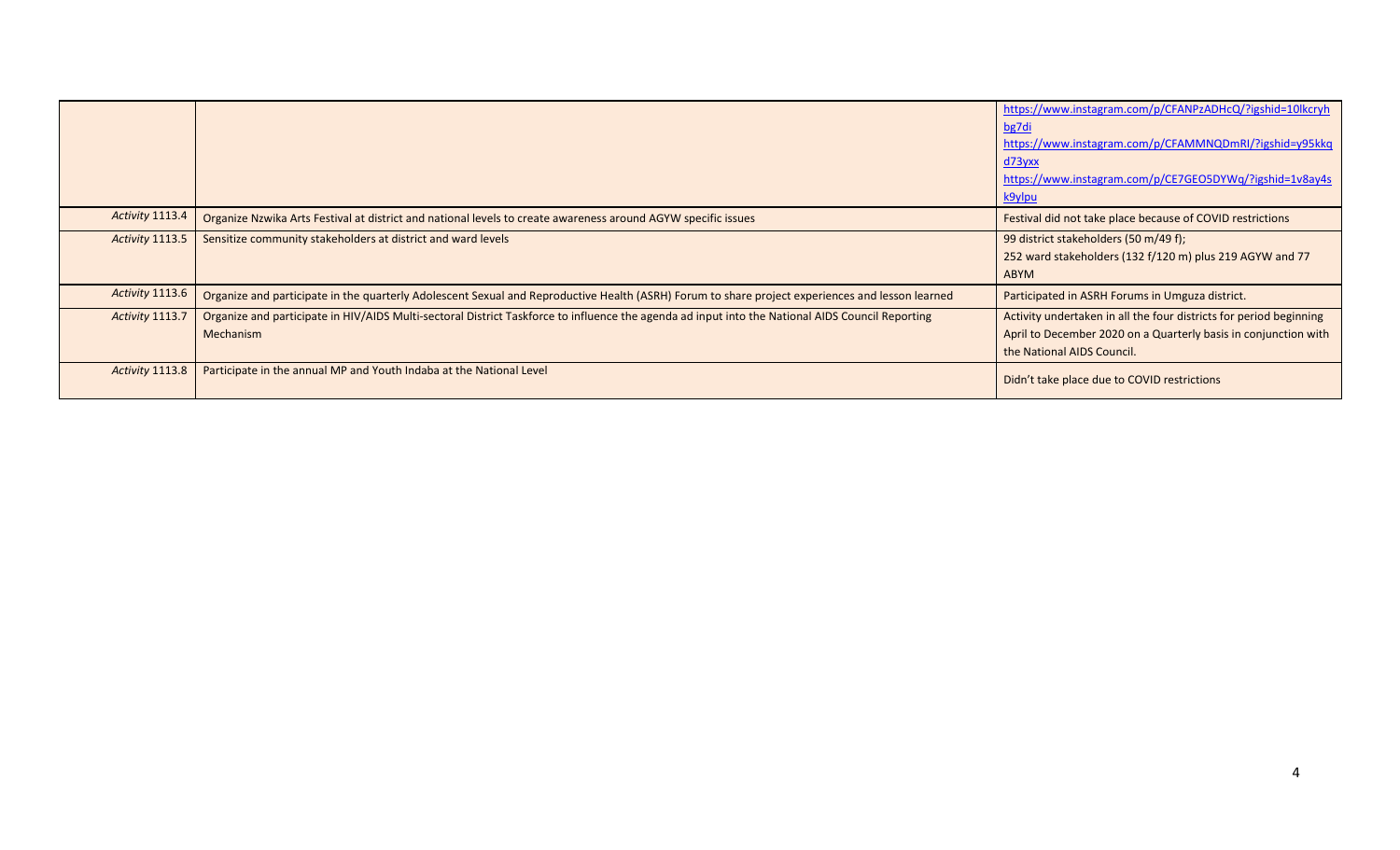| <b>Immediate Outcome</b> | Increased awareness of parents, caregivers, traditional and religious leaders, young men and adolescent boys of harmful social norms and inequalities that hinder access of AGYW to SRHR and HIV |                                                                                                                                               |                                                                                                                                                                                                                                               |                                                                                                                                                                                                        |                                   |                                                                                        |                                                                                                                                                                                                                                                                                                                        |  |  |  |
|--------------------------|--------------------------------------------------------------------------------------------------------------------------------------------------------------------------------------------------|-----------------------------------------------------------------------------------------------------------------------------------------------|-----------------------------------------------------------------------------------------------------------------------------------------------------------------------------------------------------------------------------------------------|--------------------------------------------------------------------------------------------------------------------------------------------------------------------------------------------------------|-----------------------------------|----------------------------------------------------------------------------------------|------------------------------------------------------------------------------------------------------------------------------------------------------------------------------------------------------------------------------------------------------------------------------------------------------------------------|--|--|--|
| 1120                     | information and services.                                                                                                                                                                        |                                                                                                                                               |                                                                                                                                                                                                                                               |                                                                                                                                                                                                        |                                   |                                                                                        |                                                                                                                                                                                                                                                                                                                        |  |  |  |
|                          | Output statement from the<br>logic model                                                                                                                                                         | Indicator(s) from the<br><b>PMF</b>                                                                                                           | <b>Annual target from</b><br>the annual work<br>plan                                                                                                                                                                                          | <b>Actual data</b><br>(reporting period)                                                                                                                                                               | <b>Actual data</b><br>(cumulative | <b>End of project target</b>                                                           | <b>Status to date</b>                                                                                                                                                                                                                                                                                                  |  |  |  |
| Output 1121              | <b>Youth Champions, Community</b><br><b>Facilitators and Pachoto groups</b><br>trained on effective<br>communication skills to<br>increase awareness of SRHR<br>and HIV at the community level   | # (f/m) of Youth<br><b>Champions, Community</b><br><b>Facilitators and Pachoto</b><br>members trained on<br>effective<br>communication skills | 120 Youth<br>Champions in Y1;<br>120 Community<br>Facilitators in Y1;<br>1,500 Pachoto<br>members                                                                                                                                             | 282 Youth<br>Champions and<br>Community<br>Facilitators co-<br>trained (see report<br>for explanation of<br>variances due to<br>COVID-19) (247/f;<br>/35m) Done in<br>conjunction with<br>output 1112. | same                              | 240 Youth Champions<br>120 Community Facilitators<br>30,000 AGYW as Pachoto<br>members | 162 Community Facilitators (142 AGYW, 20 ABYM) and 120<br>Youth Champions (all AGYW) trained on effective<br>communication, a component of their TOT training. (See output<br>1112). An additional 42 Community Facilitators from Seke (22)<br>and Goromonzi (20) were trained to meet a higher than<br>expected need. |  |  |  |
| Activity 1121.1          | Review and revise Simba Utano Training Manual                                                                                                                                                    |                                                                                                                                               | The 100 page Adolescent Sexual and Reproductive Health and<br>Rights (ASRHR) Training Guide plus the 60 page ASRHR<br>Handbook was completed during the final quarter - and has<br>been posted to the ICAD website.                           |                                                                                                                                                                                                        |                                   |                                                                                        |                                                                                                                                                                                                                                                                                                                        |  |  |  |
| Activity 1121.2          | Train (ToT) Community Facilitators (30/district = 120) on Pachoto methodology                                                                                                                    |                                                                                                                                               |                                                                                                                                                                                                                                               |                                                                                                                                                                                                        |                                   |                                                                                        | Completed (142 f/20 m)                                                                                                                                                                                                                                                                                                 |  |  |  |
| Activity 1121.3          | Train (ToT) Community Facilitators (30/district = 120) on youth friendly service provision in order to build effective communication                                                             |                                                                                                                                               |                                                                                                                                                                                                                                               |                                                                                                                                                                                                        |                                   |                                                                                        | Completed-targets to be revised                                                                                                                                                                                                                                                                                        |  |  |  |
| Activity 1121.4          | Train 120 Youth Champions on Pachoto methodology                                                                                                                                                 |                                                                                                                                               |                                                                                                                                                                                                                                               |                                                                                                                                                                                                        |                                   |                                                                                        | Completed -                                                                                                                                                                                                                                                                                                            |  |  |  |
| Activity 1121.5          | Train 120 Community Facilitators at ward level to run Pachoto groups                                                                                                                             |                                                                                                                                               | 142 AGYW and 20 ABYM<br>Project target reached. An additional 42 AGYW were trained in<br>each Goromonzi and Seke to address additional needs                                                                                                  |                                                                                                                                                                                                        |                                   |                                                                                        |                                                                                                                                                                                                                                                                                                                        |  |  |  |
| Activity 1121.6          | Provide ongoing mentorship and support for Community Facilitators                                                                                                                                |                                                                                                                                               | Virtual mentoring and support is being done.                                                                                                                                                                                                  |                                                                                                                                                                                                        |                                   |                                                                                        |                                                                                                                                                                                                                                                                                                                        |  |  |  |
| Activity 1121.7          | Develop a package of job aids for Youth Champions and Community Facilitators                                                                                                                     |                                                                                                                                               | 30 000 Fliers, 5 roll up Banners, 100 Golf T-Shirts, 100 branded<br>bags, 100 branded sunhats, 250 branded round t-shirts, 100<br>branded wrap around fabric, 500 branded calendars, 100<br>branded diaries. (also reported under #1314 below |                                                                                                                                                                                                        |                                   |                                                                                        |                                                                                                                                                                                                                                                                                                                        |  |  |  |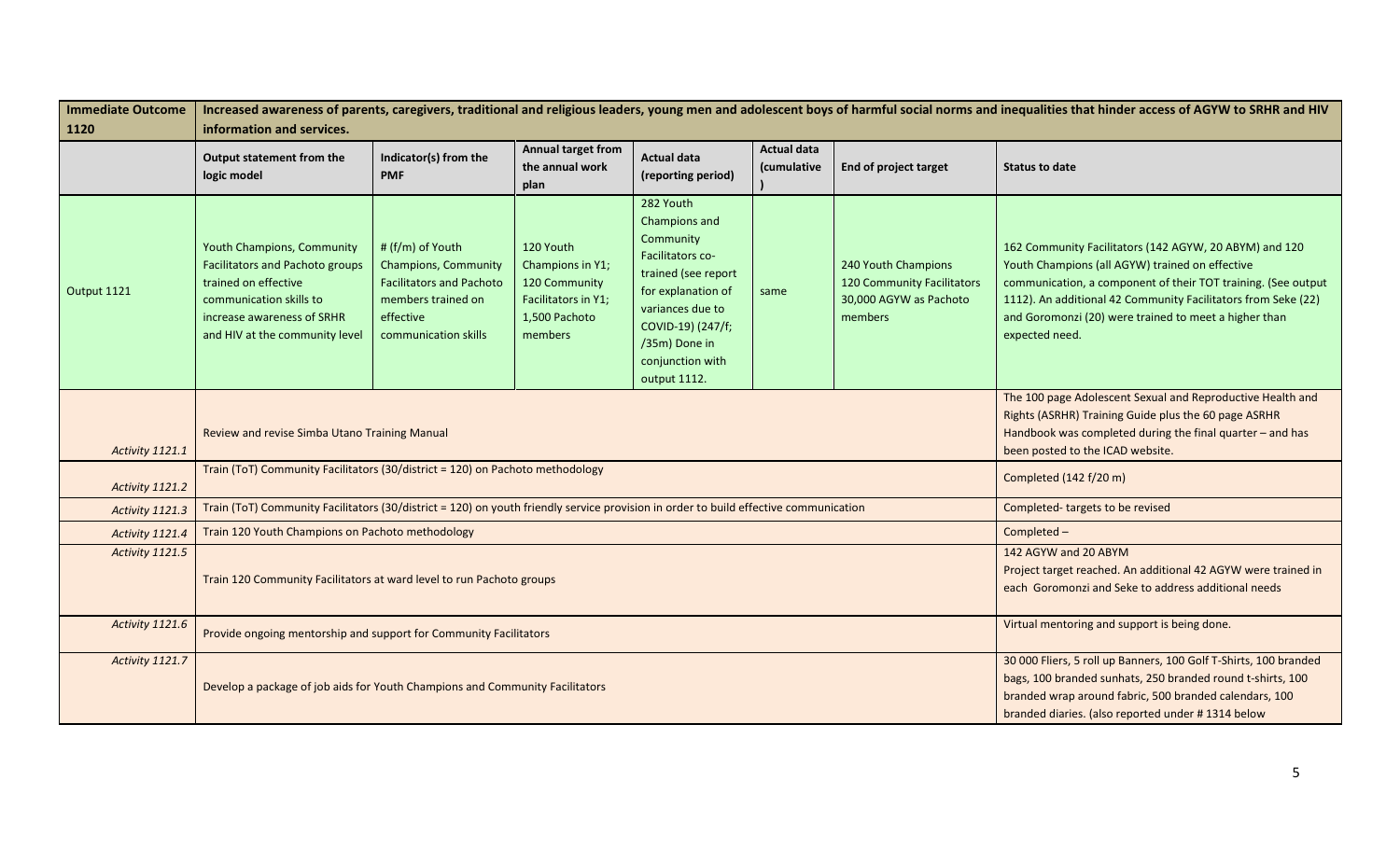|                 | Output statement from the                                                                                                            | Indicator(s) from the                                                                                                                                          | <b>Annual target from</b><br>the annual work  | Actual data                              | <b>Actual data</b><br><i>(cumulative</i> | End of project target | Status to date                                                                                                                                                                                        |
|-----------------|--------------------------------------------------------------------------------------------------------------------------------------|----------------------------------------------------------------------------------------------------------------------------------------------------------------|-----------------------------------------------|------------------------------------------|------------------------------------------|-----------------------|-------------------------------------------------------------------------------------------------------------------------------------------------------------------------------------------------------|
|                 | logic model                                                                                                                          | <b>PMF</b>                                                                                                                                                     | plan                                          | (reporting period)                       |                                          |                       |                                                                                                                                                                                                       |
| Output 1122     | Parents and caregivers engaged<br>to better understand impact of<br>harmful social norms.                                            | # of community<br>awareness activities that<br>include gender<br>sensitivity analysis<br>conducted for parents<br>and care givers                              | 2 events in Year 1                            | $\mathbf 0$                              | $\overline{0}$                           | 6 events (2 annually) | Parent specific events were not undertaken due to COVID<br>restrictions. However, parents did participate as stakeholders in<br>the district and ward consultations under activity 1113.5             |
| Activity 1122.1 | Adapt materials for awareness raising with community stakeholders including parents and leaders                                      |                                                                                                                                                                |                                               |                                          |                                          |                       | N/A                                                                                                                                                                                                   |
| Activity 1122.2 | Organize quarterly community dialogues on SRHR and HIV with parents, caregivers                                                      |                                                                                                                                                                |                                               |                                          |                                          |                       | N/A                                                                                                                                                                                                   |
| Activity 1122.3 | Disseminate key messages through mass media                                                                                          |                                                                                                                                                                |                                               |                                          |                                          |                       | N/A                                                                                                                                                                                                   |
|                 | Output statement from the<br>logic model                                                                                             | Indicator(s) from the<br><b>PMF</b>                                                                                                                            | Annual target from<br>the annual work<br>plan | <b>Actual data</b><br>(reporting period) | <b>Actual data</b><br>(cumulative)       | End of project target | <b>Status to date</b>                                                                                                                                                                                 |
| Output 1123     | <b>Traditional and community</b><br>leaders engaged to better<br>understand impact of harmful<br>social norms                        | # of events targeting<br>traditional and<br>community leaders in<br>gender sensitive<br>community awareness<br>activities                                      | 1 event                                       | $\mathbf 0$                              | $\mathbf{0}$                             | 3 events              | Events specifically targeting traditional and community leaders<br>were not held. However both groups participated as<br>stakeholders in the district and ward consultations under activity<br>1113.5 |
| Activity 1123.1 | Organize bi-annual meetings for traditional leaders to better engage them in AGYW issues                                             |                                                                                                                                                                |                                               |                                          |                                          |                       | N/A                                                                                                                                                                                                   |
| Activity 1123.2 | Organize bi-annual meetings for religious leaders to better engage them in AGYW issues                                               |                                                                                                                                                                |                                               |                                          |                                          |                       | N/A                                                                                                                                                                                                   |
| Output 1124     | Young men and adolescent<br>boys engaged to better<br>understand impact of harmful<br>social norms.                                  | # of events targeted at<br>young men and<br>adolescent boys in<br>gender sensitive<br>awareness activities                                                     | <b>None</b>                                   | $\mathbf 0$                              | $\Omega$                                 | 6 events              | Events specifically targeting ABYM were not held. However 77<br>ABYM participated as stakeholders in the ward level<br>consultations under activity 1113.5                                            |
| Activity 1124.1 | Organize biannual Men Engage forums                                                                                                  |                                                                                                                                                                | N/A                                           |                                          |                                          |                       |                                                                                                                                                                                                       |
| Activity 1124.2 | Participate in SGBV prevention awareness days such as the 16 Days of Activism Against GBV                                            | 10 x 30 minute radio shows were held to promote 16 days of<br>activism. The spots were funded by UNAIDS and the links have<br>been posted to the ICAD website. |                                               |                                          |                                          |                       |                                                                                                                                                                                                       |
| Activity 1124.3 | Launch an annual advocacy campaign on a selected theme such as teen pregnancy, SGBV, early marriage, HIV/STIs among AGYW in hotspots |                                                                                                                                                                | N/A                                           |                                          |                                          |                       |                                                                                                                                                                                                       |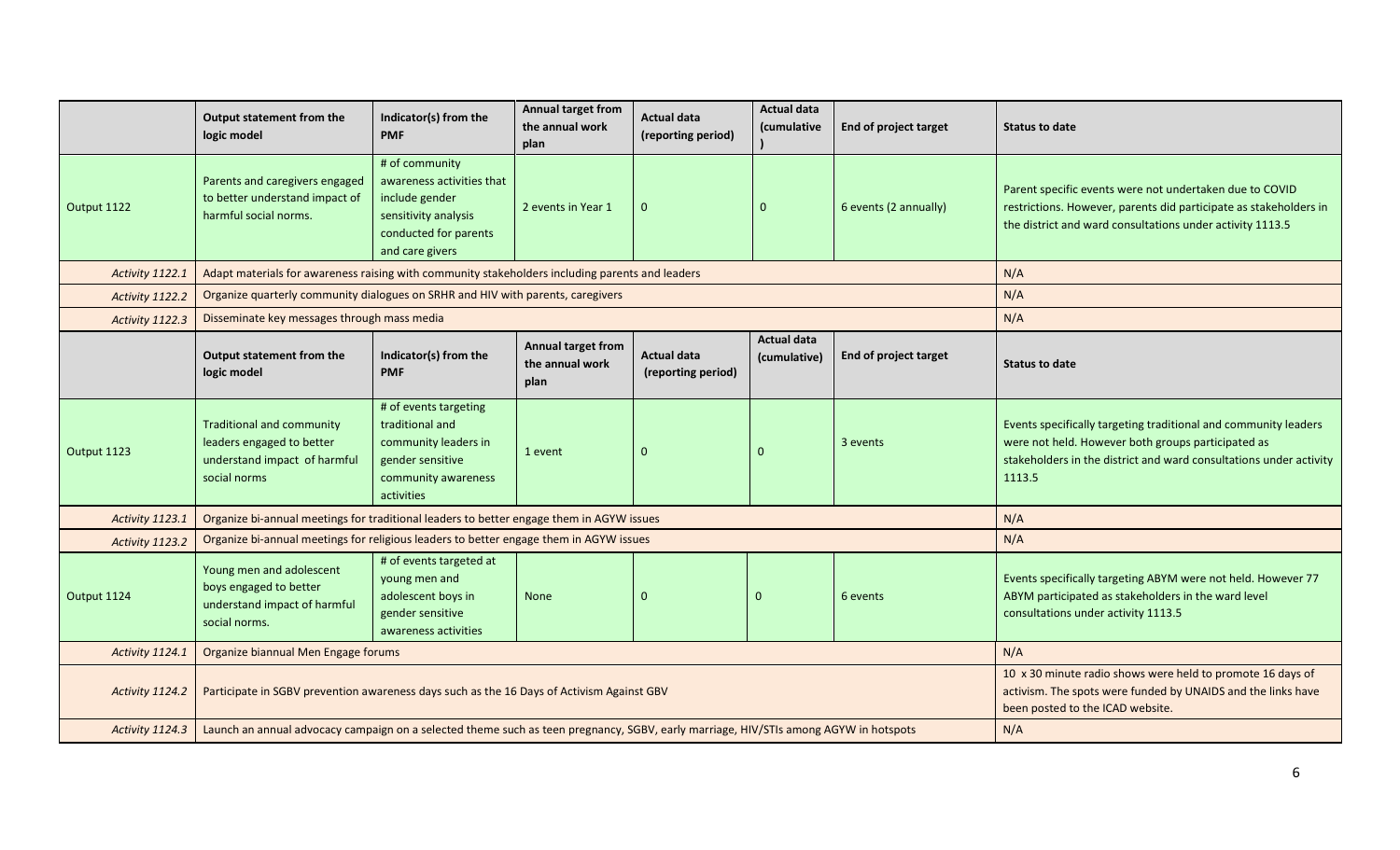| <b>Immediate Outcome</b><br>1210 |                                                                                                                                                                                                     |                                                                                                                        | Increased knowledge and skills of service providers at the facility and community level to deliver gender-equitable and adolescent responsive SRHR services to vulnerable AGYW. |                                                      |                                   |                              |                                                                                                                 |
|----------------------------------|-----------------------------------------------------------------------------------------------------------------------------------------------------------------------------------------------------|------------------------------------------------------------------------------------------------------------------------|---------------------------------------------------------------------------------------------------------------------------------------------------------------------------------|------------------------------------------------------|-----------------------------------|------------------------------|-----------------------------------------------------------------------------------------------------------------|
|                                  | Output statement from the<br>logic model                                                                                                                                                            | Indicator(s) from the<br><b>PMF</b>                                                                                    | Annual target from<br>the annual work<br>plan                                                                                                                                   | <b>Actual data</b><br>(reporting period)             | <b>Actual data</b><br>(cumulative | <b>End of project target</b> | <b>Status to date</b>                                                                                           |
| Output 1211                      | <b>Facility-based Health Service</b><br>Providers trained on gender-<br>equitable and adolescent<br>responsive SRHR and HIV<br>service delivery and referrals                                       | # of facility-based health<br>service providers (f/m)<br>trained                                                       | <b>New Target</b><br>40 trained in Y1 and<br>40 in Ys (75% f, 25%<br>m)                                                                                                         | 48 male and 71<br>female health<br>service providers | same                              | 80 (75% women)               | Activity was conducted in all four districts and Y1 targets were<br>exceeded by 236% for women and 480% for men |
| Activity 1211.1                  | Develop training tool kit for Health Service Providers                                                                                                                                              |                                                                                                                        |                                                                                                                                                                                 |                                                      |                                   |                              | Tool Kit was finalized and printed.                                                                             |
| Activity 1211.2                  | Provide training on gender equitable and youth friendly services for Health Service Providers                                                                                                       |                                                                                                                        | 48 Male Health Service Providers<br>71 Female Health Service Providers<br>Training content provided in Annual Report                                                            |                                                      |                                   |                              |                                                                                                                 |
| Activity 1211.3                  | Provide training on gender equitable and youth friendly services for CBOs working in the health sector and youth networks                                                                           |                                                                                                                        | $N/A - Y2$ activity                                                                                                                                                             |                                                      |                                   |                              |                                                                                                                 |
| Activity 1211.4                  | Organize reflection meetings with Health Service Providers on available data as well as emerging issues collected by Youth Champions                                                                |                                                                                                                        | $N/A - Y2$ activity                                                                                                                                                             |                                                      |                                   |                              |                                                                                                                 |
| Output 1212                      | <b>Community Health Workers</b><br>trained on gender-equitable<br>and adolescent-responsive<br>SRHR and HIV service provision<br>and referral                                                       | # of VHWs/CATS (f/m)<br>trained on gender<br>transformative and<br>adolescent responsive<br>SRHR and HIV<br>approaches | None                                                                                                                                                                            | $\mathbf 0$                                          | $\Omega$                          | 100 (75% female)             | N/A - Y2 activity                                                                                               |
| Activity 1212.1                  | Develop the tool kit                                                                                                                                                                                |                                                                                                                        |                                                                                                                                                                                 |                                                      |                                   |                              | $N/A - Y2$ activity                                                                                             |
| Activity 1212.2                  | Organize workshop with Community Health Workers                                                                                                                                                     |                                                                                                                        |                                                                                                                                                                                 |                                                      |                                   |                              | $N/A - Y2$ activity                                                                                             |
| Output 1213                      | District dialogues conducted<br>with health service providers to<br>facilitate access to vulnerable<br>AGYW to gender-equitable and<br>adolescent responsive SRHR<br>and HIV services and referrals | # if district dialogues<br>conducted                                                                                   | <b>None</b>                                                                                                                                                                     | $\Omega$                                             | $\Omega$                          | 4 (one/district)             | N/A - Y2 activity                                                                                               |
| Activity 1213.1                  | Train 30 Youth Champions on conducting advocacy dialogues on teen pregnancy, SGBV, STIs and HIV                                                                                                     |                                                                                                                        | Implemented in Umguza and Seke only                                                                                                                                             |                                                      |                                   |                              |                                                                                                                 |
| Activity 1213.2                  | Select Pachoto Champions and Data Collectors to attend key quarterly meetings to push for agreed advocacy positions                                                                                 |                                                                                                                        |                                                                                                                                                                                 |                                                      |                                   |                              | N/A                                                                                                             |
| Activity 1213.3                  | Conduct quarterly advocacy dialogues with health service providers                                                                                                                                  |                                                                                                                        | N/A                                                                                                                                                                             |                                                      |                                   |                              |                                                                                                                 |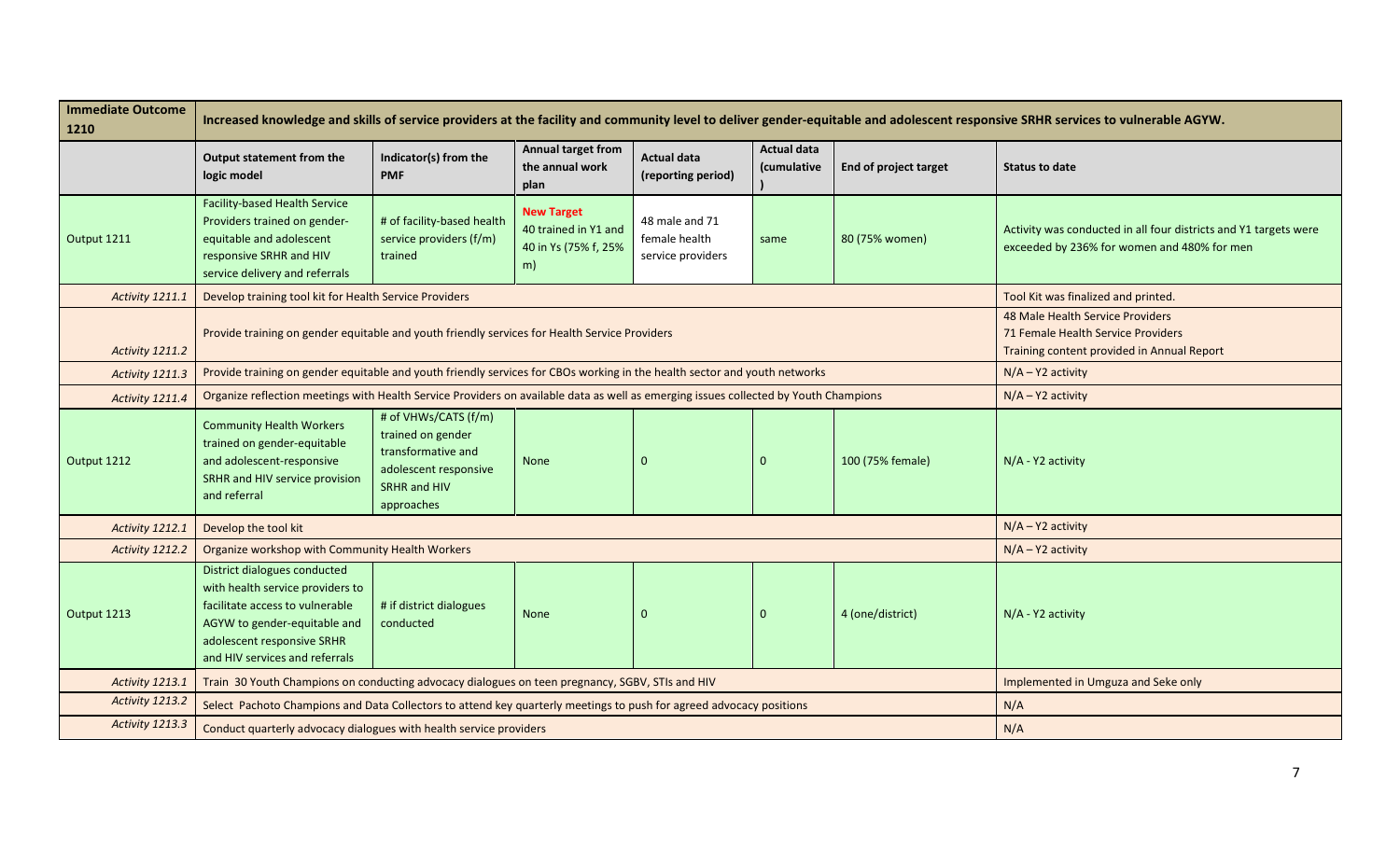| Activity 1213.4                  | Develop and produce IEC advocacy materials on emerging themes which target specific groups of stakeholders                               |                                                                                                             |                                                                                                           | N/A                                                                                                                                                                                                         |                                   |                                           |                                                                                                                        |  |  |  |
|----------------------------------|------------------------------------------------------------------------------------------------------------------------------------------|-------------------------------------------------------------------------------------------------------------|-----------------------------------------------------------------------------------------------------------|-------------------------------------------------------------------------------------------------------------------------------------------------------------------------------------------------------------|-----------------------------------|-------------------------------------------|------------------------------------------------------------------------------------------------------------------------|--|--|--|
| Activity 1213.5                  | Develop a Patients Chart adapted to AGYW needs and realities and a similarly focussed Referral Pathway                                   |                                                                                                             | N/A                                                                                                       |                                                                                                                                                                                                             |                                   |                                           |                                                                                                                        |  |  |  |
| Activity 1213.6                  | Support Youth Champions and other advocates to run Simba Utano social media campaigns, blogs and podcasts                                |                                                                                                             | This activity was carried out in Umguza and Seke and is yet to be<br>carried out in Goromonzi and Mazowe. |                                                                                                                                                                                                             |                                   |                                           |                                                                                                                        |  |  |  |
| Activity 1213.7                  | Develop and maintain YE website and maintain the ongoing Katswe website                                                                  |                                                                                                             | N/A                                                                                                       |                                                                                                                                                                                                             |                                   |                                           |                                                                                                                        |  |  |  |
| <b>Immediate Outcome</b><br>1220 | Strengthened integrated response to support the delivery of gender-equitable and adolescent responsive SRHR services to vulnerable AGYW  |                                                                                                             |                                                                                                           |                                                                                                                                                                                                             |                                   |                                           |                                                                                                                        |  |  |  |
|                                  | Output statement from the<br>logic model                                                                                                 | Indicator(s) from the<br><b>PMF</b>                                                                         | <b>Annual target from</b><br>the annual work<br>plan                                                      | <b>Actual data</b><br>(reporting period)                                                                                                                                                                    | <b>Actual data</b><br>(cumulative | End of project target                     | <b>Status to date</b>                                                                                                  |  |  |  |
| Output 1221                      | <b>Coordinating committees</b><br>established to link SRHR<br>services for vulnerable AGYW<br>at various levels of the health<br>system. | #/level of Coordinating<br>Committees established<br>#/% of Coordinating<br>Committee members<br>are female | <b>None</b><br><b>None</b>                                                                                |                                                                                                                                                                                                             | 0                                 | 24 (one/ward)<br>50% of members are women | $N/A - Y2$ activity                                                                                                    |  |  |  |
| Activity 1221.1                  | Map the districts and identify clusters of wards within and around HIV and STI hotspots                                                  |                                                                                                             |                                                                                                           |                                                                                                                                                                                                             |                                   |                                           | Hotspot wards mapping exercise was done with support from<br>the National AIDS Council.                                |  |  |  |
| Activity 1221.2                  | Facilitate adolescent and youth friendly outreach on SRHR and HIV information and services for identified hotspots                       |                                                                                                             |                                                                                                           |                                                                                                                                                                                                             |                                   |                                           | N/A                                                                                                                    |  |  |  |
| Activity 1221.3                  | Map Community Health Workers and Health Service Providers in each of three clusters at district level                                    |                                                                                                             |                                                                                                           | Undertaken concurrently with 1211.2 training of health care<br>professionals (HCPs). HCPs coordinate the HCCs. Additional info<br>provided in Annual Report on make-up of HCCs and participation<br>of AGYW |                                   |                                           |                                                                                                                        |  |  |  |
| Activity 1221.4                  | Organize a 3 multi sectoral cluster meetings per district to strengthen referral systems/pathways for adolescents and youth health       |                                                                                                             |                                                                                                           |                                                                                                                                                                                                             |                                   |                                           | Implemented in Umguza and Seke District in Oct to Dec Quarter-<br>Remaining scheduled for implementation in Q1 in 2021 |  |  |  |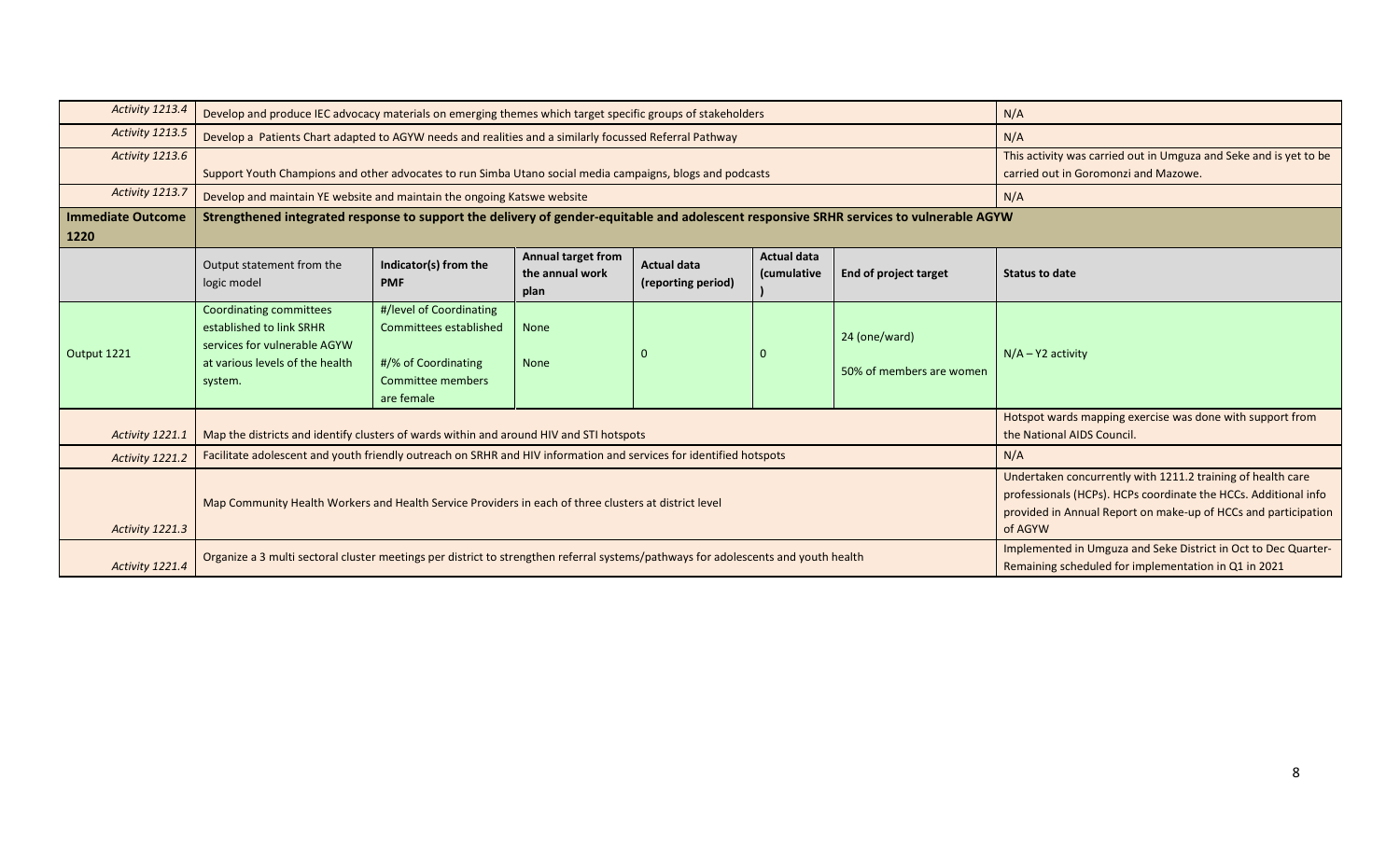|                        | Output statement from the<br>logic model                                                                                                                                                                 | Indicator(s) from the<br><b>PMF</b>                                                                                                                                                          | Annual target from<br>the annual work<br>plan | <b>Actual data</b><br>(reporting period) | <b>Actual data</b><br>(cumulative | <b>End of project target</b>      | Status to date      |
|------------------------|----------------------------------------------------------------------------------------------------------------------------------------------------------------------------------------------------------|----------------------------------------------------------------------------------------------------------------------------------------------------------------------------------------------|-----------------------------------------------|------------------------------------------|-----------------------------------|-----------------------------------|---------------------|
| Output 1222            | Health facility managers and<br>administrators sensitized to<br>facilitate the delivery and<br>referral of gender-equitable<br>and adolescent responsive<br>SRHR and HIV services to<br>vulnerable AGYW. | #/% (F/M) of health<br>facility managers,<br>administrators and<br>health officials trained<br>to facilitate gender<br>equitable, adolescent<br>friendly integrated SRHR<br>and HIV services | None in Y1                                    | $\mathbf 0$                              | $\Omega$                          | Revised target: 24 (75%<br>women) | $N/A - Y2$ activity |
| Activity 1222.1        | Identify key health facility managers, health administrators, for sensitization meetings in collaboration with the NAC                                                                                   |                                                                                                                                                                                              | $N/A - Y2$ activity                           |                                          |                                   |                                   |                     |
| Activity 1222.2        | Organize sensitization meetings with health facility managers, health administrators and MOH department heads                                                                                            |                                                                                                                                                                                              |                                               |                                          |                                   |                                   | N/A                 |
| Activity 1222.3        | Convene feedback meetings with health facility managers, health administrators and MOH departmental heads on the provision of YFS at district level                                                      |                                                                                                                                                                                              | N/A                                           |                                          |                                   |                                   |                     |
| Output 1223            | Twinning facilitated with<br>international and/or domestic<br>CBOs to enhance project<br>capacity to deliver quality<br>gender equitable and<br>adolescent responsive SRHR<br>and HIV service            | # of twinnings facilitated<br>by partners and other<br><b>CBOs</b>                                                                                                                           | N/A-Y2 activity                               |                                          |                                   |                                   |                     |
| <b>Activity 1223.1</b> | Identify needs, gaps and possible international CBOs/NGOs which could support staff to address needs/gaps                                                                                                |                                                                                                                                                                                              | (N/A for all 1223 activities below)           |                                          |                                   |                                   |                     |
| Activity 1223.2        | Arrange partnerships                                                                                                                                                                                     |                                                                                                                                                                                              |                                               |                                          |                                   |                                   |                     |
| Activity 1223.3        | Organize travel and other logistics between the partnerships                                                                                                                                             |                                                                                                                                                                                              |                                               |                                          |                                   |                                   |                     |
| Activity 1223.4        | Incorporate lessons learned into programming                                                                                                                                                             |                                                                                                                                                                                              |                                               |                                          |                                   |                                   |                     |
| Activity 1223.5        | Engage volunteers in Canada to contribute e-time to the project                                                                                                                                          |                                                                                                                                                                                              |                                               |                                          |                                   |                                   |                     |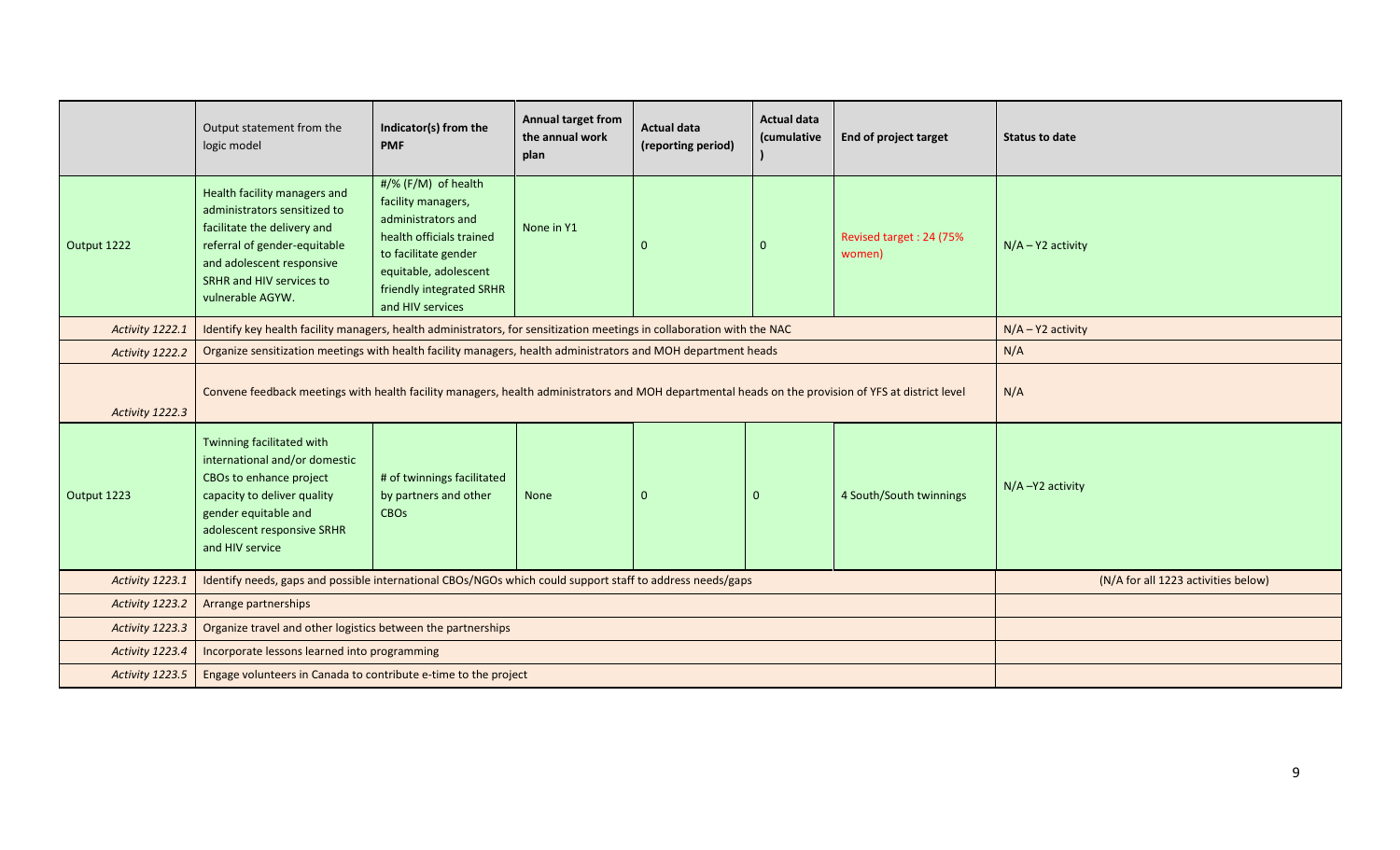| <b>Immediate Outcome</b><br>1310 | Increased knowledge and skill of AGYW, health workers and community organizations to advocate for SRHR.                                                                          |                                                                                        |                                                                                                                 |                                                   |                            |                                             |                                                                     |  |  |
|----------------------------------|----------------------------------------------------------------------------------------------------------------------------------------------------------------------------------|----------------------------------------------------------------------------------------|-----------------------------------------------------------------------------------------------------------------|---------------------------------------------------|----------------------------|---------------------------------------------|---------------------------------------------------------------------|--|--|
|                                  | Output statement from the<br>logic model                                                                                                                                         | Indicator(s) from the<br><b>PMF</b>                                                    | <b>Annual target</b><br>from the annual<br>work plan                                                            | <b>Actual data</b><br>(reporting<br>period)       | Actual<br>data<br>(cumul.) | <b>End of project target</b>                | <b>Status to date</b>                                               |  |  |
| Output 1311                      | <b>Community Youth and Health</b><br>Champions trained and<br>supported to produce and use<br>data related to delivery of<br><b>SHRH services for vulnerable</b><br><b>AGYW</b>  | # of Youth and Health<br>Champions (f/m) trained<br>on data collection and<br>analysis | None                                                                                                            | 30 AGYW trained<br>on Accountability<br>Framework | Same                       | 80 (20/district) and 75%<br>female/district | 30 Youth Champions have been trained on Accountability<br>Framework |  |  |
| Activity 1311.1                  | Engage 30 Youth Champion data collectors to develop a 10-point advocacy tool around which campaigns can be developed on: Teen pregnancy; SGBV,<br><b>Early Marriage HIV/STIs</b> |                                                                                        |                                                                                                                 | $N/A$ Y2+ activity                                |                            |                                             |                                                                     |  |  |
| Activity 1311.2                  | Train Youth Champions on the Accountability Framework, Action Research, Data Collection and Advocacy                                                                             |                                                                                        | 30 AGYW have received initial training on Accountability<br>Framework. Ongoing training will be provided in Y2. |                                                   |                            |                                             |                                                                     |  |  |
| Activity 1311.3                  | Organize monthly data collection meetings with Pachoto groups                                                                                                                    |                                                                                        |                                                                                                                 | N/A                                               |                            |                                             |                                                                     |  |  |
| Activity 1311.4                  | Conduct sensitization meetings with key government ministries on "gender responsive, inclusive and accountable SRHR/HIV services and policies                                    |                                                                                        |                                                                                                                 |                                                   |                            |                                             | N/A                                                                 |  |  |
| Activity 1311.5                  | Conduct quarterly reflection meetings in preparation for advocating for specific issues at the district level                                                                    |                                                                                        |                                                                                                                 |                                                   |                            |                                             | N/A                                                                 |  |  |
| Activity 1311.6                  | Hold quarterly Nzwika District level policy dialogue with parliamentary portfolio committees, duty bearers and policy makers (?needs further clarity)                            |                                                                                        |                                                                                                                 |                                                   |                            |                                             | N/A                                                                 |  |  |
| Activity 1311.7                  | Participate in parliamentary visits, submissions, petitions, policy papers and follow-up                                                                                         |                                                                                        |                                                                                                                 |                                                   |                            |                                             | N/A                                                                 |  |  |
| Output 1312                      | <b>Health Center Committees</b><br>revitalized and strengthened to<br>advocate for the needs of<br>vulnerable populations<br>including AGYW and PLHIV                            | # of HCC revitalized and<br>strengthened                                               | None                                                                                                            |                                                   | $\Omega$                   | 24 HCC                                      | $N/A$ Y2+ activity                                                  |  |  |
| Activity 1312.1                  | Reconstitute Health Center Committees and advocate for the inclusion of AGYW (including SGBV survivors, teen mothers, sex workers                                                |                                                                                        | Advocacy for the inclusion of AGYW and Key Populations (KPs)<br>undertaken during activity 1211.2               |                                                   |                            |                                             |                                                                     |  |  |
| Activity 1312.2                  | Conduct 2 day capacity building workshop for the Health Center Committees                                                                                                        |                                                                                        |                                                                                                                 |                                                   |                            |                                             | Y2 Activity                                                         |  |  |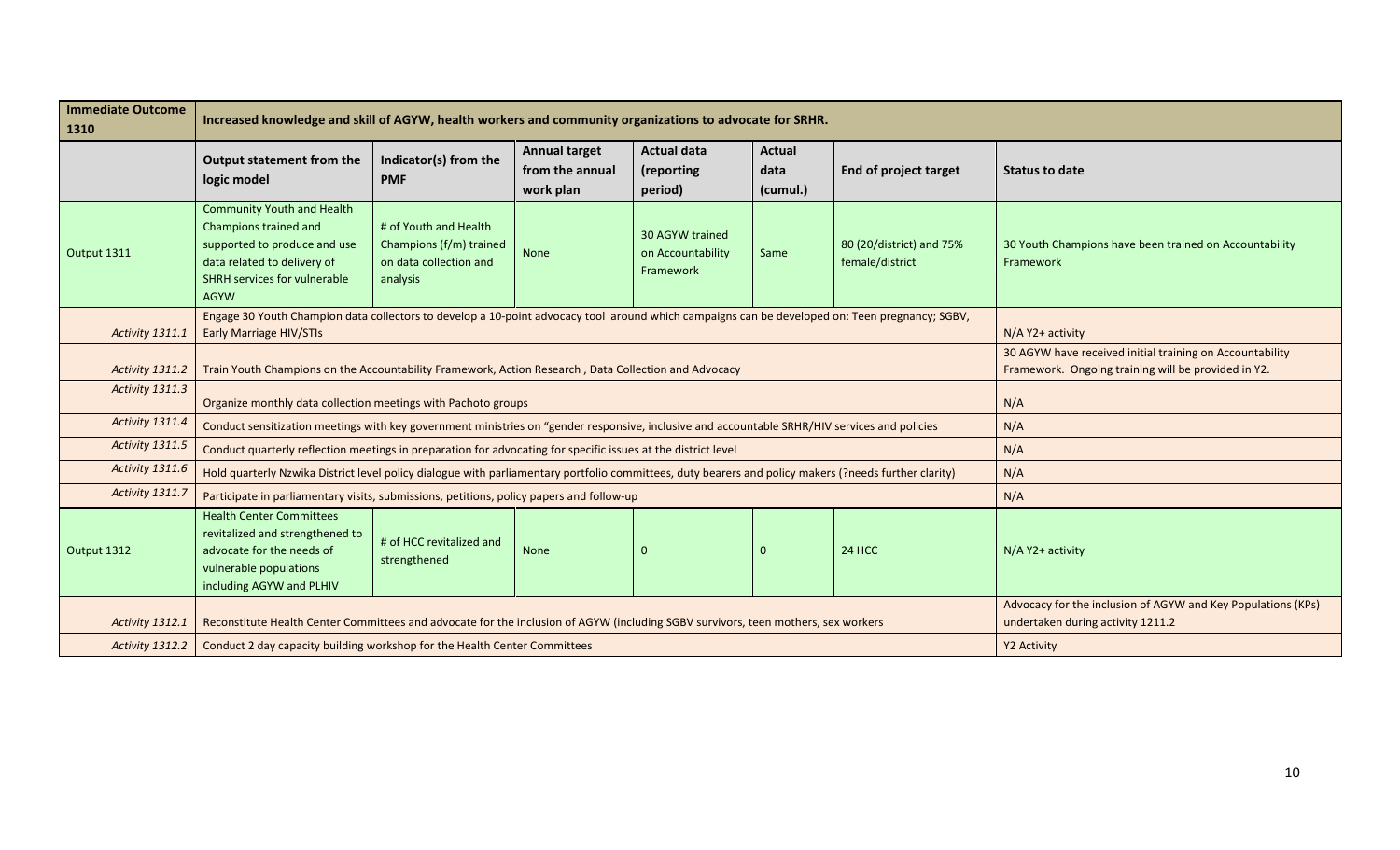|                 | Output statement from the<br>logic model                                                                                                      | Indicator(s) from the<br><b>PMF</b>                                                | Annual target from<br>the annual work<br>plan | <b>Actual data</b><br>(reporting period)          | <b>Actual data</b><br>(cumulative | <b>End of project target</b> | Status to date   |
|-----------------|-----------------------------------------------------------------------------------------------------------------------------------------------|------------------------------------------------------------------------------------|-----------------------------------------------|---------------------------------------------------|-----------------------------------|------------------------------|------------------|
| Output 1313     | Participatory community-based<br>assessment tools adapted to<br>assess SRHR/HIV service<br>acceptability, availability and<br>access          | # of community-based<br>tools adapted or # of<br>scorecard activities<br>conducted | None                                          |                                                   | 0                                 | 48 (2/ward)                  | Will begin in Y2 |
| Activity 1313.1 | Conduct workshop to review existing Accountability Framework and develop the Simba Utano Scorecard                                            |                                                                                    |                                               |                                                   |                                   |                              | N/A              |
| Activity 1313.2 | Design and print the revised Accountability Framework and Scorecard                                                                           |                                                                                    |                                               |                                                   |                                   |                              | N/A              |
| Activity 1313.3 | Develop promotional materials such as t-shirts and banners                                                                                    |                                                                                    |                                               | See 1314.1 below. Material developed and printed. |                                   |                              |                  |
| Activity 1313.4 | Train HCC, AGYW and PLHIV to gather, interpret ad use data to advocate for gender equitable and responsive HIV and SRHR services and policies |                                                                                    |                                               |                                                   |                                   |                              | N/A              |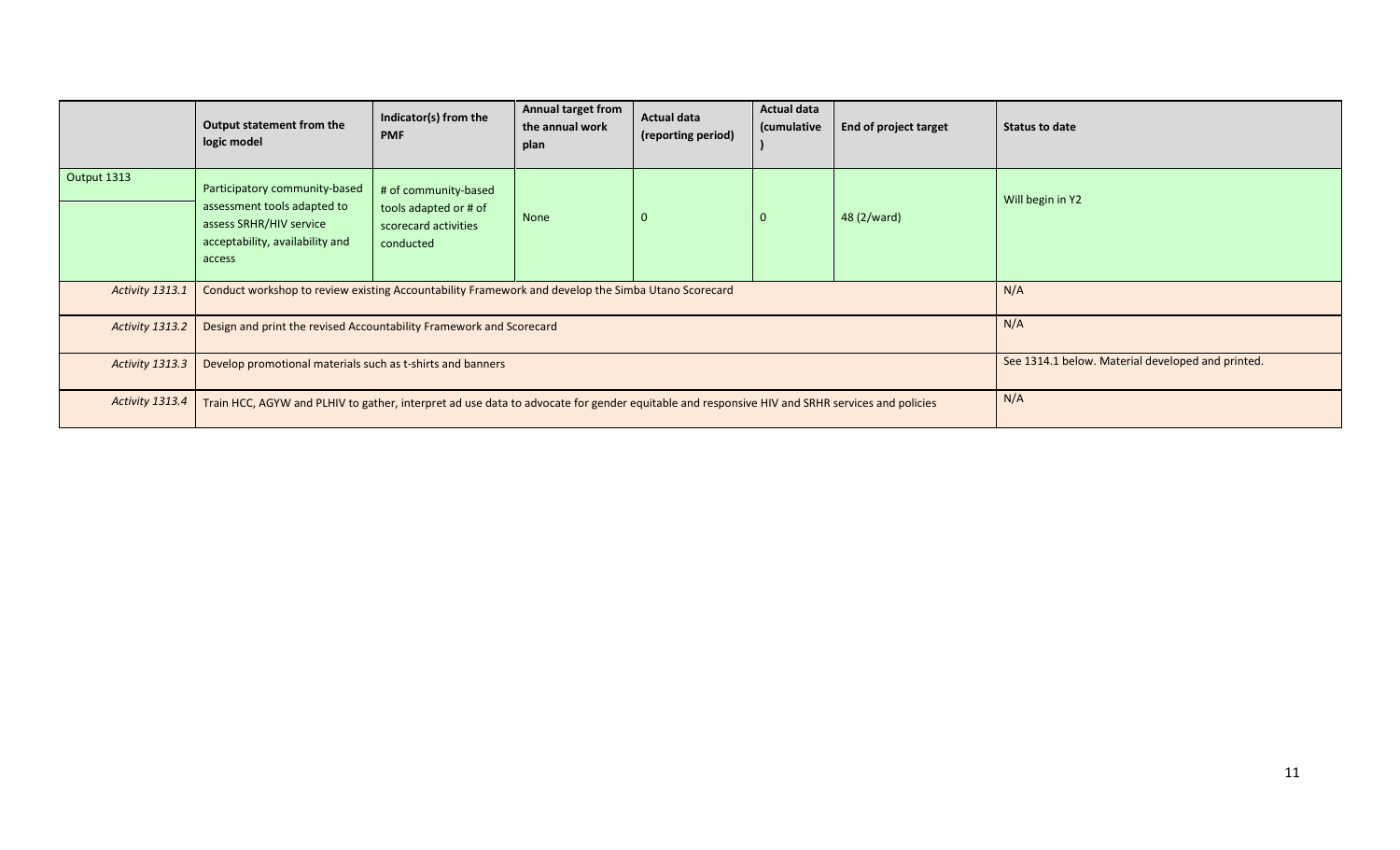|                 | Output statement from the<br>logic model                                            | Indicator(s) from the<br><b>PMF</b>                                                      | <b>Annual target from</b><br>the annual work<br>plan | <b>Actual data</b><br>(reporting period)                                                                                                                                                                                                                                                                                    | <b>Actual data</b><br>(cumulative | <b>End of project target</b>                                                                                                    | <b>Status to date</b>                                                                          |  |
|-----------------|-------------------------------------------------------------------------------------|------------------------------------------------------------------------------------------|------------------------------------------------------|-----------------------------------------------------------------------------------------------------------------------------------------------------------------------------------------------------------------------------------------------------------------------------------------------------------------------------|-----------------------------------|---------------------------------------------------------------------------------------------------------------------------------|------------------------------------------------------------------------------------------------|--|
| Output 1314     | <b>Public awareness and</b><br>promotional materials<br>developed and distributed   | # and types of materials<br>produced to highlight<br>key results and support<br>advocacy | none                                                 | 30,000 flyers, 4<br>banners                                                                                                                                                                                                                                                                                                 | Same                              | 1000 t-shirts and caps<br>designed and distributed; 12<br>large banners; and 5,000<br><b>SRHR-related pamphlets</b><br>produced | Ongoing                                                                                        |  |
| Activity 1314.1 | Develop, print and distribute IEC material (flyers, posters, pamphlets and banners) |                                                                                          |                                                      | 30 000 Fliers, roll up Banners, 100 Golf T-Shirts, 100 branded<br>bags, 100 branded sunhats, 250 branded round t-shirts, 100<br>branded wrap around fabric, 500 branded calendars, 100<br>branded diaries developed and printed. Distribution tied to<br>workshops and community activities. Also reported under<br>#1121.7 |                                   |                                                                                                                                 |                                                                                                |  |
| Activity 1314.2 | Develop media materials supporting AGYW (short documentaries, photo voice)          |                                                                                          |                                                      |                                                                                                                                                                                                                                                                                                                             |                                   |                                                                                                                                 | Short documentary on the impact of COVID (during the 1st<br>lockdown). Posted to ICAD website. |  |
| Activity 1314.3 | Build and promote a social media platform                                           |                                                                                          |                                                      |                                                                                                                                                                                                                                                                                                                             |                                   |                                                                                                                                 | N/A                                                                                            |  |
| Activity 1314.4 | Participate in 3 radio interviews, annually                                         |                                                                                          |                                                      |                                                                                                                                                                                                                                                                                                                             |                                   |                                                                                                                                 | N/A                                                                                            |  |
| Activity 1314.5 | Produce and distribute annual newsletter/magazine                                   |                                                                                          |                                                      |                                                                                                                                                                                                                                                                                                                             |                                   |                                                                                                                                 | Produced and distributed newsletter in September                                               |  |
| Activity 1314.6 | Document and package advocacy material such as policy briefs                        |                                                                                          |                                                      |                                                                                                                                                                                                                                                                                                                             |                                   |                                                                                                                                 | N/A                                                                                            |  |
| Activity 1314.7 | Meet with key social and traditional media "influencers"                            |                                                                                          |                                                      |                                                                                                                                                                                                                                                                                                                             |                                   |                                                                                                                                 | N/A                                                                                            |  |
| Activity 1314.8 | Participate and commemorate the Day of the African Child                            |                                                                                          |                                                      |                                                                                                                                                                                                                                                                                                                             |                                   |                                                                                                                                 | N/A                                                                                            |  |
| Activity 1314.9 | Participate in ongoing project monitoring, evaluation and learning                  |                                                                                          |                                                      |                                                                                                                                                                                                                                                                                                                             |                                   |                                                                                                                                 | N/A                                                                                            |  |

10/Feb/2021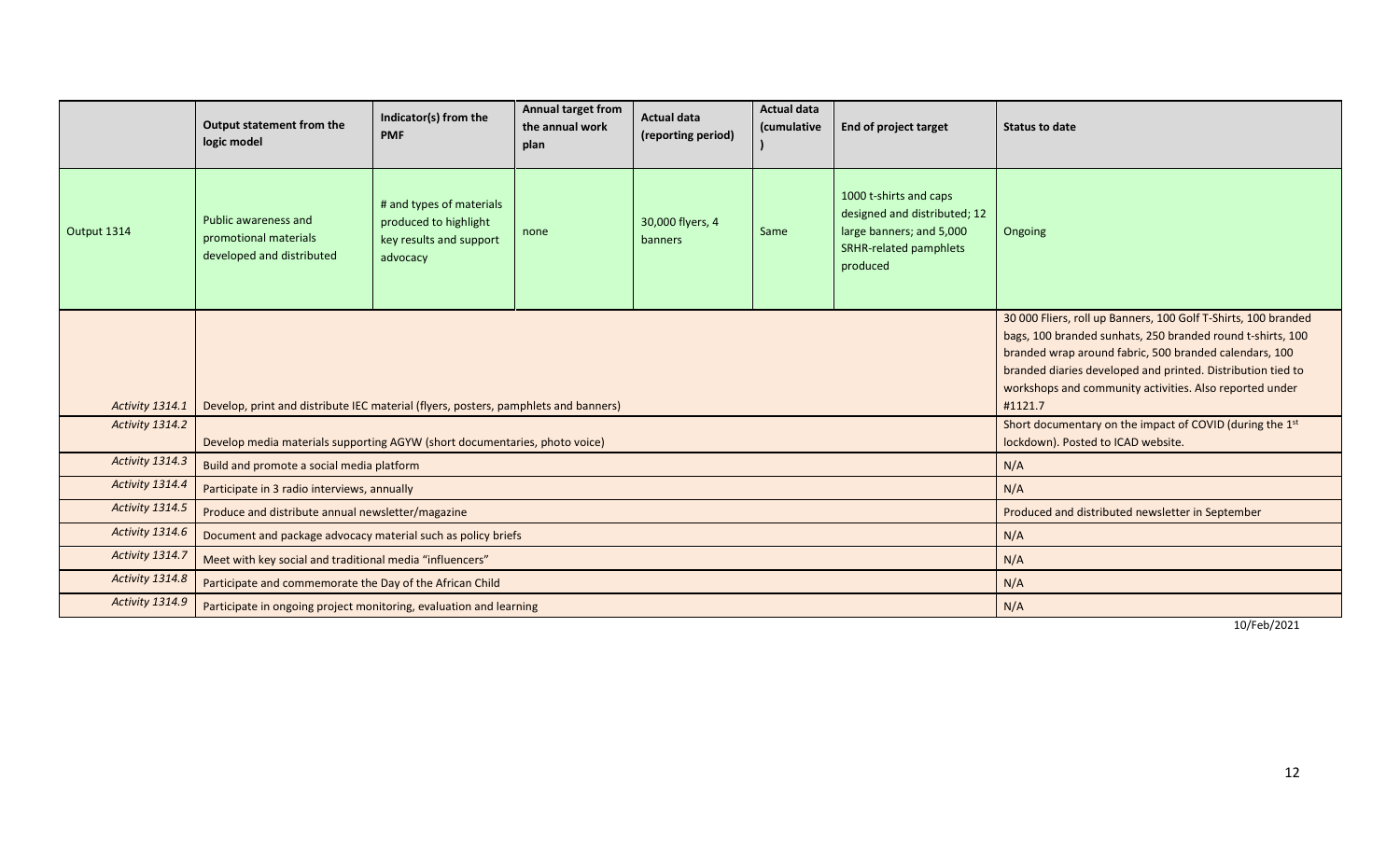#### <span id="page-23-3"></span><span id="page-23-2"></span><span id="page-23-1"></span><span id="page-23-0"></span>**OUTCOME REPORTING WORKSHEET: UPDATED TO 31 DECEMBER 2020**

| <b>Project Title</b>                                                                                                                                              | Simba Utano                                                                                                                                                                                                         |                                                                                                                  | Project No.                                                      | P005993                                                   |  | <b>Implementing Organization</b>        |                                    | Interagency Coalition on AIDS and Development<br>(ICAD) and the International Council of AIDS<br>Service Organizations (ICASO)                                                                                                                                                                                                                                                |
|-------------------------------------------------------------------------------------------------------------------------------------------------------------------|---------------------------------------------------------------------------------------------------------------------------------------------------------------------------------------------------------------------|------------------------------------------------------------------------------------------------------------------|------------------------------------------------------------------|-----------------------------------------------------------|--|-----------------------------------------|------------------------------------|-------------------------------------------------------------------------------------------------------------------------------------------------------------------------------------------------------------------------------------------------------------------------------------------------------------------------------------------------------------------------------|
| Country/ Region/ Institution                                                                                                                                      | Zimbabwe                                                                                                                                                                                                            |                                                                                                                  | <b>Budget</b>                                                    | \$2,200,000                                               |  | <b>Project Duration</b>                 |                                    | 29 October 2019 to 28 February 2024 (4 years<br>and 4 months)                                                                                                                                                                                                                                                                                                                 |
| <b>Indicators</b>                                                                                                                                                 | <b>Baseline</b>                                                                                                                                                                                                     | <b>Target</b>                                                                                                    | <b>Actual Data</b><br><b>Previous</b><br><b>Reporting Period</b> | <b>Actual Data This</b><br><b>Reporting Period (year)</b> |  | <b>Actual Data</b><br><b>Cumulative</b> |                                    | <b>Analysis of Progress/Variance</b>                                                                                                                                                                                                                                                                                                                                          |
| Ultimate Outcome 1000: Improved health of adolescent girls and young women (AGYW) at risk of HIV in four priority districts in Zimbabwe <sup>1</sup>              |                                                                                                                                                                                                                     |                                                                                                                  |                                                                  |                                                           |  |                                         |                                    |                                                                                                                                                                                                                                                                                                                                                                               |
| # of new cases of HIV per year among<br>AGYW in selected priority districts <sup>2</sup> .                                                                        | <b>Goromonzi</b><br>15-19: 408 (f); 92 (m)<br>20-24: 895 (f) 275 (m)<br><b>Seke</b><br>$15-19:34(f); 7(m)$<br>$20-24:73(f); 31(m)$<br>Mazowe/ Umguza <sup>3</sup><br>$15-19: xx(f); xx(m)$<br>$20-24: xx(f); xx(m)$ | 3 % decrease in<br>number of new cases<br>(positive second tests)<br>in selected districts<br>from 2017 baseline | N/A                                                              |                                                           |  |                                         | project<br>beginning in 2021.      | May be collected annually but reported at end of<br>Update: The National AIDS Council which is responsible<br>for coordinating all stakeholders programming on HIV<br>produces quarterly reports and annual reports at<br>district and national level. We will report annually<br>Note: The baseline data for Mazowe and Umguza will<br>appear in June 2021 Operations Report |
| # and % of AGYW and ABYM,<br>demonstrating positive attitudes towards<br>ending SGBV through the project<br>(disaggregated by age and sex) $4$                    | <b>Women/girls</b><br>Agree: 51.4<br>Disagree 45.0<br>Don't know: 3.6%<br>Men/boys<br>Agree 48.5%<br>Disagree 46.3%)<br>Don't know 5.2%)                                                                            | At least 30% change by<br>end of project                                                                         | N/A                                                              |                                                           |  |                                         |                                    | <b>End line Survey and FDGs</b>                                                                                                                                                                                                                                                                                                                                               |
| Intermediate Outcome:1100 Increased utilization of gender-equitable and adolescent-responsive SRHR and HIV services by vulnerable AGYW in 4 districts of Zimbabwe |                                                                                                                                                                                                                     |                                                                                                                  |                                                                  |                                                           |  |                                         |                                    |                                                                                                                                                                                                                                                                                                                                                                               |
| % of AGYW reporting that they have<br>ever accessed SRHR services<br>(disaggregated by age)<br>% of AGYW who use contraception                                    | Ages 20-24: 22%<br>(78/354)<br>Ages 15-19: 13%<br>(47/354)<br>Ages 10-14: 5%<br>(17/354)                                                                                                                            | At least 20% increase<br>per age group by the<br>end of the project<br>At least a 30% change                     | N/A<br>N/A                                                       |                                                           |  |                                         | <b>End line</b><br><b>End line</b> | Update: While this is an endline responsibility, the<br>project is working with service providers and<br>community cadres who will be providing periodic<br>statistics of the number of AGYW who are accessing<br>services. Consequently, we will provide a mid-term<br>report on the indicator in 2022.                                                                      |
| report practicing safer sex through<br>condom use                                                                                                                 | 17%                                                                                                                                                                                                                 | by the end of the<br>project                                                                                     |                                                                  |                                                           |  |                                         |                                    | Update: Clinic and community cadres have reports on<br>contraception and condom distribution. These reports                                                                                                                                                                                                                                                                   |

<sup>&</sup>lt;sup>1</sup> AGYW defined by Zimbabwe Government as adolescent girls and young women between the ages of 10 and 24. The Project's principal focus is the15-24 cohort

<sup>&</sup>lt;sup>2</sup> The GoZ does not report new HIV cases by district, age and sex. However data available at district level provides the following proxy data which will be reported HTS4: # of clients who tested positive, annually, during initiation) disaggregated by age and sex. It is best practice for two tests to be conducted for an HIV diagnosis.<br><sup>3</sup> Data for Mazowe and Umguza only available once the ICAD/District MOU is signed (to be issued after appro

<sup>&</sup>lt;sup>4</sup> "Women are to blame for sexual abuse by wearing revealing clothes" is the proxy for determining changes in attitudes (disaggregated by age and sex) towards ending SGBV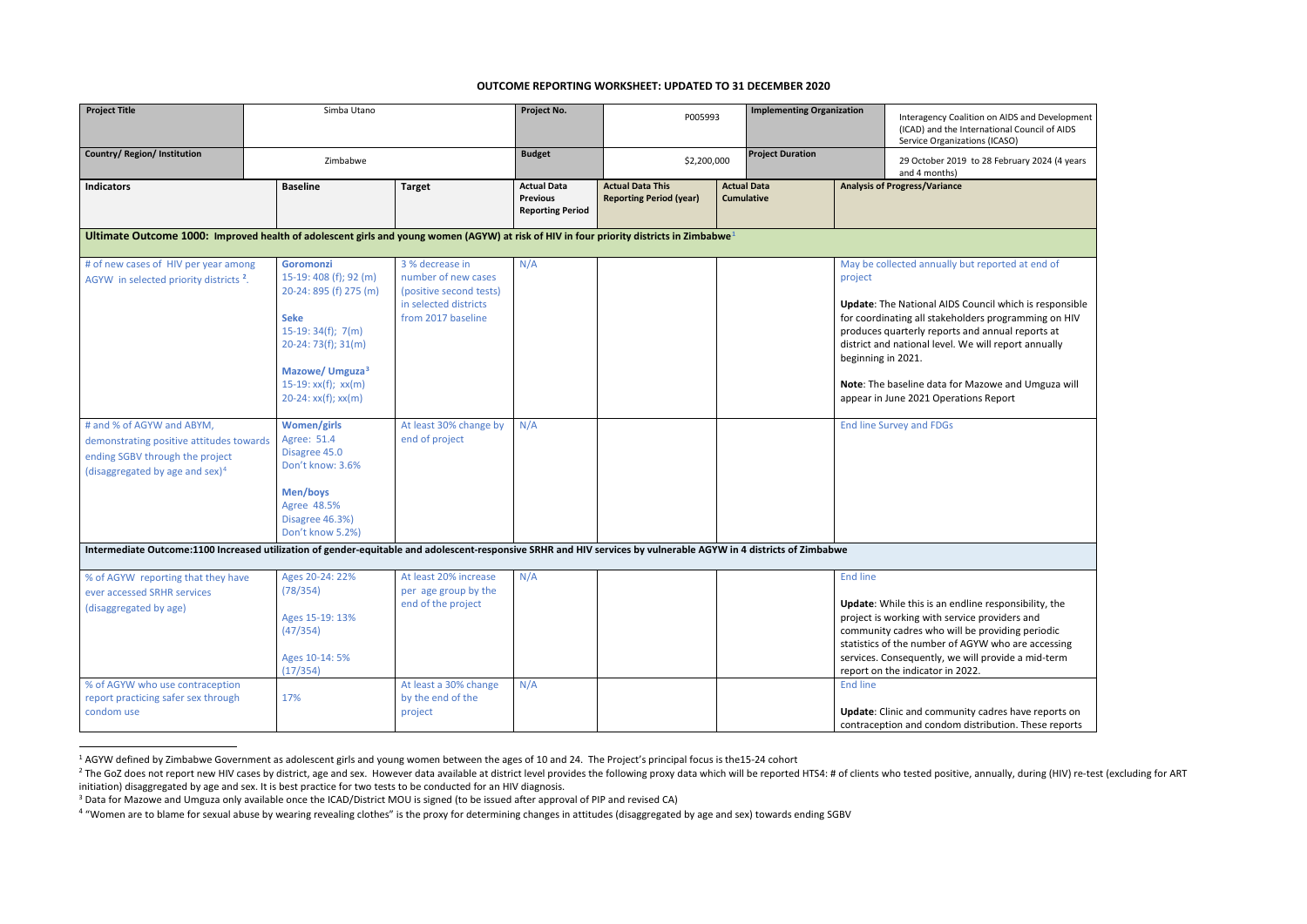| <b>Indicators</b>                                                                                                                                                                                                                                                                                                                                             | <b>Baseline</b>                                                                                                                                                                                                                                           | <b>Target</b>                                                                                                                                                                                                                                      | <b>Actual Data</b><br><b>Previous</b><br><b>Reporting Period</b> | <b>Actual Data This</b><br><b>Reporting Period (year)</b> | <b>Actual Data</b><br><b>Cumulative</b> | <b>Analysis of Progress/Variance</b>                                                                                                                                                                                                                                                                     |
|---------------------------------------------------------------------------------------------------------------------------------------------------------------------------------------------------------------------------------------------------------------------------------------------------------------------------------------------------------------|-----------------------------------------------------------------------------------------------------------------------------------------------------------------------------------------------------------------------------------------------------------|----------------------------------------------------------------------------------------------------------------------------------------------------------------------------------------------------------------------------------------------------|------------------------------------------------------------------|-----------------------------------------------------------|-----------------------------------------|----------------------------------------------------------------------------------------------------------------------------------------------------------------------------------------------------------------------------------------------------------------------------------------------------------|
|                                                                                                                                                                                                                                                                                                                                                               |                                                                                                                                                                                                                                                           |                                                                                                                                                                                                                                                    |                                                                  |                                                           |                                         | can be used to see the rates specifically for AGYW.<br>Consequently, we will include this in our mid-term<br>report in 2022                                                                                                                                                                              |
| Immediate Outcome 1110: Increased knowledge and awareness of SRHR and HIV among vulnerable AGYW                                                                                                                                                                                                                                                               |                                                                                                                                                                                                                                                           |                                                                                                                                                                                                                                                    |                                                                  |                                                           |                                         |                                                                                                                                                                                                                                                                                                          |
| # and % of AGYW aware of protective<br>health related skills i.e. condom use                                                                                                                                                                                                                                                                                  | 70% (154/220) aware<br>of the importance of<br>condom use                                                                                                                                                                                                 | At least 80% of AGYW<br>indicate knowledge of<br>protected health<br>related skills                                                                                                                                                                | N/A                                                              | N/A                                                       |                                         | <b>End line</b><br>Update: The data base for the number of young people<br>engaged through Pachoto platforms and outreach<br>meetings can also be used as evidence. We will report<br>on the indicator in 2022                                                                                           |
| # of AGYW knowing where and how to<br>access SRHR services                                                                                                                                                                                                                                                                                                    | 80.9% (161/199)<br>AGYW;                                                                                                                                                                                                                                  | At least 95% of AGYW<br>indicate knowledge<br>regarding access to<br>services.                                                                                                                                                                     | N/A                                                              | N/A                                                       |                                         | <b>End line</b><br>Update: Similarly, data can be gathered from Pachoto<br>platforms and outreach meetings. We will report on<br>this indicator in 2022.                                                                                                                                                 |
| <b>SRHR and HIV information and services</b>                                                                                                                                                                                                                                                                                                                  |                                                                                                                                                                                                                                                           |                                                                                                                                                                                                                                                    |                                                                  |                                                           |                                         | Immediate Outcome 1120: Increased awareness of parents, caregivers, religious and traditional leaders, young men and adolescent boys of harmful social norms and inequalities that hinder access of AGYW to                                                                                              |
| % of community members (F/M) who<br>can identify consequences of harmful<br>social norms and inequalities including:<br>Early sexual debut; Transactional sex;<br>Age disparity partnerships; and<br><b>Normalization of GBV</b><br>% of community members (M/F)<br>engaged in activities that improve AGYW<br>access to SRHR/HIV information and<br>services | <b>Baseline data</b><br>inconclusive. Field staff<br>to survey different<br>community groups<br>(M/F) in each district to<br>identify consequences<br>of harmful social<br>norms. Baseline surveys<br>to be collected before<br>Dec. 2020.<br><b>None</b> | TBD once data has<br>been collected and<br>analyzed.<br>40% of participants<br>engaged in improving<br><b>AGYW</b> access to SRHR<br>by end of project (i.e.<br>include parental<br>communication with<br><b>AGYW on SRHR;</b><br>advocacy through | N/A<br>N/A                                                       |                                                           |                                         | <b>End line</b><br><b>End line</b><br>Update:<br>Examples measuring community action in support of<br>AGYW access to SRHR/HIV information are as follows:<br>Parents/caregivers engaging in dialogue with<br>and their children on SRHR issues.<br>Traditional leaders engaging in actions,<br>$\bullet$ |
|                                                                                                                                                                                                                                                                                                                                                               |                                                                                                                                                                                                                                                           | Coordinating<br>Committees)                                                                                                                                                                                                                        |                                                                  |                                                           |                                         | discussions to influence and effect change.<br>ABYM working with AGYW to ensure that the<br>health and rights of young people are<br>protected. Reinforcing positive masculinity will<br>also enable ABYM to champion women's<br>rights.                                                                 |
| Intermediate Outcome 1200: Improved delivery of gender equitable and adolescent responsive SRHR services to vulnerable AGYW                                                                                                                                                                                                                                   |                                                                                                                                                                                                                                                           |                                                                                                                                                                                                                                                    |                                                                  |                                                           |                                         |                                                                                                                                                                                                                                                                                                          |
| # of health facilities providing AYF SRH<br>services as per MOH tiered guidelines                                                                                                                                                                                                                                                                             | 100% (4/4 clinics)<br>Sample size is too small<br>to be relevant<br>Consequently, it will be<br>updated during the<br>initial facility visits by<br>project staff.<br>Recommend number of                                                                 | Note:<br>Target increased from 4<br>to all 24 facilities<br>located within the 24<br>wards)                                                                                                                                                        | N/A                                                              |                                                           |                                         | Semi-annually<br>Update:<br>This will be reported on an ongoing basis as training<br>sessions take place during each of the facilities. This<br>hasn't started yet.                                                                                                                                      |

| cifically for AGYW.<br>is in our mid-term                                                                                                                                                                                          |  |
|------------------------------------------------------------------------------------------------------------------------------------------------------------------------------------------------------------------------------------|--|
|                                                                                                                                                                                                                                    |  |
| umber of young people<br>rms and outreach<br>dence. We will report                                                                                                                                                                 |  |
| athered from Pachoto<br>s. We will report on                                                                                                                                                                                       |  |
| er access of AGYW to                                                                                                                                                                                                               |  |
|                                                                                                                                                                                                                                    |  |
| action in support of<br>nation are as follows:<br>aging in dialogue with<br><b>HR</b> issues.<br>aging in actions,<br>and effect change.<br>YW to ensure that the<br>ing people are<br>positive masculinity will<br>ampion women's |  |
|                                                                                                                                                                                                                                    |  |
| ing basis as training<br>of the facilities. This                                                                                                                                                                                   |  |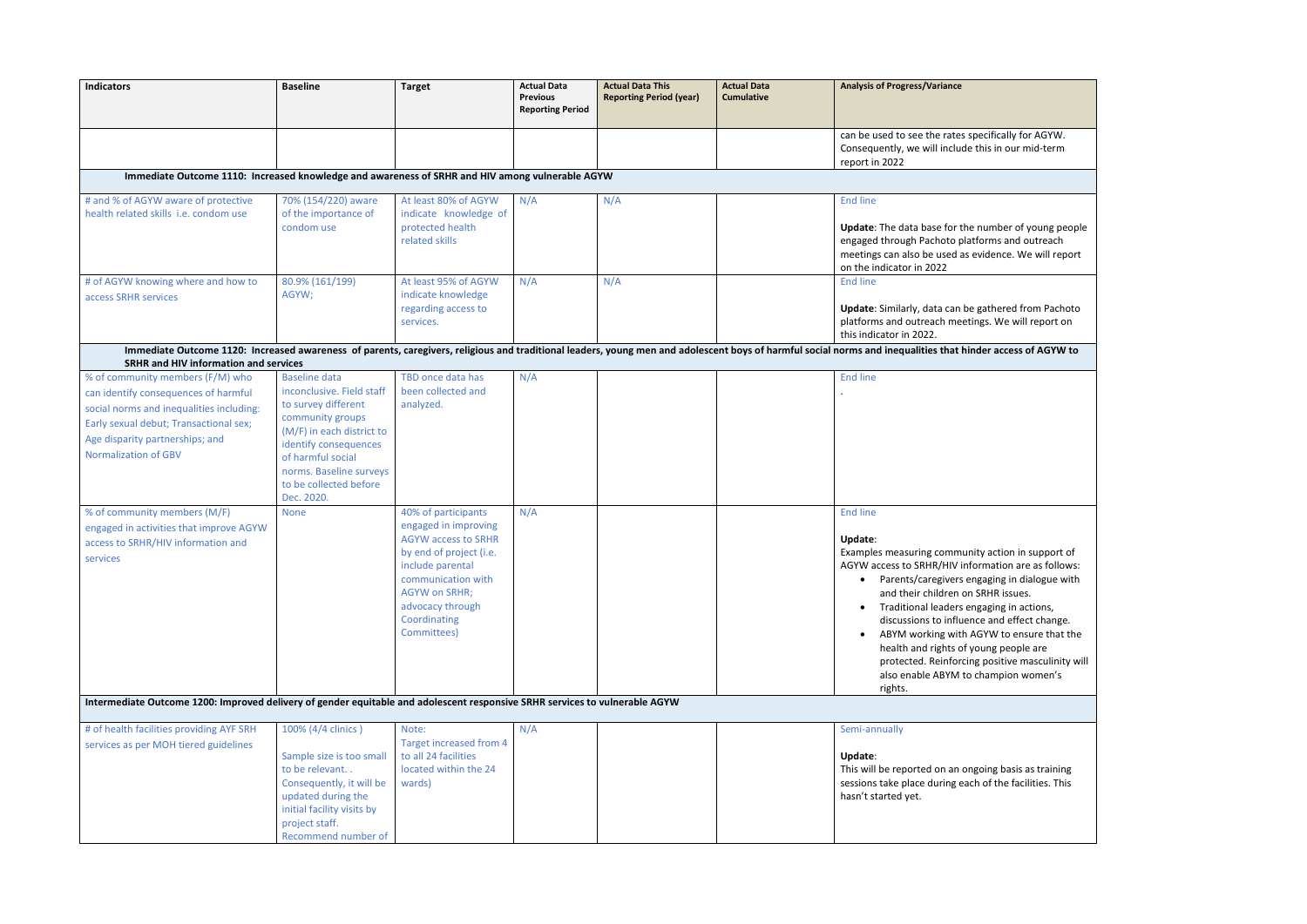<span id="page-25-0"></span>

| <b>Indicators</b>                                                                                                                                                                | <b>Baseline</b>                                                                                             | <b>Target</b>                                          | <b>Actual Data</b><br><b>Previous</b><br><b>Reporting Period</b> | <b>Actual Data This</b><br><b>Reporting Period (year)</b> | <b>Actual Data</b><br><b>Cumulative</b> | <b>Analysis of Progress/Variance</b>                                                                                                                                                                                                                                                                                                                                                                                                                                                                                                                      |
|----------------------------------------------------------------------------------------------------------------------------------------------------------------------------------|-------------------------------------------------------------------------------------------------------------|--------------------------------------------------------|------------------------------------------------------------------|-----------------------------------------------------------|-----------------------------------------|-----------------------------------------------------------------------------------------------------------------------------------------------------------------------------------------------------------------------------------------------------------------------------------------------------------------------------------------------------------------------------------------------------------------------------------------------------------------------------------------------------------------------------------------------------------|
|                                                                                                                                                                                  | facilities is 4/district<br>$= 24$                                                                          |                                                        |                                                                  |                                                           |                                         |                                                                                                                                                                                                                                                                                                                                                                                                                                                                                                                                                           |
| # and % of AGYW reporting satisfaction<br>with AYF-SRH services received at<br>facilities in project communities.                                                                | 97% of AGYW (97 of<br>the 100 AGYW in the<br>Survey who had ever<br>accessed SRHR<br>services) <sup>5</sup> | Maintaining a 90%<br>average throughout the<br>project | N/A                                                              |                                                           |                                         | Semi-annually and endline<br>Update: This will begin in year 2 with the introduction<br>of the scorecard which is one of the key tools used to<br>measure the quality of service provided to AGYW.                                                                                                                                                                                                                                                                                                                                                        |
| % of AGYW reporting satisfaction with<br>confidentiality by HF staff                                                                                                             | 89.4 (185/207)                                                                                              | Maintaining 90%*<br>average throughout<br>project      | N/A                                                              |                                                           |                                         | Semi-annually and endline<br>Update: As above, this will begin in year 2 with the<br>introduction of the scorecard which is one of the key<br>tools used to measure the quality of service provided to<br>AGYW                                                                                                                                                                                                                                                                                                                                            |
| # of AGYW provided with access to<br>sexual and reproductive health services<br>(including HIV testing, modern methods<br>of contraception), through this project                | 46% of AGYW<br>$(100/217)$ in targeted<br>districts                                                         | 15% yearly increase<br>beginning in Y2                 | N/A                                                              |                                                           |                                         | Annually                                                                                                                                                                                                                                                                                                                                                                                                                                                                                                                                                  |
|                                                                                                                                                                                  |                                                                                                             |                                                        |                                                                  |                                                           |                                         | Immediate Outcome 1210: Increased knowledge and skill of service providers at the facility and community level to deliver gender-equitable and adolescent-responsive SRHR services to vulnerable AGYW                                                                                                                                                                                                                                                                                                                                                     |
| # and % (M/F) of trained health care<br>service providers who can identify key<br>elements of gender-equitable and<br>adolescent responsive services and how<br>to provide them. | 25% (5/20) women<br>25% (1/4) men;                                                                          | At least 80% of those<br>trained                       | N/A                                                              |                                                           |                                         | Annually<br>Update:<br>Some training has been provided but stats have not yet<br>been analysed                                                                                                                                                                                                                                                                                                                                                                                                                                                            |
| Intermediate Outcome 1300 Improved effectiveness of AGYW, health workers and community organizations to advocate for SRHR                                                        |                                                                                                             |                                                        |                                                                  |                                                           |                                         |                                                                                                                                                                                                                                                                                                                                                                                                                                                                                                                                                           |
| # of national laws, policies and strategies None<br>relating to SRHR implemented or<br>strengthened, through this project at the<br>district level                               |                                                                                                             | At least one by end of N/A<br>project                  |                                                                  |                                                           |                                         | Annually<br>Update"<br>The partners are working to influence the following<br>legislation:<br><b>ASRH Strategy</b><br>Review of the Termination of Pregnancy Act<br>Realignment of the Age of Consent and the<br>legal age of marriage<br>Criminalisation of Date Rape under the Sexual<br>Offences Act<br>Decriminalization of sex work<br>However, the legislation relevant specifically to this<br>project are:<br>Realignment of the Age of Consent and the<br>legal age of marriage<br>Criminalisation of Date Rape under the Sexual<br>Offences Act |

 <sup>5</sup> Initial decline anticipated as AGYW gain knowledge and awareness of what good service delivery entails.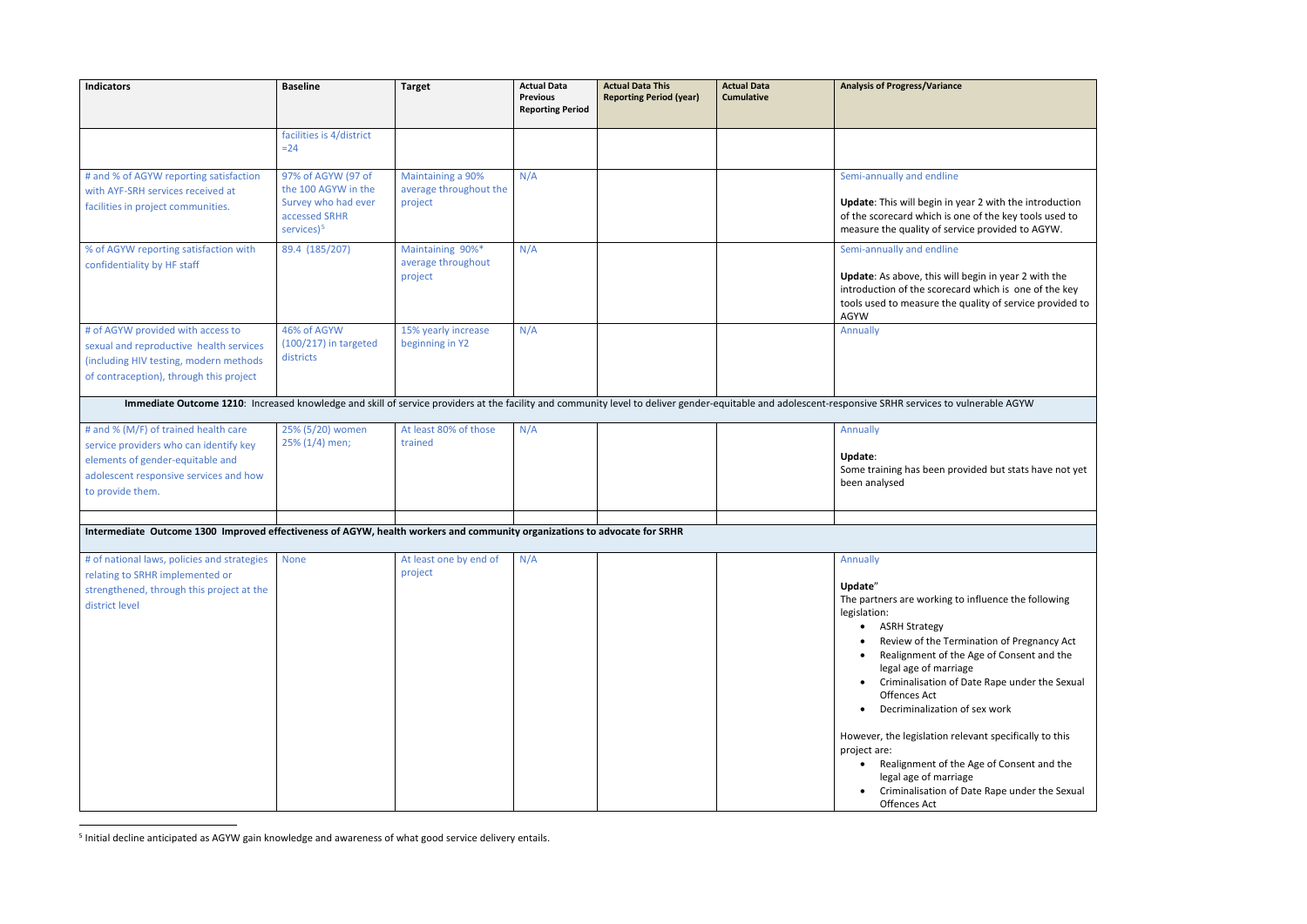| <b>Indicators</b>                                                                                                                                                                                                                               | <b>Baseline</b>                                                                                           | <b>Target</b>                                                                                  | <b>Actual Data</b><br><b>Previous</b><br><b>Reporting Period</b> | <b>Actual Data This</b><br><b>Reporting Period (year)</b> | <b>Actual Data</b><br><b>Cumulative</b> | <b>Analysis of Progress/Variance</b>                                                                                                                                                                                                                                                                                                                                                                                                                                                                                                                                                                                                                                                                                                                                                                                                                                                                                           |
|-------------------------------------------------------------------------------------------------------------------------------------------------------------------------------------------------------------------------------------------------|-----------------------------------------------------------------------------------------------------------|------------------------------------------------------------------------------------------------|------------------------------------------------------------------|-----------------------------------------------------------|-----------------------------------------|--------------------------------------------------------------------------------------------------------------------------------------------------------------------------------------------------------------------------------------------------------------------------------------------------------------------------------------------------------------------------------------------------------------------------------------------------------------------------------------------------------------------------------------------------------------------------------------------------------------------------------------------------------------------------------------------------------------------------------------------------------------------------------------------------------------------------------------------------------------------------------------------------------------------------------|
|                                                                                                                                                                                                                                                 |                                                                                                           |                                                                                                |                                                                  |                                                           |                                         | More information is provided in the Annual Report                                                                                                                                                                                                                                                                                                                                                                                                                                                                                                                                                                                                                                                                                                                                                                                                                                                                              |
| # of advocacy activities completed by<br>GAC-funded partners which are focused<br>on SRHR                                                                                                                                                       | None                                                                                                      | At least 3 events<br>annually                                                                  | N/A                                                              |                                                           |                                         | narrative in section 1: Progress towards Outcomes<br>Annually<br>Update:<br>16 days of Activism Against Gender Based<br>$\bullet$<br>Violence (Nov/Dec 2020): 10 radio shows<br>under the leadership of Youth Engage;<br>Canada Pavilion 2020 (an opportunity to<br>$\bullet$<br>showcase Canadian contributions to HIV and<br>AIDS, July 2020): Session on the Simba Utano<br>project<br>Katswe presentation to the Parliamentary<br>$\bullet$<br>Portfolio Committee on Primary and<br>Secondary Education on SRHR experiences of<br>young women and adolescent girls which<br>made recommendations based on the<br>learnings from Simba Utano's support for<br>Pachoto spaces;<br>Katswe presentation to the Parliamentary<br>$\bullet$<br>Portfolio Committee on Public Service, Labou<br>and Social Welfare in Nyanga:<br>Katswe served as a key speaker at national<br>$\bullet$<br>World AIDS Day launch on 1 December. |
| Immediate Outcome 1310 Increased knowledge and skill of AGYW to advocate for SRHR.                                                                                                                                                              |                                                                                                           |                                                                                                |                                                                  |                                                           |                                         |                                                                                                                                                                                                                                                                                                                                                                                                                                                                                                                                                                                                                                                                                                                                                                                                                                                                                                                                |
| # and % of AGYW expressing confidence<br>(on a likert scale of 5) in their ability to<br>advocate for SRHR<br>1- Very uncomfortable<br>Somewhat uncomfortable<br>$2 -$<br>$3-$<br>Neutral<br>4- Comfortable<br>5. Very comfortable or confident | #,% of AGYW<br>Cat 1-2: 32% (71/220):<br>Cat 3: 14% (30/220)<br>Cat 4:30% (66/220)<br>Cat 5: 24% (53/220) | At least 60%<br>comfortable and 40%<br>very comfortable/<br>confident by end of the<br>project | N/A                                                              |                                                           |                                         | Year 3 Annual Report and endline<br>Update<br>N/A until Y3                                                                                                                                                                                                                                                                                                                                                                                                                                                                                                                                                                                                                                                                                                                                                                                                                                                                     |
|                                                                                                                                                                                                                                                 |                                                                                                           |                                                                                                |                                                                  |                                                           |                                         |                                                                                                                                                                                                                                                                                                                                                                                                                                                                                                                                                                                                                                                                                                                                                                                                                                                                                                                                |

| he Annual Report |  |
|------------------|--|
| wards Outcomes   |  |

the Parliamentary n Public Service, Labour lyanga: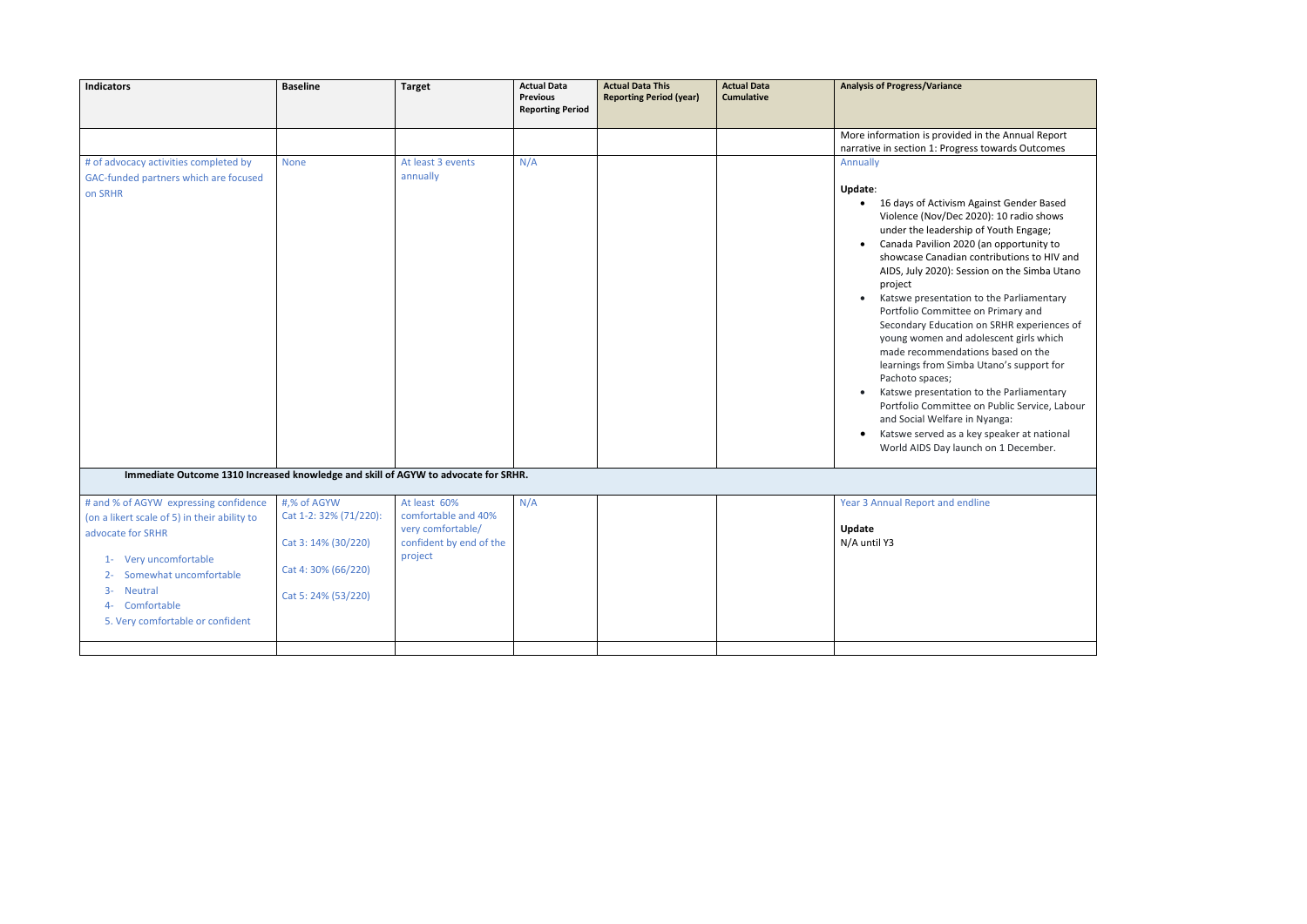| <b>Expected Results</b>                                                                                                                     | <b>Indicators</b>                                                                                                                                       | <b>Baseline Data</b>                                                                                                                                                                                               | <b>End of Project</b><br><b>Targets</b>                                                                                 | Data<br><b>Sources</b>                                                                                         | <b>Collection</b><br><b>Methods</b>                 | Freq.                                                                   | <b>Actual/Cumulative</b> | <b>Analysis</b>                                                           |
|---------------------------------------------------------------------------------------------------------------------------------------------|---------------------------------------------------------------------------------------------------------------------------------------------------------|--------------------------------------------------------------------------------------------------------------------------------------------------------------------------------------------------------------------|-------------------------------------------------------------------------------------------------------------------------|----------------------------------------------------------------------------------------------------------------|-----------------------------------------------------|-------------------------------------------------------------------------|--------------------------|---------------------------------------------------------------------------|
| ULTIMATE OUTCOME                                                                                                                            |                                                                                                                                                         |                                                                                                                                                                                                                    |                                                                                                                         |                                                                                                                |                                                     |                                                                         |                          |                                                                           |
| 1000 Improved health of adolescent girls<br>and young women (AGYW) at risk of HIV<br>in four priority districts in $Z$ imbabwe <sup>1</sup> | # of new cases of HIV<br>per year among AGYW<br>in selected priority<br>districts $^2$ .                                                                | <b>Goromonzi</b><br>15-19: 408 (f); 92 (m)<br>20-24: 895 (f) 275 (m)<br><b>Seke</b><br>$15-19:34(f); 7(m)$<br>$20-24:73(f);31(m)$<br>Mazowe/ Umguza <sup>3</sup><br>$15-19: xx(f); xx(m)$<br>$20-24: xx(f); xx(m)$ | 3 % decrease in<br>number of new<br>cases (positive<br>second tests) in<br>selected districts<br>from 2017<br>baseline: | <b>District HIV</b><br>reports                                                                                 | <b>Review</b><br>reports                            | May be<br>collected<br>annually but<br>reported at<br>end of<br>project | N/A                      | Endline.<br>(Too early to report on data<br>from annual district reports) |
| <b>INTERMEDIATE OUTCOME</b>                                                                                                                 | # and % of AGYW and<br>ABYM, demonstrating<br>positive attitudes<br>towards ending SGBV<br>through the project<br>(disaggregated by age<br>and sex) $4$ | Women/girls<br>Agree: 51.4<br>Disagree 45.0<br>Don't know: 3.6%<br>Men/boys<br>Agree 48.5%<br>Disagree 46.3%)<br>Don't know 5.2%)                                                                                  | At least 30%<br>change by end of<br>project                                                                             | <b>Baseline</b><br>and End<br>line survey<br>plus focus<br>groups<br>with<br>women,<br>girls, men<br>and boys; | <b>Review</b><br>results of<br>Surveys<br>plus FGDs | <b>Baseline and</b><br>Endline<br>Survey and<br><b>FDGs</b>             | N/A                      | <b>Baseline and Endline</b>                                               |

## <span id="page-27-3"></span><span id="page-27-2"></span><span id="page-27-1"></span><span id="page-27-0"></span>**Annex 2 Performance Measurement Framework (updated to 31 December 2020)**

<sup>&</sup>lt;sup>1</sup> AGYW defined by Zimbabwe Government as adolescent girls and young women between the ages of 10 and 24. The Project's principal focus is the15-24 cohort

<sup>&</sup>lt;sup>2</sup> The GoZ does not report new HIV cases by district, age and sex. However data available at district level provides the following proxy data which will be reported HTS4: # of clients who tested positive, annually,

during (HIV) re-test (excluding for ART initiation) disaggregated by age and sex. It is best practice for two tests to be conducted for an HIV diagnosis.<br><sup>3</sup> Data for Mazowe and Umguza only available once the ICAD/District

<sup>&</sup>lt;sup>4</sup> "Women are to blame for sexual abuse by wearing revealing clothes" is the proxy for determining changes in attitudes (disaggregated by age and sex) towards ending SGBV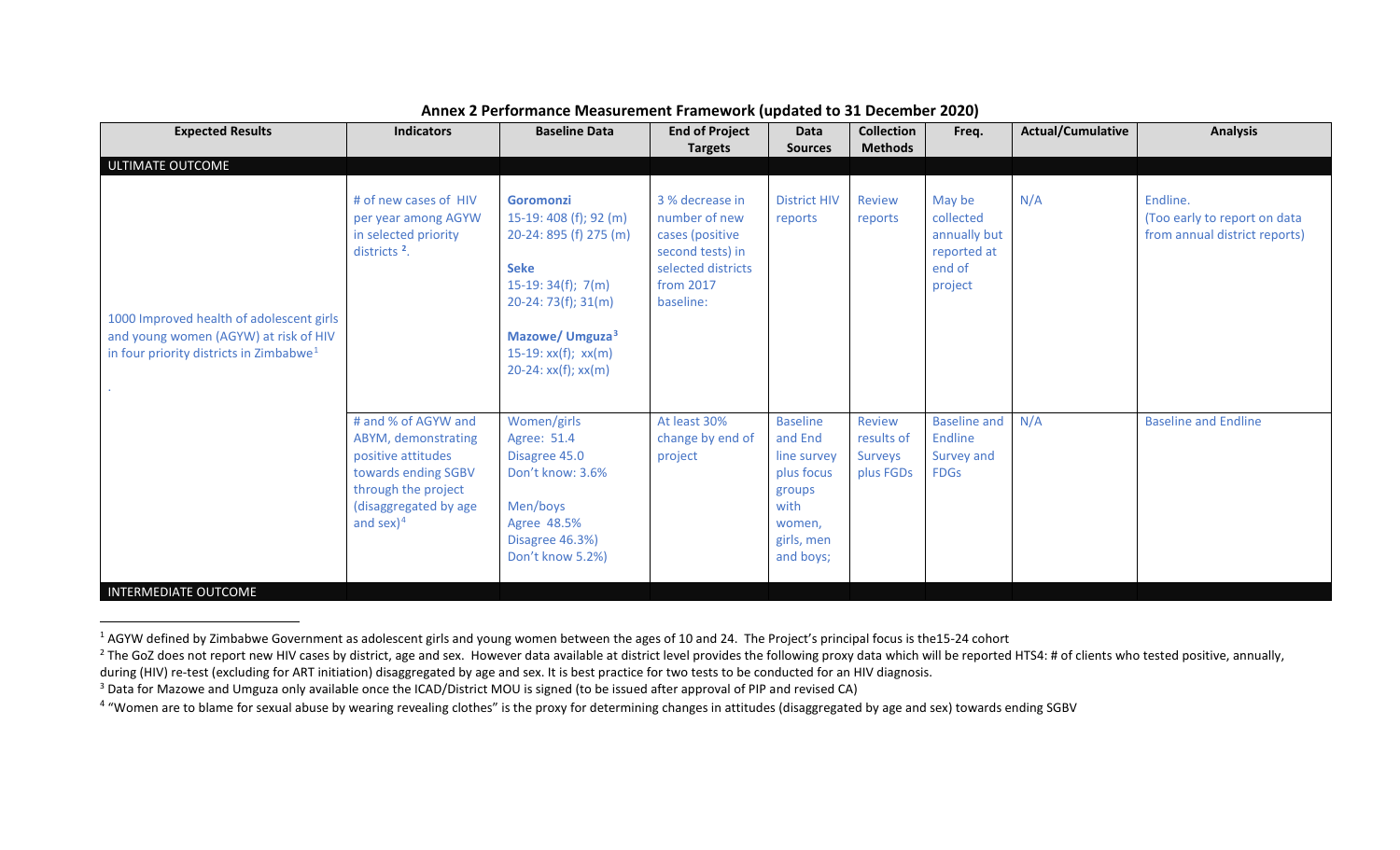<span id="page-28-0"></span>

| <b>Expected Results</b>                 | <b>Indicators</b>                           | <b>Baseline Data</b>        | <b>End of Project</b> | <b>Data</b>      | <b>Collection</b> | Freq.       | <b>Actual/Cumulative</b> | <b>Analysis</b>               |
|-----------------------------------------|---------------------------------------------|-----------------------------|-----------------------|------------------|-------------------|-------------|--------------------------|-------------------------------|
|                                         |                                             |                             | <b>Targets</b>        | <b>Sources</b>   | <b>Methods</b>    |             |                          |                               |
| 1100 Increased utilization of gender-   | % of AGYW reporting                         | Ages 20-24: 22%             | At least 20%          | Adolescent       | A and Y           | End line    | N/A                      | Endline                       |
| equitable and adolescent-responsive     | that they have ever                         | (78/354)                    | increase per age      | s and youth      | Survey            |             |                          |                               |
| SRHR and HIV services by vulnerable     | accessed SRHR services                      |                             | group by the end      | at facilities    |                   |             |                          |                               |
| AGYW in 4 districts of Zimbabwe         | (disaggregated by age)                      | Ages 15-19: 13%<br>(47/354) | of the project        |                  |                   |             |                          |                               |
|                                         |                                             | Ages 10-14: 5%<br>(17/354)  |                       |                  |                   |             |                          |                               |
|                                         | % of AGYW who use                           | 17%                         | At least a 30%        | <b>GES</b>       | A and Y           | Endline     | N/A                      | Endline                       |
|                                         | contraception report                        |                             | change by the         |                  | Survey            |             |                          |                               |
|                                         | practicing safer sex<br>through condom use. |                             | end of the project    |                  |                   |             |                          |                               |
| 1200 Improved delivery of gender        | # of health facilities                      | 100% (4/4 clinics)          | TBD. R as soon as     | Facility         | <b>Review of</b>  | Semi-       | N/A                      | Baseline sample too small.    |
| equitable and adolescent responsive     | providing AYF SRH                           |                             | project teams are     | assessment       | facility          | annually    |                          | Recommend end of project      |
| <b>SRHR services to vulnerable AGYW</b> | services as per MOH                         |                             | permitted to          | S                | assessme          |             |                          | target be increased from 4 to |
|                                         | tiered guidelines                           |                             | travel and gather     |                  | nts               |             |                          | 24 (4 per district)           |
|                                         |                                             |                             | the info.             |                  |                   |             |                          |                               |
|                                         |                                             |                             | Recommended           |                  |                   |             |                          |                               |
|                                         |                                             |                             | $target = 24$         |                  |                   |             |                          |                               |
|                                         | # and % of AGYW                             | 97% of AGYW (97 of          | Maintaining a         | <b>AGYW</b> exit | <b>AGYW</b>       | Semi-annual | N/A                      | Semi-annual survey not        |
|                                         | reporting satisfaction                      | the 100 AGYW in the         | 90% average           | survey at        | Survey            | and endline |                          | undertaken due to COVID       |
|                                         | with AYF-SRH services                       | Survey who had ever         | throughout the        | facility         |                   |             |                          | restrictions                  |
|                                         | received at facilities in                   | accessed SRHR services      | project               |                  |                   |             |                          |                               |
|                                         | project communities.                        | 5۱                          |                       |                  |                   |             |                          |                               |
|                                         |                                             |                             |                       |                  |                   |             |                          |                               |
|                                         | <b>Add New Indicator</b>                    | 89.4 (185/207)              | <b>Maintaining</b>    | <b>AGYW</b> exit | <b>AGYW</b>       | Semi-annual | N/A                      | Semi-annual survey not        |
|                                         | % of AGYW reporting                         |                             | 90%* average          | survey at        | Survey            | and Endline |                          | undertaken due to COVID       |
|                                         | satisfaction with                           |                             | throughout            | facility         |                   |             |                          | restrictions                  |
|                                         | confidentiality by HF                       |                             | project               |                  |                   |             |                          |                               |
|                                         | staff                                       |                             |                       |                  |                   |             |                          |                               |

 <sup>5</sup> Initial decline anticipated as AGYW gain knowledge and awareness of what good service delivery entails.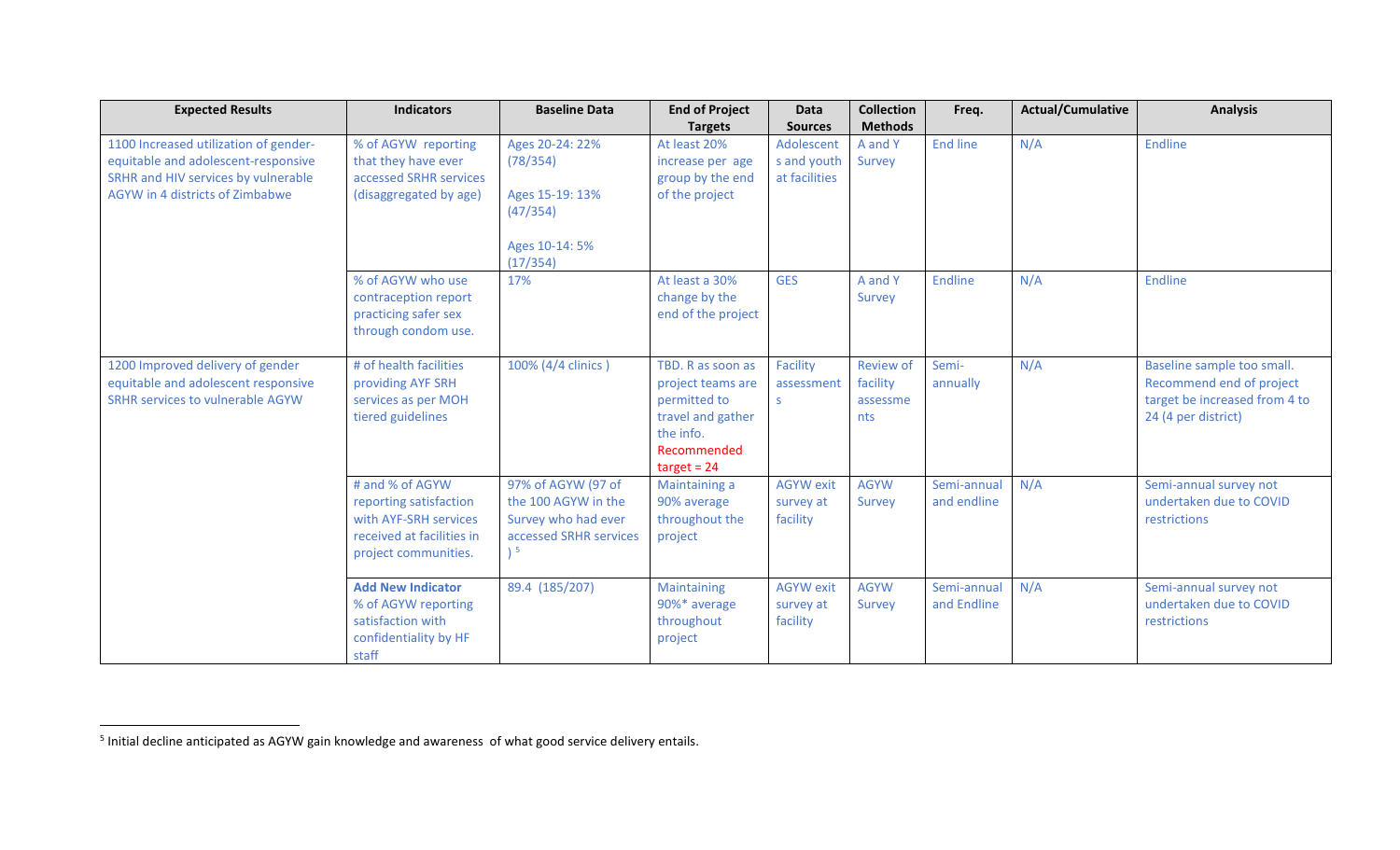| <b>Expected Results</b>                                                                                    | <b>Indicators</b>                                                                                                                                                             | <b>Baseline Data</b>                                | <b>End of Project</b>                     | Data                                       | <b>Collection</b>                                                                 | Freq.    | <b>Actual/Cumulative</b> | <b>Analysis</b>                                                                                                                                                                                                                                                                                                                                                                                                                                                                                                                                                            |
|------------------------------------------------------------------------------------------------------------|-------------------------------------------------------------------------------------------------------------------------------------------------------------------------------|-----------------------------------------------------|-------------------------------------------|--------------------------------------------|-----------------------------------------------------------------------------------|----------|--------------------------|----------------------------------------------------------------------------------------------------------------------------------------------------------------------------------------------------------------------------------------------------------------------------------------------------------------------------------------------------------------------------------------------------------------------------------------------------------------------------------------------------------------------------------------------------------------------------|
|                                                                                                            |                                                                                                                                                                               |                                                     | <b>Targets</b>                            | <b>Sources</b>                             | <b>Methods</b>                                                                    |          |                          |                                                                                                                                                                                                                                                                                                                                                                                                                                                                                                                                                                            |
|                                                                                                            | # of AGYW provided<br>with access to sexual<br>and reproductive<br>health services<br>(including HIV testing,<br>modern methods of<br>contraception), through<br>this project | 46% of AGYW<br>$(100/217)$ in targeted<br>districts | 15% yearly<br>increase<br>beginning in Y2 | <b>DHIS or</b><br>clinic<br>records        | <b>Review of</b><br><b>MOH</b><br>registers/r<br>ecords<br>and<br>project<br>data | Annually | N/A                      | Too early to report. Hopefully<br>we will have the data in our<br>next operations report                                                                                                                                                                                                                                                                                                                                                                                                                                                                                   |
| 1300 Improved effectiveness of AGYW,<br>health workers and community<br>organizations to advocate for SRHR | # of national laws,<br>policies and strategies<br>relating to SRHR<br>implemented or<br>strengthened, through<br>this project at the<br>district level                        | <b>None</b>                                         | At least one by<br>end of project         | <b>District or</b><br>national<br>policies | <b>Review of</b><br>policies                                                      | Annually | N/A                      | The partners are working to<br>influence the following<br>legislation:<br>1. ASRH Strategy<br>2. Review of the Termination of<br><b>Pregnancy Act</b><br>3. Realignment of the Age of<br>Consent and the legal age of<br>marriage<br>4. Criminalisation of Date Rape<br>under the Sexual Offences Act<br>5. Decriminalization of sex<br>work.<br>However, the legislation<br>relevant specifically to this<br>project are:<br>1. Realignment of the Age of<br>Consent and the legal age of<br>marriage<br>2. Criminalisation of Date Rape<br>under the Sexual Offences Act |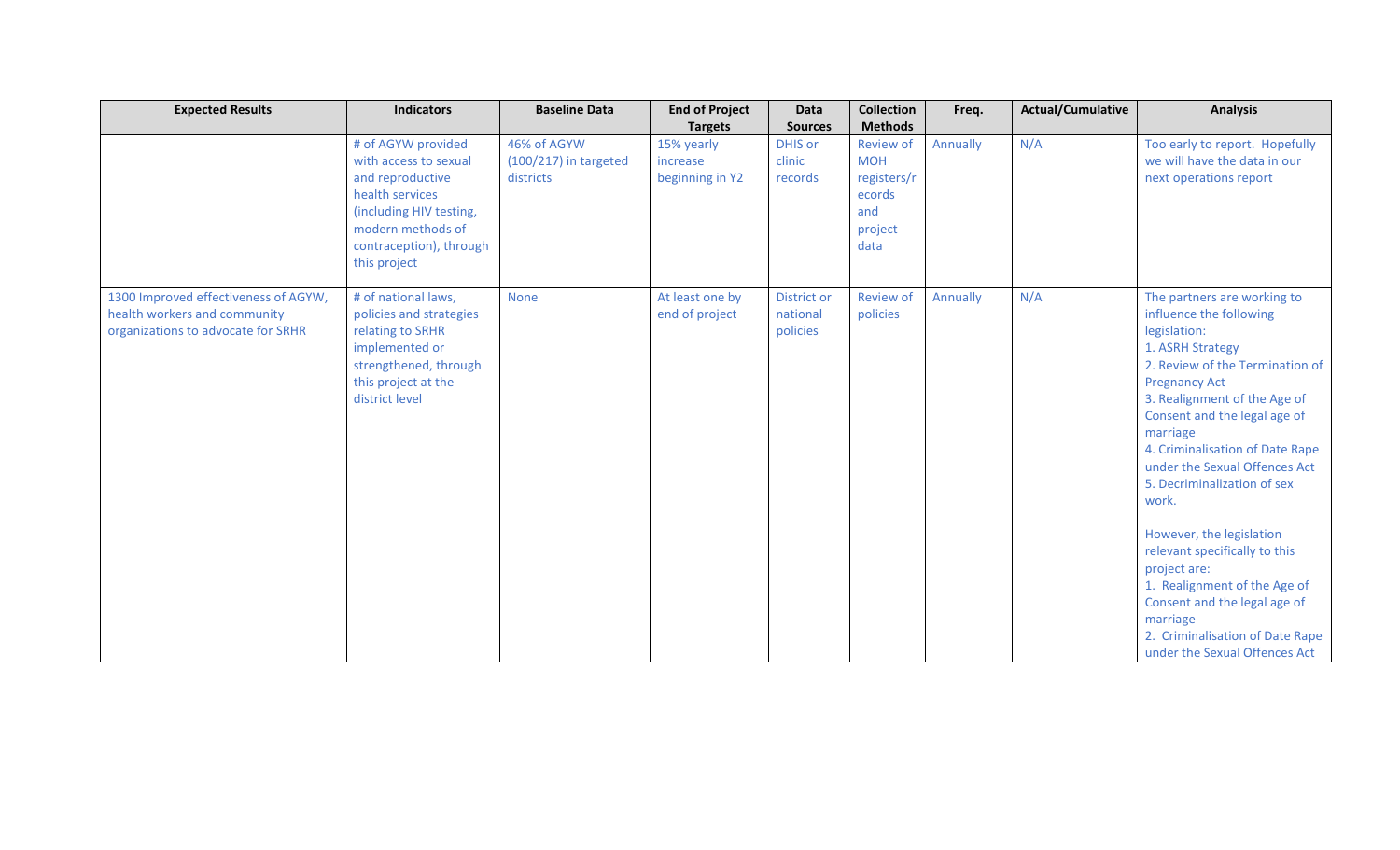| <b>Expected Results</b>  | <b>Indicators</b>        | <b>Baseline Data</b> | <b>End of Project</b> | Data            | <b>Collection</b> | Freq.    | <b>Actual/Cumulative</b> | <b>Analysis</b>                    |
|--------------------------|--------------------------|----------------------|-----------------------|-----------------|-------------------|----------|--------------------------|------------------------------------|
|                          |                          |                      | <b>Targets</b>        | <b>Sources</b>  | <b>Methods</b>    |          |                          |                                    |
|                          | # of advocacy activities | None                 | At least 3 events     | <b>District</b> | <b>Review</b>     | Annually |                          | 1. 16 days of Activism Against     |
|                          | completed by GAC-        |                      | annually              | event           | records           |          |                          | <b>Gender Based Violence</b>       |
|                          | funded partners which    |                      |                       | calendar        |                   |          |                          | (Nov/Dec 2020): 10 radio           |
|                          | are focused on SRHR      |                      |                       | and project     |                   |          |                          | shows under the leadership of      |
|                          |                          |                      |                       | records         |                   |          |                          | Youth Engage;                      |
|                          |                          |                      |                       |                 |                   |          |                          | 2. Canada Pavilion 2020 (an        |
|                          |                          |                      |                       |                 |                   |          |                          | opportunity to showcase            |
|                          |                          |                      |                       |                 |                   |          |                          | Canadian contributions to HIV      |
|                          |                          |                      |                       |                 |                   |          |                          | and AIDS, July 2020): Session      |
|                          |                          |                      |                       |                 |                   |          |                          | on the Simba Utano project         |
|                          |                          |                      |                       |                 |                   |          |                          | 3. Katswe presentation to the      |
|                          |                          |                      |                       |                 |                   |          |                          | <b>Parliamentary Portfolio</b>     |
|                          |                          |                      |                       |                 |                   |          |                          | Committee on Primary and           |
|                          |                          |                      |                       |                 |                   |          |                          | <b>Secondary Education on SRHR</b> |
|                          |                          |                      |                       |                 |                   |          |                          | experiences of young women         |
|                          |                          |                      |                       |                 |                   |          |                          | and adolescent girls which         |
|                          |                          |                      |                       |                 |                   |          |                          | made recommendations based         |
|                          |                          |                      |                       |                 |                   |          |                          | on the learnings from Simba        |
|                          |                          |                      |                       |                 |                   |          |                          | <b>Utano's support for Pachoto</b> |
|                          |                          |                      |                       |                 |                   |          |                          | spaces;                            |
|                          |                          |                      |                       |                 |                   |          |                          | 4. Katswe presentation to the      |
|                          |                          |                      |                       |                 |                   |          |                          | <b>Parliamentary Portfolio</b>     |
|                          |                          |                      |                       |                 |                   |          |                          | Committee on Public Service,       |
|                          |                          |                      |                       |                 |                   |          |                          | Labour and Social Welfare in       |
|                          |                          |                      |                       |                 |                   |          |                          | Nyanga:                            |
|                          |                          |                      |                       |                 |                   |          |                          | 5. Katswe served as a key          |
|                          |                          |                      |                       |                 |                   |          |                          | speaker at national World AIDS     |
|                          |                          |                      |                       |                 |                   |          |                          | Day launch on 1 December.          |
|                          |                          |                      |                       |                 |                   |          |                          |                                    |
| <b>IMMEDIATE OUTCOME</b> |                          |                      |                       |                 |                   |          |                          |                                    |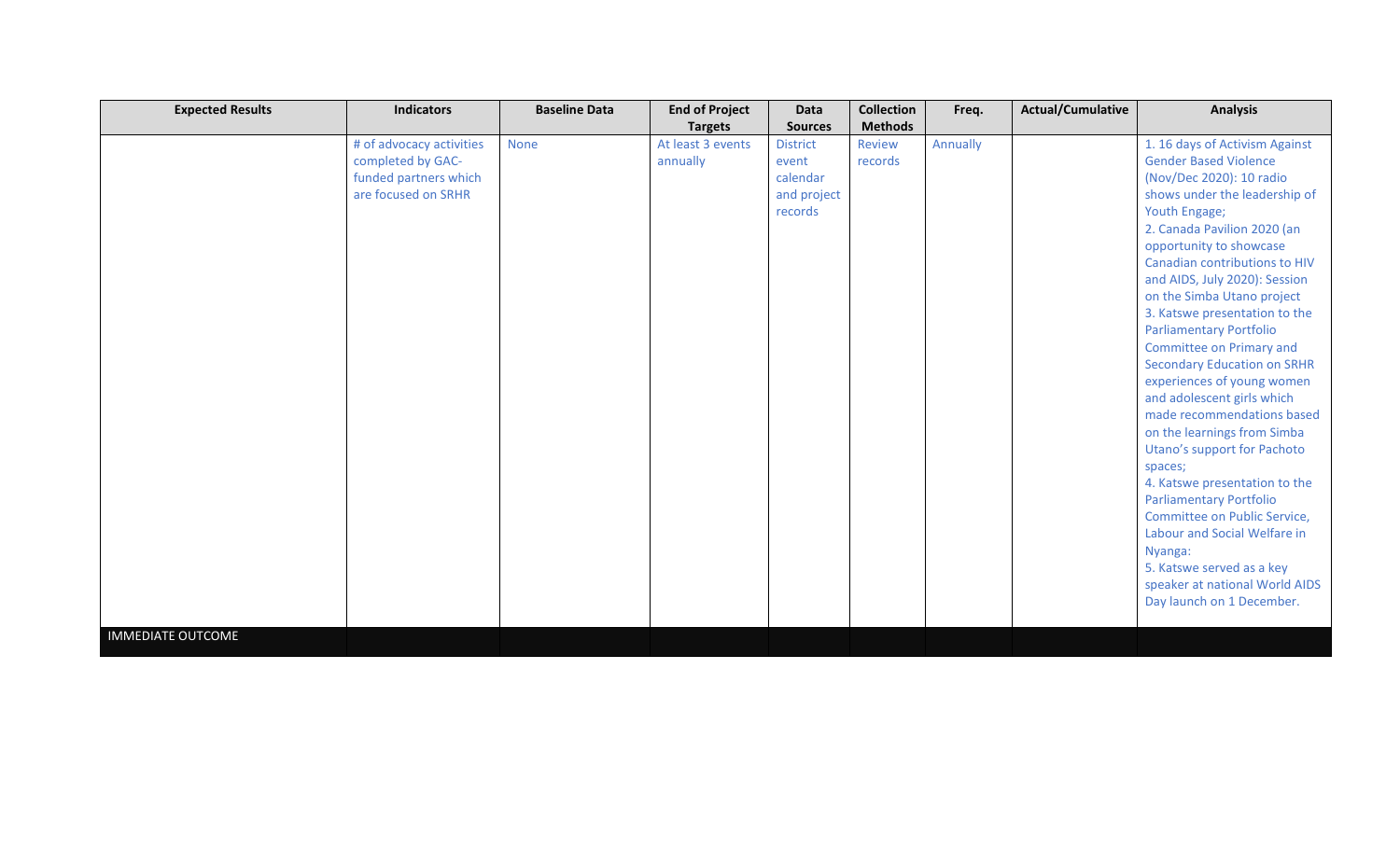| <b>Expected Results</b>                                                                                                                                                                                                                              | <b>Indicators</b>                                                                                                                                                                                                                                             | <b>Baseline Data</b>                                                                                                                                                                                                                       | <b>End of Project</b>                                                                         | Data                                                                                                                                 | <b>Collection</b>                                                                     | Freq.                                                                          | <b>Actual/Cumulative</b> | <b>Analysis</b>                                                                         |
|------------------------------------------------------------------------------------------------------------------------------------------------------------------------------------------------------------------------------------------------------|---------------------------------------------------------------------------------------------------------------------------------------------------------------------------------------------------------------------------------------------------------------|--------------------------------------------------------------------------------------------------------------------------------------------------------------------------------------------------------------------------------------------|-----------------------------------------------------------------------------------------------|--------------------------------------------------------------------------------------------------------------------------------------|---------------------------------------------------------------------------------------|--------------------------------------------------------------------------------|--------------------------|-----------------------------------------------------------------------------------------|
|                                                                                                                                                                                                                                                      |                                                                                                                                                                                                                                                               |                                                                                                                                                                                                                                            | <b>Targets</b>                                                                                | <b>Sources</b>                                                                                                                       | <b>Methods</b>                                                                        |                                                                                |                          |                                                                                         |
| 1110 Increased knowledge and<br>awareness of SRHR and HIV among<br>vulnerable AGYW                                                                                                                                                                   | # and % of AGYW aware<br>of protective health<br>related skills i.e.<br>condom use.                                                                                                                                                                           | 70% (154/220) aware<br>of the importance of<br>condom use                                                                                                                                                                                  | At least 80% of<br><b>AGYW</b> indicate<br>knowledge of<br>protected health<br>related skills | Knowledge<br>Attitude<br>and<br>Practice<br>(KAP)<br>survey                                                                          | <b>Review of</b><br><b>KAP</b><br>survey<br>results                                   | Baseline,<br>endline                                                           | N/A                      | Endline                                                                                 |
|                                                                                                                                                                                                                                                      | # of AGYW knowing<br>where and how to<br>access SRHR services                                                                                                                                                                                                 | 80.9% (161/199)<br>AGYW;                                                                                                                                                                                                                   | At least 95% of<br><b>AGYW</b> indicate<br>knowledge<br>regarding access<br>to services.      | <b>KAP survey</b>                                                                                                                    | <b>Review of</b><br><b>KAP</b><br>survey<br>results                                   | Baseline,<br>endline                                                           | N/A                      | Endline                                                                                 |
| 1120 Increased awareness of parents,<br>caregivers, religious and traditional<br>leaders, young men and adolescent boys<br>of harmful social norms and inequalities<br>that hinder access of AGYW to SRHR and<br><b>HIV information and services</b> | % of community<br>members (F/M) who<br>can identify<br>consequences of<br>harmful social norms<br>and inequalities<br>including:<br>Early<br>sexual<br>$\bullet$<br>debut<br>Transactional<br>sex<br>Age disparity<br>partnerships<br>Normalization<br>of GBV | <b>Baseline data</b><br>inconclusive. Field staff<br>to survey different<br>community groups<br>(M/F) in each district to<br>identify consequences<br>of harmful social<br>norms. Baseline<br>surveys to be collected<br>before Dec. 2020. | <b>TBD</b> once data<br>has been<br>collected and<br>analyzed.                                | Sample of<br>community<br>members<br>including<br>leaders<br>(need to<br>disaggregat<br>e between<br>type of<br>community<br>member) | Initial<br>2020<br>surveys<br>followed<br>by pre<br>and post<br>workshop<br>s surveys | Annually<br><i>(cumulative</i><br>responses<br>from<br>community<br>workshops) | N/A                      | Initial survey to be conducted<br>as soon as staff and clients can<br>go into the field |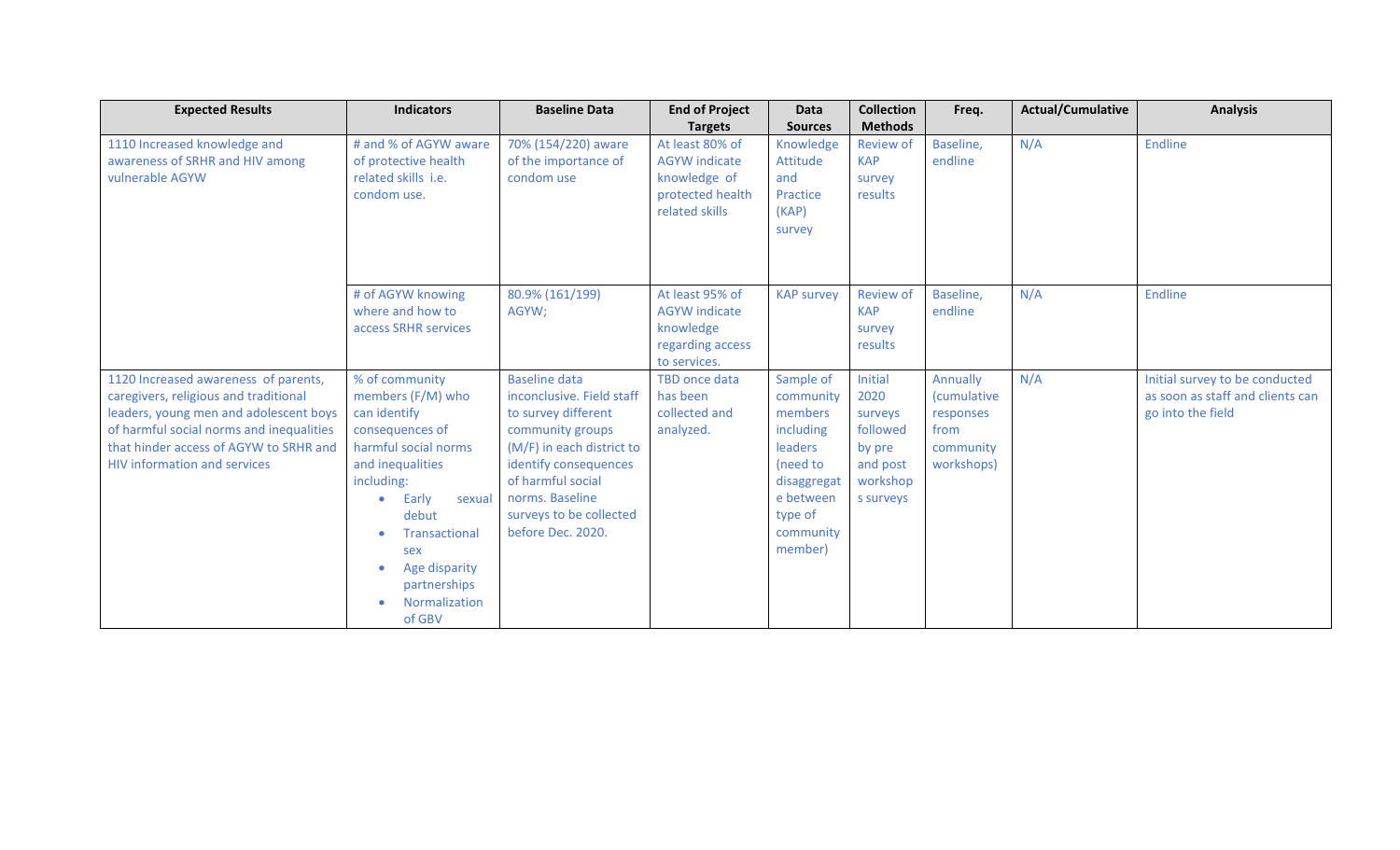| <b>Expected Results</b>                                                                                                                                                                          | <b>Indicators</b>                                                                                                                                                                                                              | <b>Baseline Data</b>                                                                                      | <b>End of Project</b>                                                                                                                                                                                                                     | Data                                                                                                                                                    | <b>Collection</b><br><b>Methods</b>                                                 | Freq.                                     | <b>Actual/Cumulative</b> | <b>Analysis</b>                                                                         |
|--------------------------------------------------------------------------------------------------------------------------------------------------------------------------------------------------|--------------------------------------------------------------------------------------------------------------------------------------------------------------------------------------------------------------------------------|-----------------------------------------------------------------------------------------------------------|-------------------------------------------------------------------------------------------------------------------------------------------------------------------------------------------------------------------------------------------|---------------------------------------------------------------------------------------------------------------------------------------------------------|-------------------------------------------------------------------------------------|-------------------------------------------|--------------------------|-----------------------------------------------------------------------------------------|
|                                                                                                                                                                                                  | % of community<br>members (M/F)<br>engaged in activities<br>that improve AGYW<br>access to SRHR/HIV<br>information and<br>services                                                                                             | <b>None</b>                                                                                               | <b>Targets</b><br>40% of<br>participants<br>engaged in<br>improving AGYW<br>access to SRHR by<br>end of project<br>(i.e. include<br>parental<br>communication<br>with AGYW on<br>SRHR; advocacy<br>through<br>Coordinating<br>Committees) | <b>Sources</b><br>Sample of<br>community<br>members<br>including<br>leaders<br>(need to<br>disaggregat<br>e between<br>type of<br>community<br>member); | <b>Focus</b><br>Group<br>discussion<br>S.<br>Pre and<br>post<br>workshop<br>surveys | Annually                                  | N/A                      | Too early to assess. The<br>activities related to this<br>outcome will only begin in Y2 |
| 1210 Increased knowledge and skill of<br>service providers at the facility and<br>community level to deliver gender-<br>equitable and adolescent-responsive<br>SRHR services to vulnerable AGYW. | # and % (M/F) of trained<br>health care service<br>providers who can<br>identify key elements of<br>gender-equitable and<br>adolescent responsive<br>services and how to<br>provide them.                                      | 25% (5/20) women<br>25% (1/4) men;                                                                        | At least 80% of<br>those trained of<br>which 75% will be<br>women                                                                                                                                                                         | Post<br>training<br>questionna<br>ire                                                                                                                   | <b>Review of</b><br>survey<br>results                                               | Annually<br>from Y2                       |                          |                                                                                         |
| 1310 Increased knowledge and skill of<br>AGYW to advocate for SRHR.                                                                                                                              | # and % of AGYW<br>expressing confidence<br>(on a likert scale of 5) in<br>their ability to advocate<br>for SRHR<br>1- Very<br>uncomfortable<br>Somewhat<br>$2 -$<br>uncomfortable<br><b>Neutral</b><br>$3-$<br>4- Comfortable | #,% of AGYW<br>Cat 1-2: 32% (71/220):<br>Cat 3: 14% (30/220)<br>Cat 4:30% (66/220)<br>Cat 5: 24% (53/220) | At least 60%<br>comfortable and<br>40% very<br>comfortable/<br>confident by end<br>of the project                                                                                                                                         | Survey of<br><b>AGYW</b>                                                                                                                                | <b>Review</b><br>survey<br>results                                                  | Year 3<br>Annual<br>Report and<br>endline | N/A                      | Y 3 Survey and Endline                                                                  |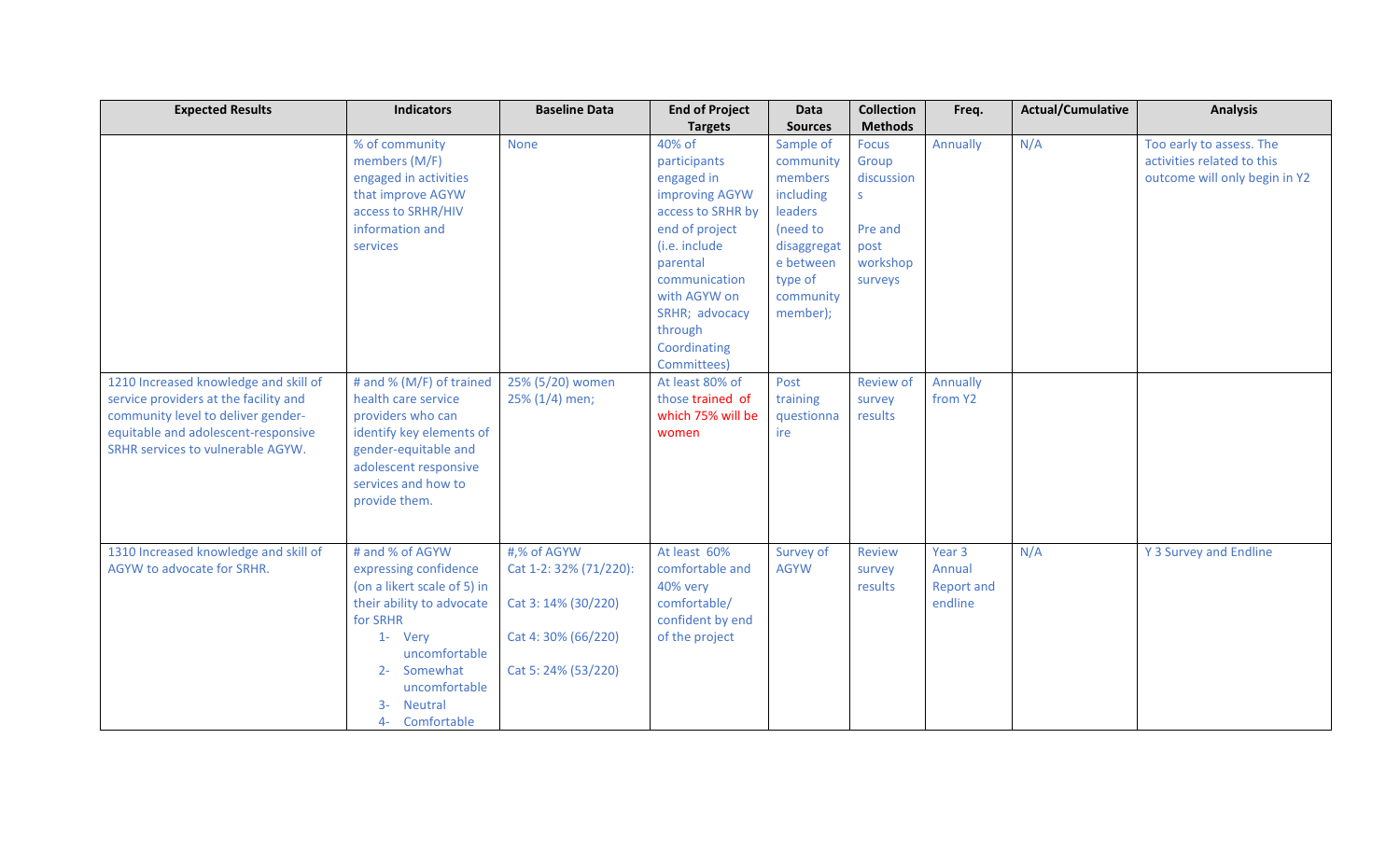| <b>Expected Results</b>                                                                                                            | <b>Indicators</b>                                                                                                                                            | <b>Baseline Data</b> | <b>End of Project</b>                                                                                       | Data                                             | <b>Collection</b>                     | Freq.               | <b>Actual/Cumulative</b>                                                                                                              | <b>Analysis</b>                                                                                                                                                                                                                                                                                                                                                                                                                  |
|------------------------------------------------------------------------------------------------------------------------------------|--------------------------------------------------------------------------------------------------------------------------------------------------------------|----------------------|-------------------------------------------------------------------------------------------------------------|--------------------------------------------------|---------------------------------------|---------------------|---------------------------------------------------------------------------------------------------------------------------------------|----------------------------------------------------------------------------------------------------------------------------------------------------------------------------------------------------------------------------------------------------------------------------------------------------------------------------------------------------------------------------------------------------------------------------------|
|                                                                                                                                    |                                                                                                                                                              |                      | <b>Targets</b>                                                                                              | <b>Sources</b>                                   | <b>Methods</b>                        |                     |                                                                                                                                       |                                                                                                                                                                                                                                                                                                                                                                                                                                  |
|                                                                                                                                    | 5- Very<br>comfortable or<br>confident                                                                                                                       |                      |                                                                                                             |                                                  |                                       |                     |                                                                                                                                       |                                                                                                                                                                                                                                                                                                                                                                                                                                  |
| <b>OUTPUTS</b>                                                                                                                     |                                                                                                                                                              |                      |                                                                                                             |                                                  |                                       |                     |                                                                                                                                       |                                                                                                                                                                                                                                                                                                                                                                                                                                  |
| 1111 Assessments conducted to<br>understand the unique needs of AGYW<br>in selected wards from hotspots in the<br>four districts   | # Assessments<br>conducted in all wards<br>(24)                                                                                                              | <b>None</b>          | all assessments<br>conducted during<br><b>Baseline</b>                                                      | Project<br>Records                               | <b>Review of</b><br>records           | At project<br>start | Umguza (5);<br>Mazowe (8); Seke<br>(5); and Goromonzi<br>$(6)$ ;<br>$Total = 24$                                                      | End of project target reached<br>123 AGYW and 20 ABYM<br>participated in ward<br>assessments                                                                                                                                                                                                                                                                                                                                     |
| 1112 Youth Champions, Community<br><b>Facilitators and Pachoto Groups trained</b><br>to engage vulnerable AGYW on SRHR<br>and HIV. | # (f/m) of Youth<br><b>Champions, Community</b><br><b>Facilitators and Pachoto</b><br>members trained to<br>engage vulnerable<br><b>AGYW on SRHR and HIV</b> | <b>None</b>          | 40 in Y1; 100 in Y2<br>and 100 in Y3.)<br>(of whom 75% are<br>AGYW)                                         | Project<br>$records -$<br>training<br>registrars | Attendanc<br>e record<br>review       | Semi<br>annually    | 120 Youth<br>Champions<br>(AGYW) and<br>162 Community<br>Facilitators (142<br>AGYW; 20 ABYM)<br>trained to engage<br>vulnerable AGYW; | Y1 progress exceeded Y1<br>targets by 300% for Youth<br>Champions, 400% for<br><b>Community Facilitators</b><br><b>Note: Only Community</b><br><b>Facilitators facilitate Pachoto</b><br>groups. The purpose of also<br>training Youth Champions is to<br>provide them with an entry<br>point to young people in the<br>communities with which they<br>will undertaking social<br>accountability activities (i.e.<br>scorecard). |
| 1113 Sensitization of vulnerable AGYW<br>on SRHR and HIV conducted                                                                 | # of sensitization<br>trainings organized for<br>vulnerable AGYW                                                                                             | <b>None</b>          | TBD in Y1:<br>6,000 sessions<br>(twice monthly<br>meetings over 30<br>months for each of<br>the 100 groups) | Project<br>records                               | <b>Review of</b><br>training<br>lists | Semi<br>annually    | 162 Pachoto<br>groups established                                                                                                     | 1629 sessions conducted (162<br>groups and meetings held<br>twice monthly over 5 months)<br>In terms of groups established,<br>the project has exceed the<br>targeted number by 69%.<br>Consequently, we assume that<br>the total number of sessions<br>will eventually exceed the PMF<br>target.                                                                                                                                |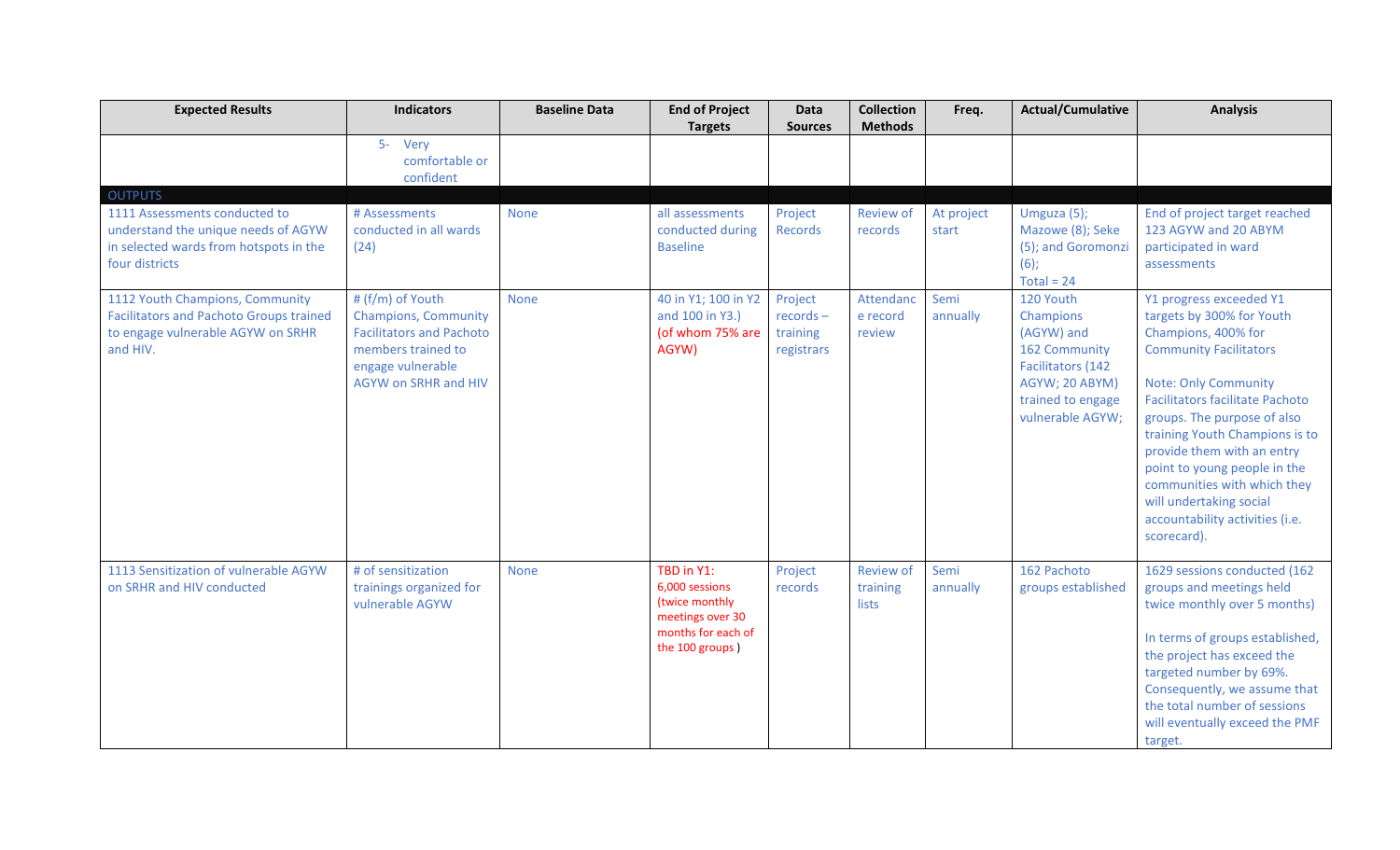| <b>Expected Results</b>                                                                                                                                                                    | <b>Indicators</b>                                                                                                                             | <b>Baseline Data</b>                 | <b>End of Project</b>                                                    | <b>Data</b>                                      | <b>Collection</b>                     | Freq.            | <b>Actual/Cumulative</b>                                                                                  | <b>Analysis</b>                                                                                                                                        |
|--------------------------------------------------------------------------------------------------------------------------------------------------------------------------------------------|-----------------------------------------------------------------------------------------------------------------------------------------------|--------------------------------------|--------------------------------------------------------------------------|--------------------------------------------------|---------------------------------------|------------------|-----------------------------------------------------------------------------------------------------------|--------------------------------------------------------------------------------------------------------------------------------------------------------|
|                                                                                                                                                                                            |                                                                                                                                               |                                      | <b>Targets</b>                                                           | <b>Sources</b>                                   | <b>Methods</b>                        |                  |                                                                                                           |                                                                                                                                                        |
|                                                                                                                                                                                            | # of AGYW attending<br>sensitization exercises                                                                                                | <b>None</b>                          | TBD in Y1:<br>3,000 AGYW<br>participating in<br>Pachoto groups           | Project<br>records                               | <b>Review of</b><br>training<br>lists | Semi<br>annually | 1890 young people<br>(1690 AGYW; 200<br>ABYM) sensitized<br>through<br>participation in<br>Pachoto groups | 56% of end of project target for<br><b>AGYW</b> participating in Pachoto<br>groups met                                                                 |
| 1121 Youth Champions, Community<br><b>Facilitators and Pachoto Groups trained</b><br>on effective communication skills to<br>increase awareness of SRHR and HIV at<br>the community level. | # (f/m) of Youth<br><b>Champions, Community</b><br><b>Facilitators and Pachoto</b><br>members trained<br>on effective<br>communication skills | <b>None</b>                          | 40 in Y1; 100 in Y2<br>and 100 in Y3 . of<br>whom 75% are<br><b>AGYW</b> | Project<br>$records -$<br>training<br>registrars | Attendanc<br>e record<br>review       | Semi<br>annually | 120 Youth<br>Champions<br>(AGYW) and<br>162 Community<br><b>Facilitators (142)</b><br>AGYW; 20 ABYM)      | 282 youth champions and<br>community facilitators trained<br>on effective communication<br>skills. End of project target<br>exceeded by which is 17.5% |
| 1122 Parents and caregivers engaged to<br>better understand impact of harmful<br>social norms                                                                                              | # of community<br>awareness activities<br>that include gender<br>sensitivity analysis<br>conducted for parents<br>and care givers.            | <b>None</b>                          | At least 2 events<br>annually                                            | Project<br>$records -$<br>training<br>registers  | Attendanc<br>e record<br>review       | Semi<br>annually | N/A                                                                                                       | No related activity took place<br>due to Covid-19 restrictions                                                                                         |
| 1123 Traditional and community leaders<br>engaged to better understand impact of<br>harmful social norms                                                                                   | # of events targeted at<br>traditional and<br>community leaders in<br>gender-sensitive<br>community awareness<br>activities                   | <b>None</b>                          | 3 events by end of<br>project                                            | Project<br>$records -$<br>training<br>registers  | Attendanc<br>e record<br>review       | Semi<br>annually | N/A                                                                                                       | No related activity took place<br>due to Covid-19 restrictions                                                                                         |
| 1124 Young men and adolescent boys<br>engaged to better understand impact of<br>harmful social norms                                                                                       | # of events targeted at<br>young men and<br>adolescent boys in<br>gender-sensitive<br>community awareness<br>activities                       | <b>None</b>                          | At least 3 events<br>in Y2, 2 in Y3 and<br>1 in Y4                       | Project<br>records-<br>training<br>registers     | Attendanc<br>e record<br>review       | Semi<br>annually | N/A                                                                                                       | Not scheduled as a Y1 activity                                                                                                                         |
| 1211 Facility-based Health Service<br>Providers trained on gender equitable<br>and adolescent-responsive SRHR and<br>HIV service delivery and referrals                                    | # of facility-based<br>health service providers<br>(f/m) trained                                                                              | . 25% (5/20) women<br>25% (1/4) men; | <b>Estimated</b><br>number of health<br>providers to be<br>trained=80.   | Post<br>training<br>questionna<br>ire            | <b>Review of</b><br>survey<br>results | Semi<br>annually | 48 male and 71<br>female health<br>service providers                                                      | Activity was conducted in all<br>four districts and Y1 targets<br>were exceeded by 236% for<br>women and 480% for men                                  |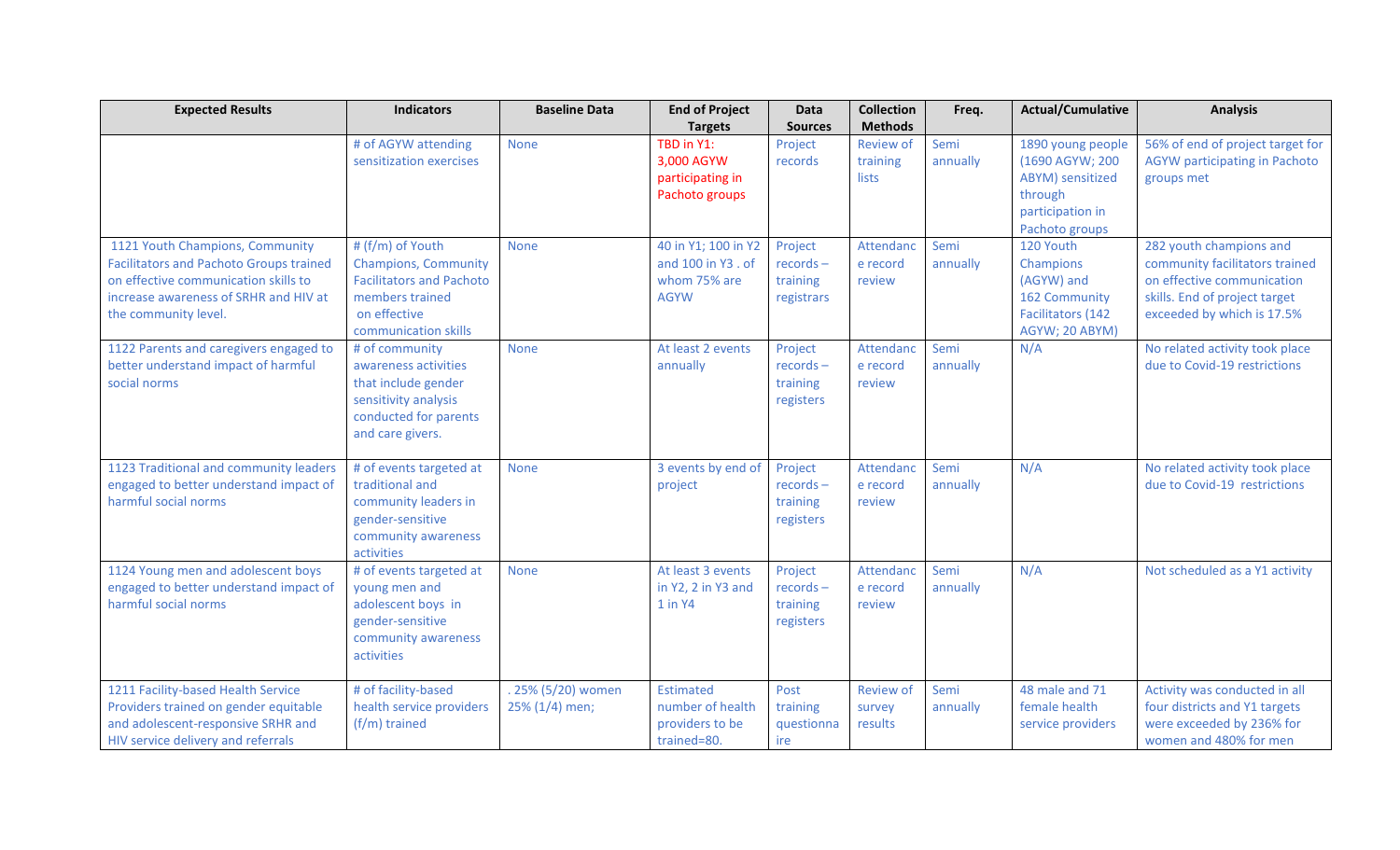| <b>Expected Results</b>                                                   | <b>Indicators</b>       | <b>Baseline Data</b> | <b>End of Project</b>      | Data            | <b>Collection</b> | Freq.    | <b>Actual/Cumulative</b> | <b>Analysis</b>                 |
|---------------------------------------------------------------------------|-------------------------|----------------------|----------------------------|-----------------|-------------------|----------|--------------------------|---------------------------------|
|                                                                           |                         |                      | <b>Targets</b>             | <b>Sources</b>  | <b>Methods</b>    |          |                          |                                 |
|                                                                           |                         |                      | <b>Training to take</b>    |                 |                   |          |                          |                                 |
|                                                                           |                         |                      | place during Y2            |                 |                   |          |                          |                                 |
|                                                                           |                         |                      | and Y3                     |                 |                   |          |                          |                                 |
|                                                                           |                         |                      | $(50\%/year)$              |                 |                   |          |                          |                                 |
|                                                                           |                         |                      |                            |                 |                   |          |                          |                                 |
| 1212 Community Health Workers (i.e.                                       | # of VHWs/CATSs (f/m)   | <b>None</b>          | Estimate number            | <b>Training</b> | <b>Review of</b>  | Semi     | N/A                      | Y2-Y4 activity                  |
| <b>Village Health Workers, Community</b>                                  | trained on gender       |                      | $=100$ of whom             | records         | attendanc         | annually |                          |                                 |
| <b>Adolescent Treatment Supporters)</b>                                   | transformative and      |                      | 75% are female             |                 | e records         |          |                          |                                 |
| trained on gender-equitable and                                           | adolescent responsive   |                      | Training to take           |                 |                   |          |                          |                                 |
| adolescent-responsive SRHR and HIV                                        | <b>SRHR and HIV</b>     |                      | place during Y2,           |                 |                   |          |                          |                                 |
| service provision and referrals.                                          | approaches              |                      | Y3 and Y4                  |                 |                   |          |                          |                                 |
|                                                                           |                         |                      | (approx.                   |                 |                   |          |                          |                                 |
|                                                                           |                         |                      | 30%/year)                  |                 |                   |          |                          |                                 |
|                                                                           |                         |                      |                            |                 |                   |          |                          |                                 |
| 1213 District dialogues conducted with                                    | # district dialogues    | <b>None</b>          | At least 1 process         | Project         | <b>Review of</b>  | Semi     | N/A                      | Y2-Y4 activity                  |
| Health Providers to facilitate access by                                  | conducted               |                      | undertaken per<br>district | records<br>from | project           | annually |                          |                                 |
| vulnerable AGYW to gender equitable<br>and adolescent responsive SRHR and |                         |                      |                            | mobilizatio     | records           |          |                          |                                 |
| <b>HIV services and referrals</b>                                         |                         |                      |                            | n activities    |                   |          |                          |                                 |
|                                                                           |                         |                      |                            |                 |                   |          |                          |                                 |
| 1221 Referral Protocols developed and                                     | # of health staff (f/m) | <b>None</b>          | 80% of health              | Project         | <b>Review of</b>  | Semi     | N/A                      | Delete indicator and include it |
| disseminated to stakeholders.                                             | trained on referral     |                      | facility staff in          | records         | project           | annually |                          | as part of revised 1222 below.  |
| <b>Delete</b>                                                             | protocols               |                      | selected wards             |                 | informatio        |          |                          | (See Annual report for          |
|                                                                           |                         |                      | trained by the             |                 | n.                |          |                          | explanation and requested       |
|                                                                           |                         |                      | end of the project         |                 |                   |          |                          | approval)                       |
|                                                                           |                         |                      | (est.# of health           |                 |                   |          |                          |                                 |
|                                                                           |                         |                      | facility staff = $80$      |                 |                   |          |                          |                                 |
|                                                                           |                         |                      | of which 75% are           |                 |                   |          |                          |                                 |
|                                                                           |                         |                      | female)                    |                 |                   |          |                          |                                 |
|                                                                           |                         |                      |                            |                 |                   |          |                          |                                 |
|                                                                           |                         |                      |                            |                 |                   |          |                          |                                 |
| 1222 (revise to 1221) Coordinating                                        | #/level of coordinating | <b>None</b>          | At least 1 Health          | Project         | <b>Review of</b>  | Semi     | N/A                      | This is not a Y1 activity.      |
| committees established to link SRHR                                       | committees established  |                      | Committee/ward             | records         | attendanc         | annually |                          | Meanwhile a change in           |
| services for vulnerable AGYW at various                                   |                         |                      |                            |                 | e records         |          |                          | numbering is requested.         |
| levels of the health system                                               |                         |                      |                            |                 |                   |          |                          | Output number to be changed     |
|                                                                           |                         |                      |                            |                 |                   |          |                          | from 1222 to 1221               |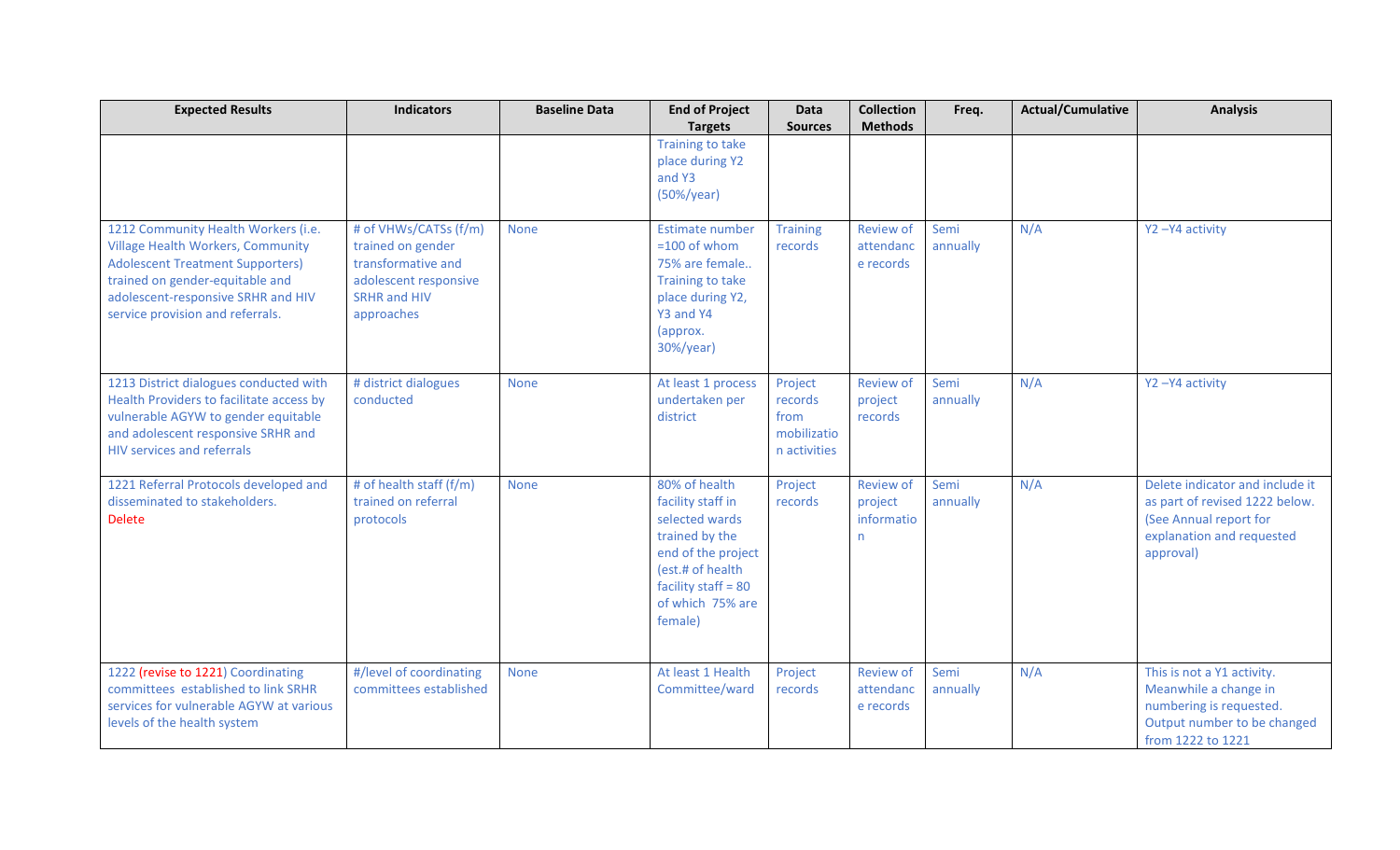| <b>Expected Results</b>                                                                                                                                                                                                   | <b>Indicators</b>                                                                                                                                                                                                | <b>Baseline Data</b>                                                                                                                             | <b>End of Project</b>                                                                                                                                                                              | <b>Data</b>                                     | <b>Collection</b>                            | Freq.             | <b>Actual/Cumulative</b>                                                                    | <b>Analysis</b>                                                                                                                                                                                                                                                                                                                            |
|---------------------------------------------------------------------------------------------------------------------------------------------------------------------------------------------------------------------------|------------------------------------------------------------------------------------------------------------------------------------------------------------------------------------------------------------------|--------------------------------------------------------------------------------------------------------------------------------------------------|----------------------------------------------------------------------------------------------------------------------------------------------------------------------------------------------------|-------------------------------------------------|----------------------------------------------|-------------------|---------------------------------------------------------------------------------------------|--------------------------------------------------------------------------------------------------------------------------------------------------------------------------------------------------------------------------------------------------------------------------------------------------------------------------------------------|
|                                                                                                                                                                                                                           |                                                                                                                                                                                                                  |                                                                                                                                                  | <b>Targets</b>                                                                                                                                                                                     | <b>Sources</b>                                  | <b>Methods</b>                               |                   |                                                                                             |                                                                                                                                                                                                                                                                                                                                            |
|                                                                                                                                                                                                                           |                                                                                                                                                                                                                  |                                                                                                                                                  |                                                                                                                                                                                                    |                                                 |                                              |                   |                                                                                             | (See Annual report for<br>explanation and requested<br>approval)                                                                                                                                                                                                                                                                           |
|                                                                                                                                                                                                                           | #/%/ of Coordinating<br><b>Committee members</b><br>are female.                                                                                                                                                  | <b>None</b>                                                                                                                                      | 50% female<br>membership on<br>committees                                                                                                                                                          | Project<br>records                              | <b>Review of</b><br>attendanc<br>e records   | Semi<br>annually  | N/A                                                                                         | Same as above                                                                                                                                                                                                                                                                                                                              |
| 1223 (revise to 1222) Health facility<br>managers and administrators sensitized<br>to facilitate the delivery of gender<br>equitable and, adolescent-responsive<br>SRHR and HIV services to vulnerable<br><b>AGYW</b>     | #/% (F/M) of health<br>facility managers,<br>administrators, and<br>health officials trained<br>to facilitate gender<br>equitable, adolescent-<br>friendly integrated SRHR<br>and HIV services and<br>referrals. | <b>None</b><br>(F/M breakdown<br>unknown. Numbers will<br>be determined during<br>initial visits to all<br>facilities on/before<br>31Dec. 2020.) | #/% (F/M level) of<br>health facility<br>managers/admini<br>strators/health<br>officials by end of<br>project (est. # of<br>managers/admini<br>strators = $24$ .<br>New target : 24<br>(75% women) | Project<br>$records -$<br>training<br>registers | <b>Review of</b><br>attendanc<br>e records   | Semi<br>annually  | N/A                                                                                         | Similarly, this is not a Y1<br>activity. Output number to be<br>changed from 1223 to 1222<br>and incorporate referrals into<br>the indicator "trained to<br>facilitate gender equitable,<br>adolescent friendly, integrated<br>SRHR and HIV services and<br>referrals"<br>(See Annual report for<br>explanation and requested<br>approval) |
| 1224 (revise to #1223) Twinning<br>facilitated with regional and/or domestic<br>CBOs to enhance project capacity to<br>deliver quality gender transformative<br>and adolescent responsive SRHR and<br><b>HIV services</b> | # of twinnings<br>facilitated between<br>partners and other<br><b>CBO<sub>S</sub></b>                                                                                                                            | <b>None</b>                                                                                                                                      | 4 south/south<br>twinnings by end<br>of project                                                                                                                                                    | Project<br>records                              | <b>Review</b><br>project<br>informatio<br>n. | Semi-<br>annually | N/A                                                                                         | This is not a Y1 activity.<br>Similarly, output number to be<br>change from 1224 to 1223.<br>(See Annual report for<br>explanation and requested<br>approval)                                                                                                                                                                              |
| 1311 Community Youth and Health<br>Champions identified, trained and<br>supported to collect, analyze and use<br>data related to delivery of SRHR services<br>for vulnerable AGYW                                         | # of youth and health<br>champions (f/m)<br>)trained on data<br>collection and analysis                                                                                                                          | <b>None</b>                                                                                                                                      | At least 20 people<br>(75% female) per<br>district by end of<br>project                                                                                                                            | Project<br>$records -$<br>training<br>registers | Review<br>attendanc<br>e records             | Semi-<br>annually | 30 (AGYW) have<br>been identified<br>and received initial<br>training on data<br>reporting. | Ongoing training will be<br>provided in Y2                                                                                                                                                                                                                                                                                                 |